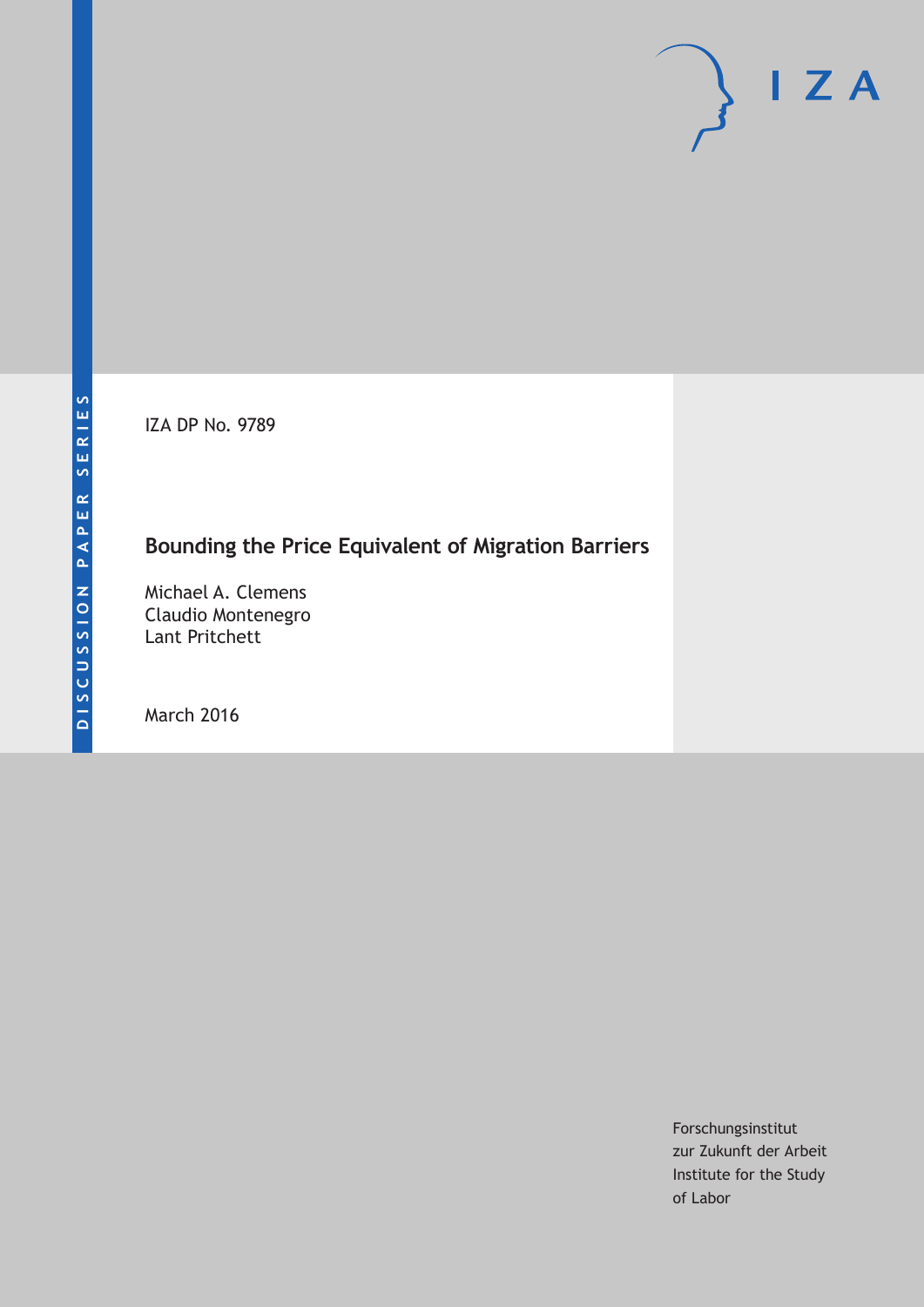# **Bounding the Price Equivalent of Migration Barriers**

## **Michael A. Clemens**

*Center for Global Development and IZA* 

## **Claudio Montenegro**

*World Bank and University of Chile* 

## **Lant Pritchett**

*Harvard Kennedy School and Center for Global Development*

## Discussion Paper No. 9789 March 2016

IZA

P.O. Box 7240 53072 Bonn Germany

Phone: +49-228-3894-0 Fax: +49-228-3894-180 E-mail: iza@iza.org

Any opinions expressed here are those of the author(s) and not those of IZA. Research published in this series may include views on policy, but the institute itself takes no institutional policy positions. The IZA research network is committed to the IZA Guiding Principles of Research Integrity.

The Institute for the Study of Labor (IZA) in Bonn is a local and virtual international research center and a place of communication between science, politics and business. IZA is an independent nonprofit organization supported by Deutsche Post Foundation. The center is associated with the University of Bonn and offers a stimulating research environment through its international network, workshops and conferences, data service, project support, research visits and doctoral program. IZA engages in (i) original and internationally competitive research in all fields of labor economics, (ii) development of policy concepts, and (iii) dissemination of research results and concepts to the interested public.

IZA Discussion Papers often represent preliminary work and are circulated to encourage discussion. Citation of such a paper should account for its provisional character. A revised version may be available directly from the author.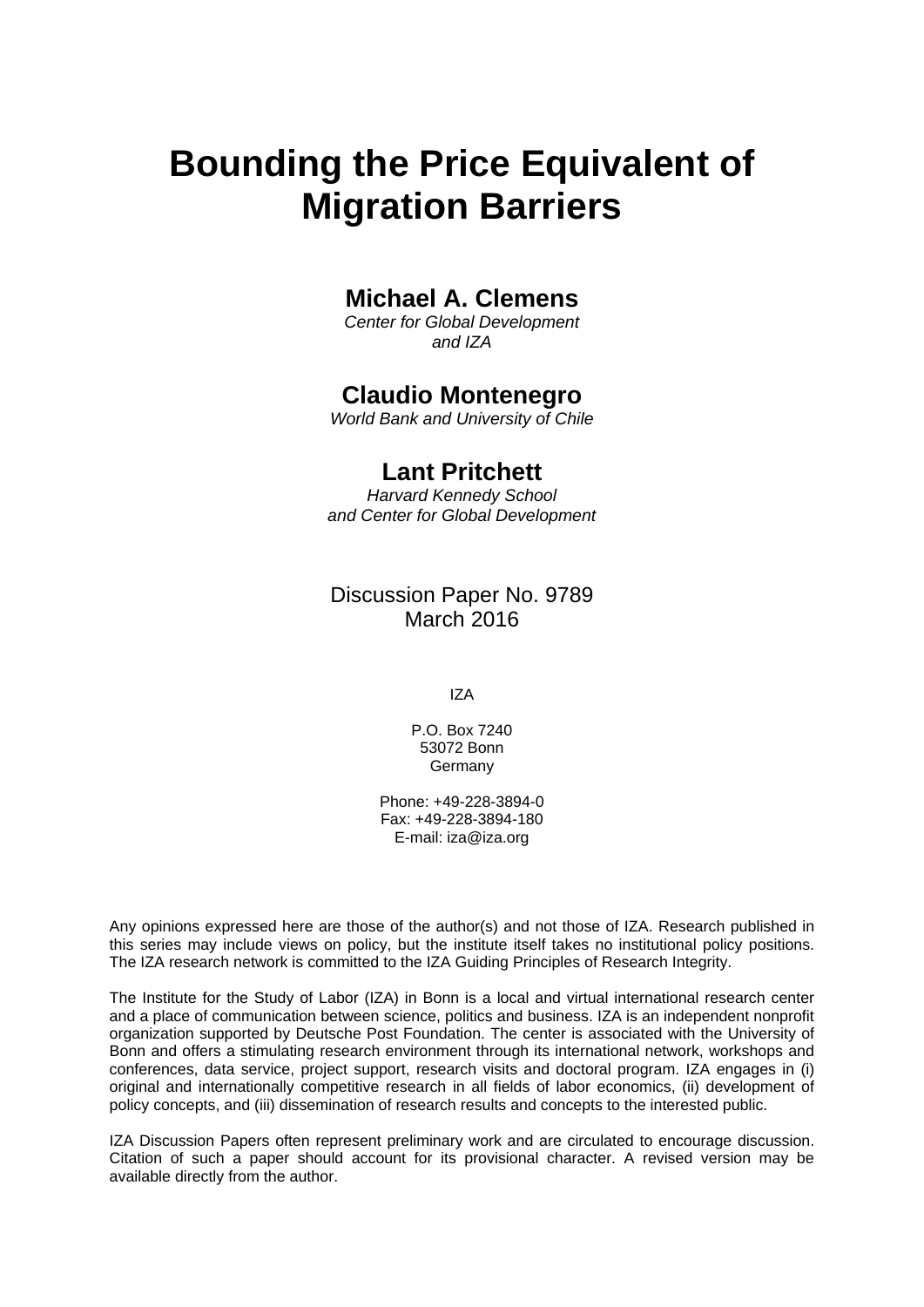IZA Discussion Paper No. 9789 March 2016

## **ABSTRACT**

## **Bounding the Price Equivalent of Migration Barriers\***

Large international differences in the price of labor can be sustained by differences between workers, or by natural and policy barriers to worker mobility. We use migrant selection theory and evidence to place lower bounds on the *ad valorem* equivalent of labor mobility barriers to the United States, with unique nationally-representative microdata on both U.S. immigrant workers and workers in their 42 home countries. The average price equivalent of migration barriers in this setting, for low-skill males, is greater than \$13,700 per worker per year. Natural and policy barriers may each create annual global losses of trillions of dollars.

JEL Classification: F22, J61, J71, O15

Keywords: migration, growth, impact, GDP, tariff, quota, deadweight, cost, visa, barrier, price, wedge

Corresponding author:

 $\overline{a}$ 

Michael A. Clemens Center for Global Development 2055 L Street NW Washington, DC 20036 USA E-mail: mclemens@cgdev.org

<sup>\*</sup> We are grateful to Indermit S. Gill and his team at the World Development Report of the World Bank who built and allowed use of the database. We thank Samuel Bazzi and Paolo Abarcar for excellent research assistance. We received helpful comments from Randall Akee, Christopher Blattman, Patricia Cortés, William Easterly, David Ellwood, Deon Filmer, Eric Gould, Rema Hanna, Eric Hanushek, Ricardo Hausmann, Chad Jones, Lawrence Katz, John Kennan, Asim Khwaja, Robert Lawrence, David Lindauer, David McKenzie, Dani Rodrik, Mark Rosenzweig, Justin Sandefur, T. N. Srinivasan, anonymous referees, and seminar participants at the AEA annual meetings, Yale University Dept. of Economics, Harvard Kennedy School, the Brookings Institution, the University of Maryland Dept. of Economics, the LACEA annual meetings, and the Center for Global Development. This work was partially supported by generous grants from the John D. and Catherine T. MacArthur Foundation, AusAID, and Good Ventures. The paper represents the views of the authors alone and not necessarily those of their employers or funders.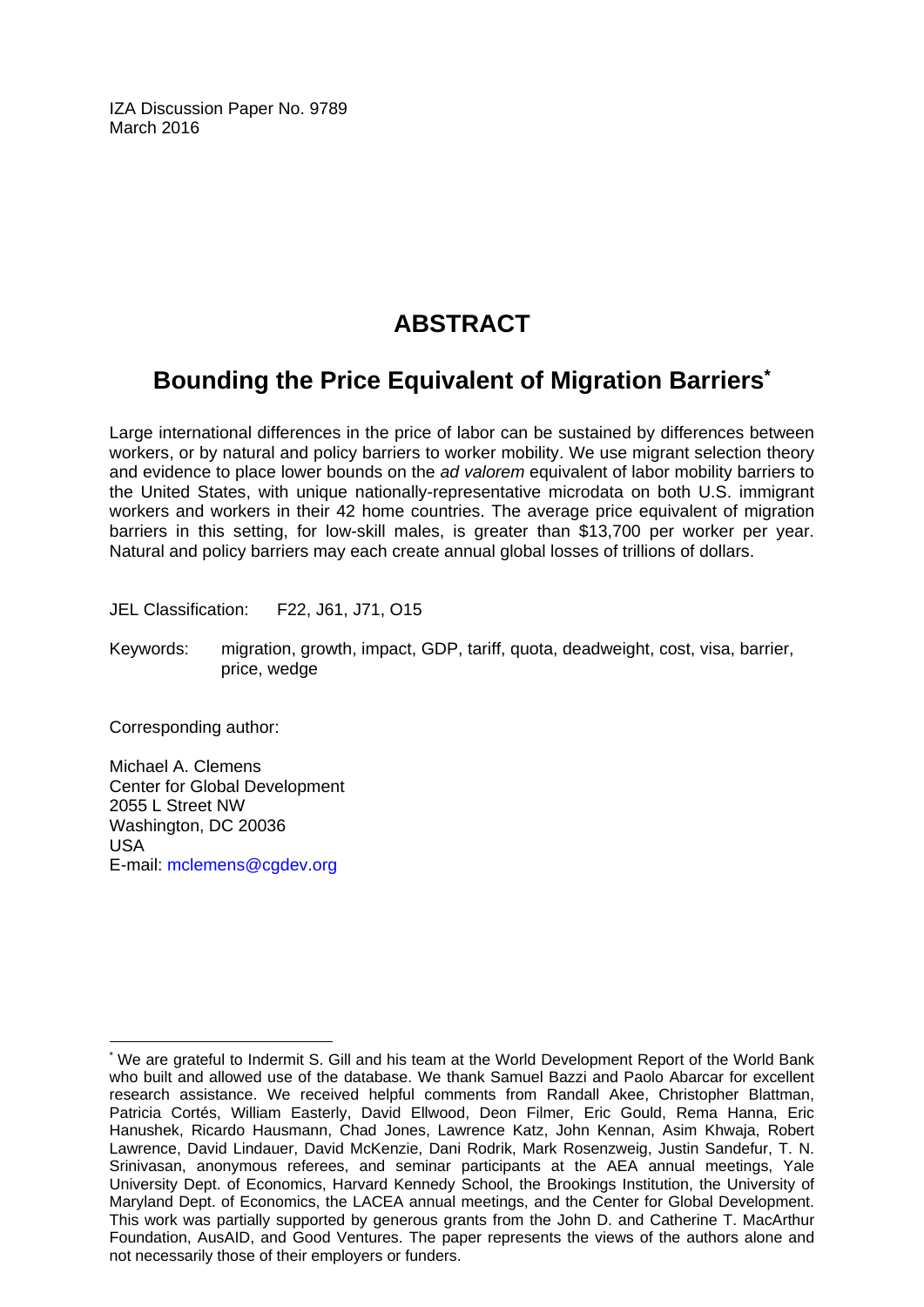### 1 Introduction

Economists often study the costs of frictions in international commerce by estimating their *ad valorem* equivalent. Such estimates are made for frictions that include trade quotas [\(Anderson and van Wincoop](#page-28-0) [2004;](#page-28-0) [Irarrázabal et al.](#page-31-0) [2015\)](#page-31-0), transportation costs [\(Finger](#page-30-0) [and Yeats](#page-30-0) [1976;](#page-30-0) [Hummels](#page-31-1) [2007\)](#page-31-1), and capital controls [\(Edwards et al.](#page-30-1) [1999\)](#page-30-1). But there are no systematic estimates of the price equivalent of barriers to the international movement of labor. Both the simple "Harberger triangle" intuition that the welfare losses rise with the square of the price distortion [\(Hines](#page-31-2) [1999\)](#page-31-2) and calibrated models of the world economy suggest that if the price equivalent of migration barriers is high, the annual global costs are trillions of dollars.[1](#page-3-0)

We use a unique collection of data sets on individuals' wages from 42 developing countries and the United States to place lower bounds on the price equivalent of barriers to labor mobility into the U.S. market. We estimate the real (Purchasing Power Parity) wage gaps between immigrants in the United States and their observably-equivalent national counterparts in the 42 home labor markets. We then use theory and evidence on migrant self-selection to bound the real wage gap for fully equivalent workers—adjusted for both observable and unobservable characteristics. Because it does not arise from portable individual traits, this wage gap has been called the 'place premium' [\(Clemens et al.](#page-30-2) [2009\)](#page-30-2). We then use these bounds on the place premium to discuss what fraction of this price wedge might plausibly be attributed to natural barriers and what fraction to policy barriers.

Our focus is on prime-age, low-skill males educated abroad (35–39 years old, 9–12 years of education acquired in the home country), though we present estimates for other demographic categories as well. We calculate lower bounds on the ratio of real wages in the U.S. to real wages of an identical worker in each home country. This lower bound varies greatly across countries, from a high of 16.4 for Yemen to a low of 1.7 for Morocco. Weighted by the working-age (15–49) population of the home countries, the average lower bound on this wage ratio is 5.65. For the median country the lower bound is 3.95, and for the  $80<sup>th</sup>$ 

<span id="page-3-0"></span><sup>&</sup>lt;sup>1</sup>Surveyed by [Clemens](#page-30-3) [\(2011\)](#page-30-3), and recently investigated by [Benhabib and Jovanovic](#page-29-0) [\(2012\)](#page-29-0); [Kennan](#page-32-0) [\(2013\)](#page-32-0); [di Giovanni et al.](#page-30-4) [\(2015\)](#page-30-4); [Bradford](#page-29-1) [\(2015\)](#page-29-1).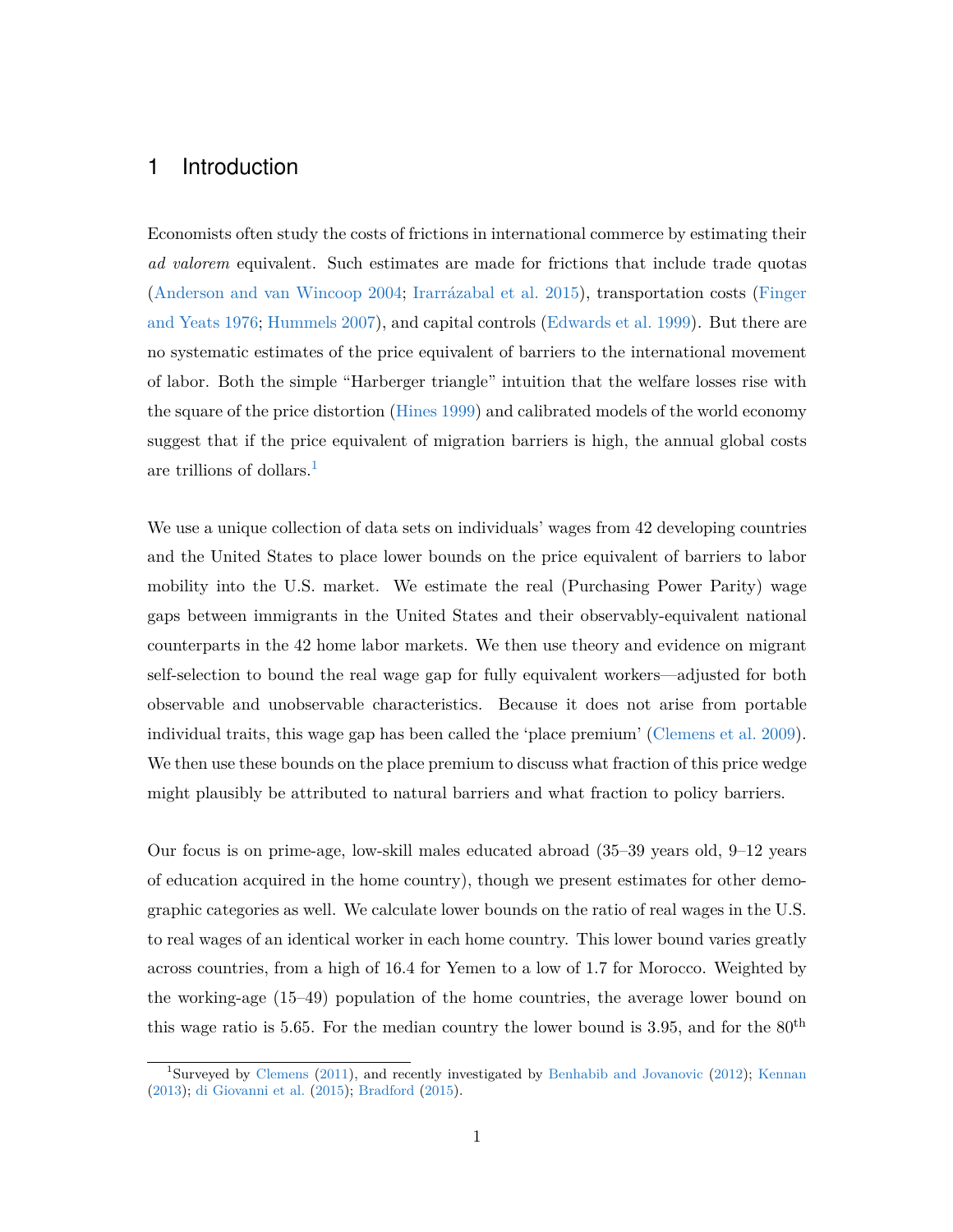percentile country the lower bound is 6.14. The working-age population weighted average of the lower bound on the absolute wage gain is PPP\$13,710/year across 1.5 billion working-age people from the 42 countries. The lower bound absolute gain for workers from the median country is PPP\$13,600, and for the  $80<sup>th</sup>$  percentile country it is PPP\$15,600.

We cannot separately estimate for each country the relative contributions of natural and policy barriers. That said, we note that spatially integrated labor markets in the absence of policy barriers rarely sustain real wage ratios above 1.5—even in the presence of important cultural and geographic barriers. This suggests a plausible prior that policy barriers to labor mobility account for at least as much of the observed gap in wages of fully equivalent workers than do natural barriers to movement, such as psychic costs or transportation costs.

This work contributes the first country-specific bounds on the price equivalent of migration barriers using data on nationally-representative samples of individual workers from the same country working on both sides of the border. [Ashenfelter](#page-28-1) [\(2012\)](#page-28-1) measures large real wage gaps between several countries within one low-skill occupation: fast-food workers. Multiple studies use microdata on migrants to find that country of residence is at least as important a determinant of worker productivity as inherent characteristics, but do not estimate international labor-price wedges separately by country [\(Hendricks](#page-31-3) [2002;](#page-31-3) [Rosenzweig](#page-33-0) [2010;](#page-33-0) [Milanovic](#page-32-1) [2015;](#page-32-1) [Hendricks and Schoellman](#page-31-4) [2016\)](#page-31-4).

## 2 Wage ratios for observably equivalent workers

The calculations we make are best understood as analogous to *ad valorem* measures of trade barriers. Foreign sugar in the United States, for example, faces both natural barriers (including transportation costs) and policy barriers (including quotas and tariffs). Each potential sugar-exporting country is allocated a share (which can be zero) of an overall quota of sugar which is allowed to enter the US at low tariff rates—the "tariff reduced quota" or TRQ—after which they pay a high tariff. The tariff equivalent of these barriers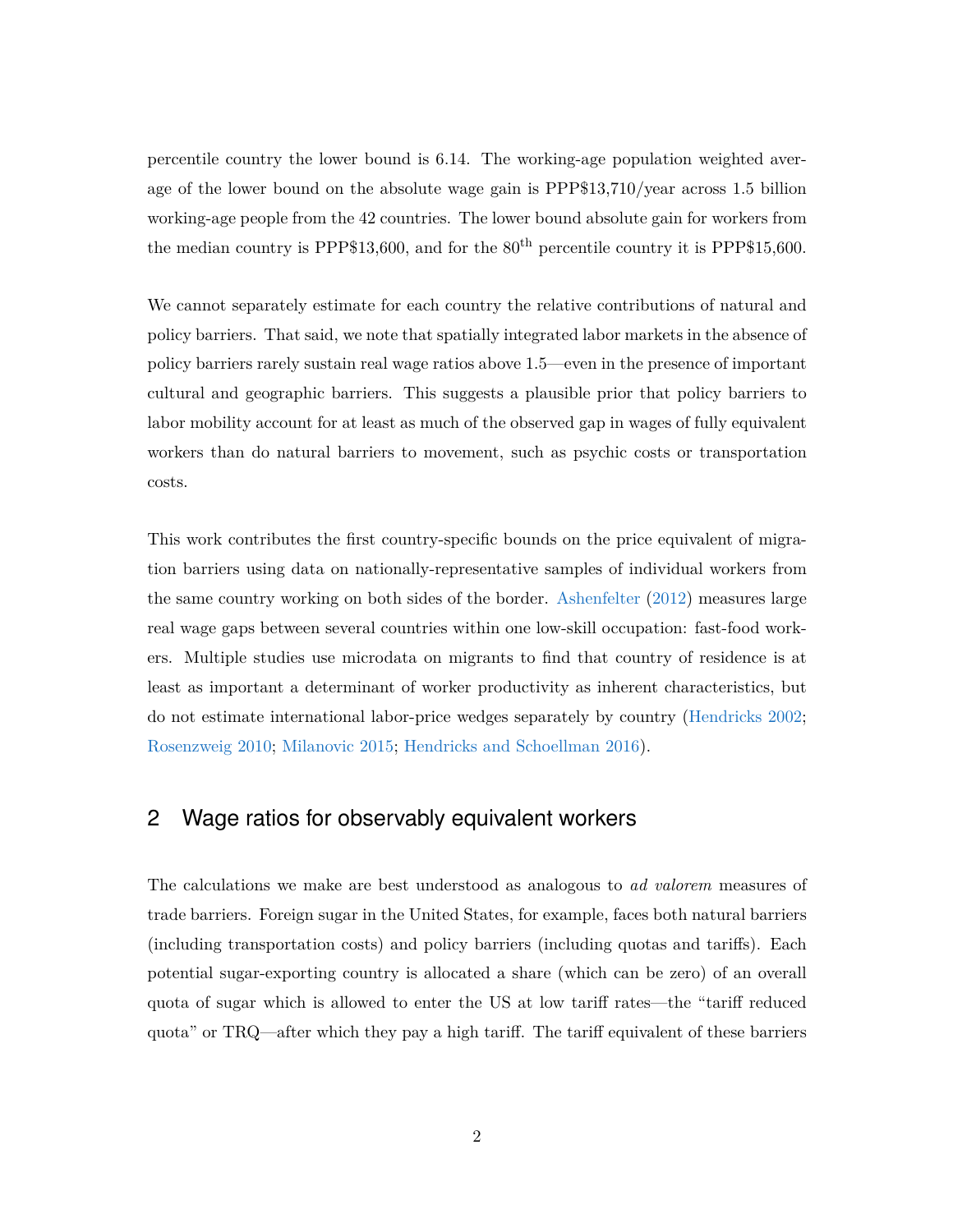for each country *i* is

<span id="page-5-1"></span>
$$
\frac{p^{\text{US},i}}{p^i} - 1 = \tau \left( q^i, Q^{\text{total}} \right),\tag{1}
$$

where  $p^{\text{US},i}$  is the domestic U.S. price of sugar from the *i*<sup>th</sup> country, and  $p^i$  is the supply price of sugar from country *i* for sale in the U.S. market. When measured as the overseas ('free on board') price,  $p^i$  measures the forgone revenue that could be had from selling in that overseas market. In this case *τ* is an *ad valorem* measure of all barriers to trade faced by a potential sugar-importer, both natural barriers and policy barriers. When  $p^i$  is measured as the landed ('cost, insurance, freight') price and inclusive of any incremental transactions costs of getting the sugar to the U.S. market the *τ* is an *ad valorem* measure of the quotas. This tariff equivalent depends on the price of the good from the  $i<sup>th</sup>$  country in the U.S. market because the goods might not be perfect substitutes or might differ in quality. Even if sugar from different countries is a perfect substitute and sugar has a single price in the U.S., there are still tariff equivalents of the country-specific and overall quotas.

We seek to place bounds on similar price ratios for labor, as *ad valorem* measures of barriers to labor mobility. As for trade, this requires comparing likes with likes. The large and obvious international differences in the price of labor could arise from observable differences in the inherent productivity of individual workers, unobservable differences in that inherent productivity, or spatial differences in worker productivity linked to their surroundings. Location-based differences in worker productivity can be sustained by 'natural' barriers that include workers' transportation costs. They can also be sustained by policy barriers that include binding quotas on migration.<sup>[2](#page-5-0)</sup> As in equation [\(1\)](#page-5-1), such price differences can be expressed as wage ratios.

#### 2.1 Defining the wage ratios

[Figure 1](#page-34-0) schematically summarizes the wage ratios we calculate. *R<sup>u</sup>* is the *unconditional* ratio of migrants' wages in the United States to wages in the home country, without ad-

<span id="page-5-0"></span><sup>2</sup>For example, for each person granted a U.S. Diversity Visa in 2015, there were 288 qualified applicants for the visa. According to the [U.S. State Department,](https://travel.state.gov/content/visas/en/immigrate/diversity-visa/dv-2015-selected-entrants.html) there were 14,397,781 qualified applicants including derivatives (family members who count against the quota of 50,000 visas).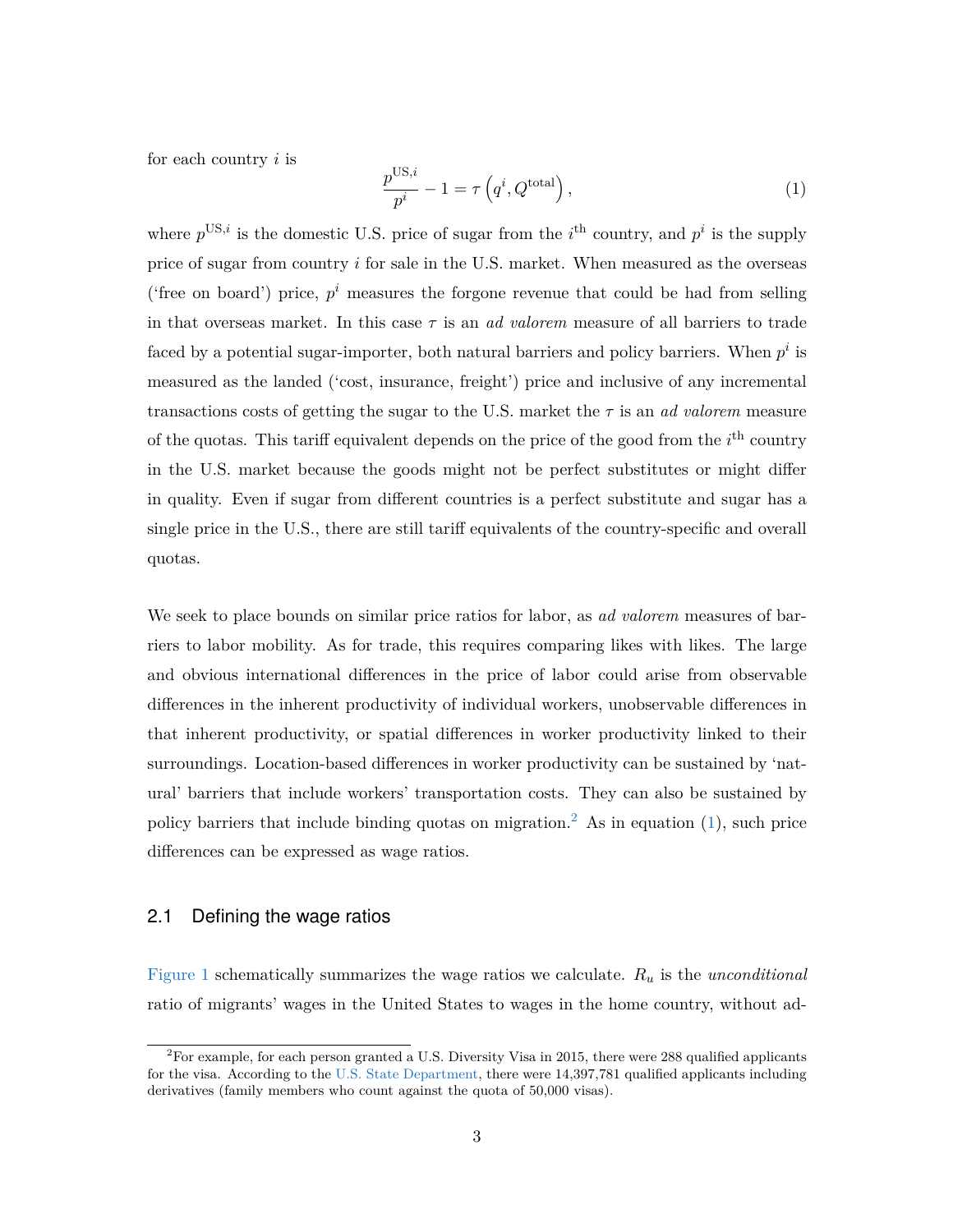justment for observable or unobservable differences between average migrants and average non-migrants. *R<sup>c</sup>* is the ratio *conditional* on observable inherent differences like age and education. Finally, *R* accounts for all inherent differences, both observable and unobservable. That is, ratio *R* measures the real wage gain that the same person could expect in the U.S. relative to the home country.

Formally, suppose that a worker born and educated in a foreign country would earn  $w_0$ in that home country and earn  $w_{\text{US}}$  in the United States, and that  $w_0$  and  $w_{\text{US}}$  are are determined by:

<span id="page-6-2"></span><span id="page-6-1"></span>
$$
\ln w_0 = \left(\mu_0 + \gamma_0 s\right) + \tilde{\gamma}_0 \tilde{s} \qquad \equiv \mu'_0(s) + \tilde{\gamma}_0 \tilde{s} \qquad (2)
$$

$$
\ln w_{\rm US} = \left(\mu_{\rm US} + \gamma_{\rm US} s\right) + \tilde{\gamma}_{\rm US} \tilde{s} \quad \equiv \mu'_{\rm US}(s) + \tilde{\gamma}_{\rm US} \tilde{s},\tag{3}
$$

where  $s \geq 0$  is observed skill, which has return  $\gamma_0$  abroad and  $\gamma_{US}$  in the United States;  $\widetilde{s} \sim N(0, \sigma)$  is unobserved skill, which has return  $\widetilde{\gamma}_0$  abroad and  $\widetilde{\gamma}_{\text{US}}$  in the United States. Fundamental differences in worker productivity between the two countries are captured by  $\mu_{\text{US}}$  and  $\mu_0$ .

The three wage ratios of interest can then be defined as

<span id="page-6-4"></span><span id="page-6-3"></span>
$$
\ln R_u \equiv \mu_{\rm US} - \mu_0 + \left(\gamma_{\rm US} E_{\rm US}[s] - \gamma_0 E_0[s]\right) + \left(\tilde{\gamma}_{\rm US} E_{\rm US}[\tilde{s}] - \tilde{\gamma}_0 E_0[\tilde{s}]\right) \tag{4}
$$

$$
\ln R_c(s) \equiv \mu_{\text{US}} - \mu_0 + \left(\gamma_{\text{US}} - \gamma_0\right) E_{\text{US}}[s] + \left(\tilde{\gamma}_{\text{US}} E_{\text{US}}[\tilde{s}] - \tilde{\gamma}_0 E_0[\tilde{s}]\right) \tag{5}
$$

$$
\ln R(s,\tilde{s}) \equiv \mu_{\text{US}} - \mu_0 + \left(\gamma_{\text{US}} - \gamma_0\right) E_{\text{US}}[s] + \left(\tilde{\gamma}_{\text{US}} - \tilde{\gamma}_0\right) E_{\text{US}}[\tilde{s}].\tag{6}
$$

where  $E_0$  and  $E_{\text{US}}$  denote expectations—across residents of the home country and residents of the United States, respectively—for people born in a given home country.

The ratio  $R$  is the 'place premium' of [Clemens et al.](#page-30-2) [\(2009\)](#page-30-2), the real wage premium that a worker can earn by working in the United States rather than their home country. It is a retrospective measure of the wage gains of current migrants.<sup>[3](#page-6-0)</sup> Provided marginal

<span id="page-6-0"></span><sup>&</sup>lt;sup>3</sup>All of these ratios are the average treatment effect on the treated (ATET) as defined by [Cameron and](#page-29-2) [Trivedi](#page-29-2) [\(2005,](#page-29-2) p. 868): they are measures, with different biases, of the effect of migration on people who have migrated—not the average treatment effect (ATE), which in this case would represent the effect of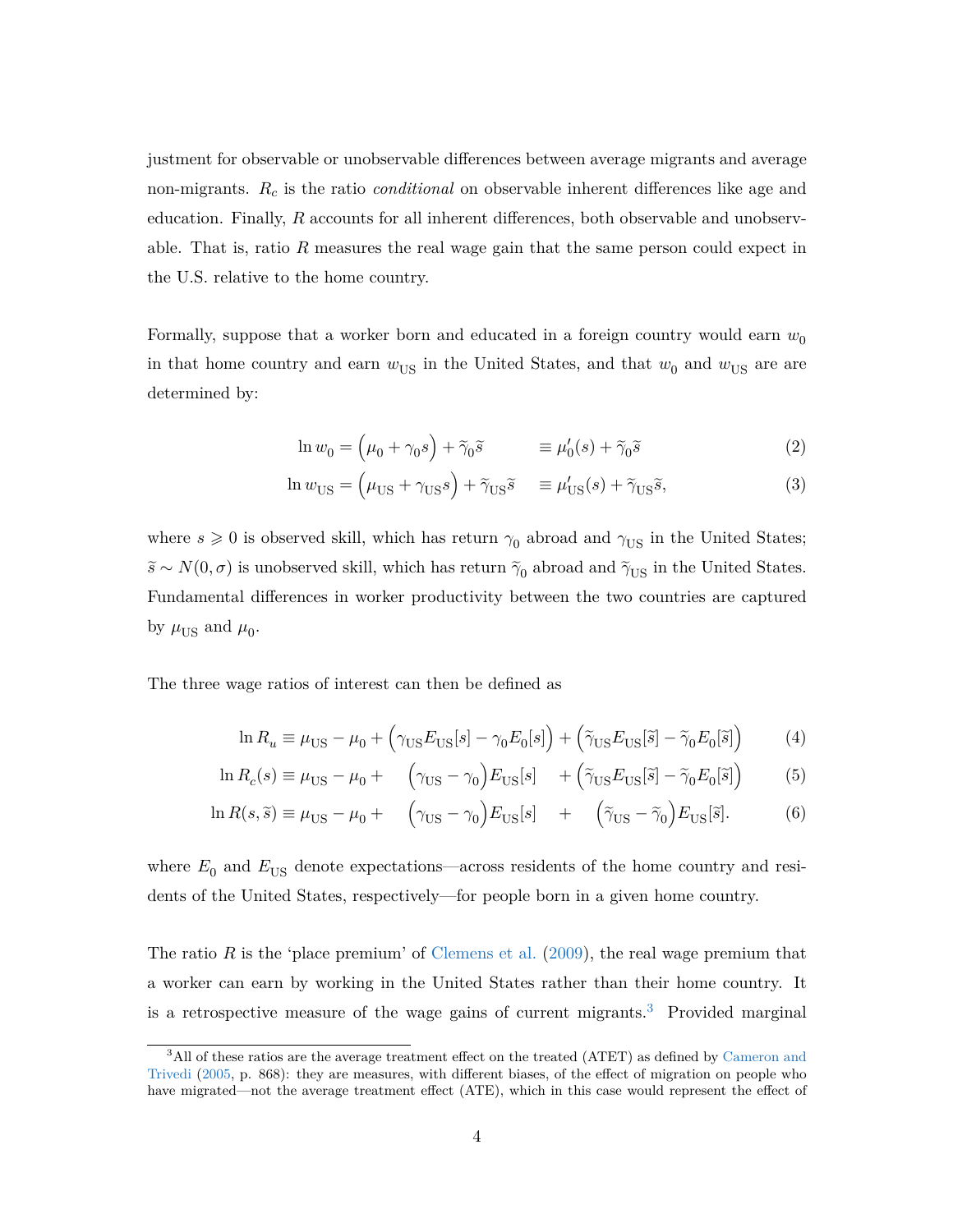new migrants earn the same wage, in expectation, as the average previous migrant the place premium also approximates the wage gains for prospective marginal new migrants. [Borjas and Friedberg](#page-29-3) [\(2009\)](#page-29-3) find that newly-arrived US immigrants in the year 2000 earned roughly as much, relative to natives, as observably equivalent newly-arrived immigrants earned twenty years earlier.

The ratios  $R_u$ ,  $R_c$ , and  $R$  compactly summarize migrant selection on observed and unobserved wage determinants.  $R_u/R_c > 1$  if and only if there is positive selection of migrants on observables, since  $\ln(R/R_c) = \gamma_0(E_{\text{US}}[s] - E_0[s]) > 0 \Leftrightarrow E_{\text{US}}[s] > E_0[s]$ . Likewise,  $R_c/R > 1$  if and only if there is positive selection of migrants on unobservables, since  $\ln(R_c/R) = \tilde{\gamma}_0(E_{\text{US}}[\tilde{s}] - E_0[\tilde{s}]) > 0 \Leftrightarrow E_{\text{US}}[\tilde{s}] > E_0[\tilde{s}].$ 

To begin to estimate these ratios, for each country of birth we run a separate regression for all workers born there:

<span id="page-7-1"></span>
$$
\ln w = \alpha + \beta I_{\text{US}} + I'_{\text{edu}} \left( \eta_{\text{edu}} + \zeta_{\text{edu}} I_{\text{US}} \right) + I'_{\text{age}} \left( \eta_{\text{age}} + \zeta_{\text{age}} I_{\text{US}} \right) + I_{\text{fem}} \left( \eta_{\text{fem}} + \zeta_{\text{fem}} I_{\text{US}} \right) + \varepsilon, (7)
$$

where  $w$  is the monthly wage in U.S. dollars, and  $I_{US}$  is equal to one if the person lives in the United States, zero otherwise. *I*edu and *I*age are vectors of indicator variables for different groupings of years-of-education and quinquennial age, and  $I_{\text{fem}}$  is an indicator for female.<sup>[4](#page-7-0)</sup> To be estimated are the parameters  $\alpha$ ,  $\beta$ ,  $\eta_{\text{fem}}$ , and  $\zeta_{\text{fem}}$ , and the parameter vectors  $\eta_{\text{edu}}$ ,  $\zeta_{\text{edu}}$ ,  $\eta_{\text{age}}$ ,  $\zeta_{\text{age}}$ , while  $\varepsilon$  is an error term. This specification allows all observable traits to have different returns in the two countries. Using indicator variables for different values of education and age reduces the sensitivity of results to assumptions about functional form [\(Heckman et al.](#page-31-5) [2006\)](#page-31-5).

The key parameters are  $\beta$  and the vectors  $\zeta$ . When the regression is run without any covariates other than  $I_{\text{US}}, \hat{\beta} = \ln \hat{R}_u$  characterizes the simple wage ratio without accounting for differences between migrants and non-migrants. When it is run with the full set

migration on a randomly-selected person from the origin country.

<span id="page-7-0"></span><sup>&</sup>lt;sup>4</sup>The six education categories are 1) no schooling, 2) 1–4 years of schooling, 3) 5–8 years, 4) 9–12 years, 5) 13–16 years, and 6) 17–28 years. The ten age categories are 1) 15–19, 2) 20–24, 3) 25–29, 4) 30–34, 5) 35–39, 6) 40–44, 7) 45–49, 8) 50–54, 9) 55–59, 10) 60–65 (intentionally includes 65). The regressions also include dummy variables for the periodicity of wage reported (daily, weekly, etc.), suppressed here for clarity, with monthly as the base group.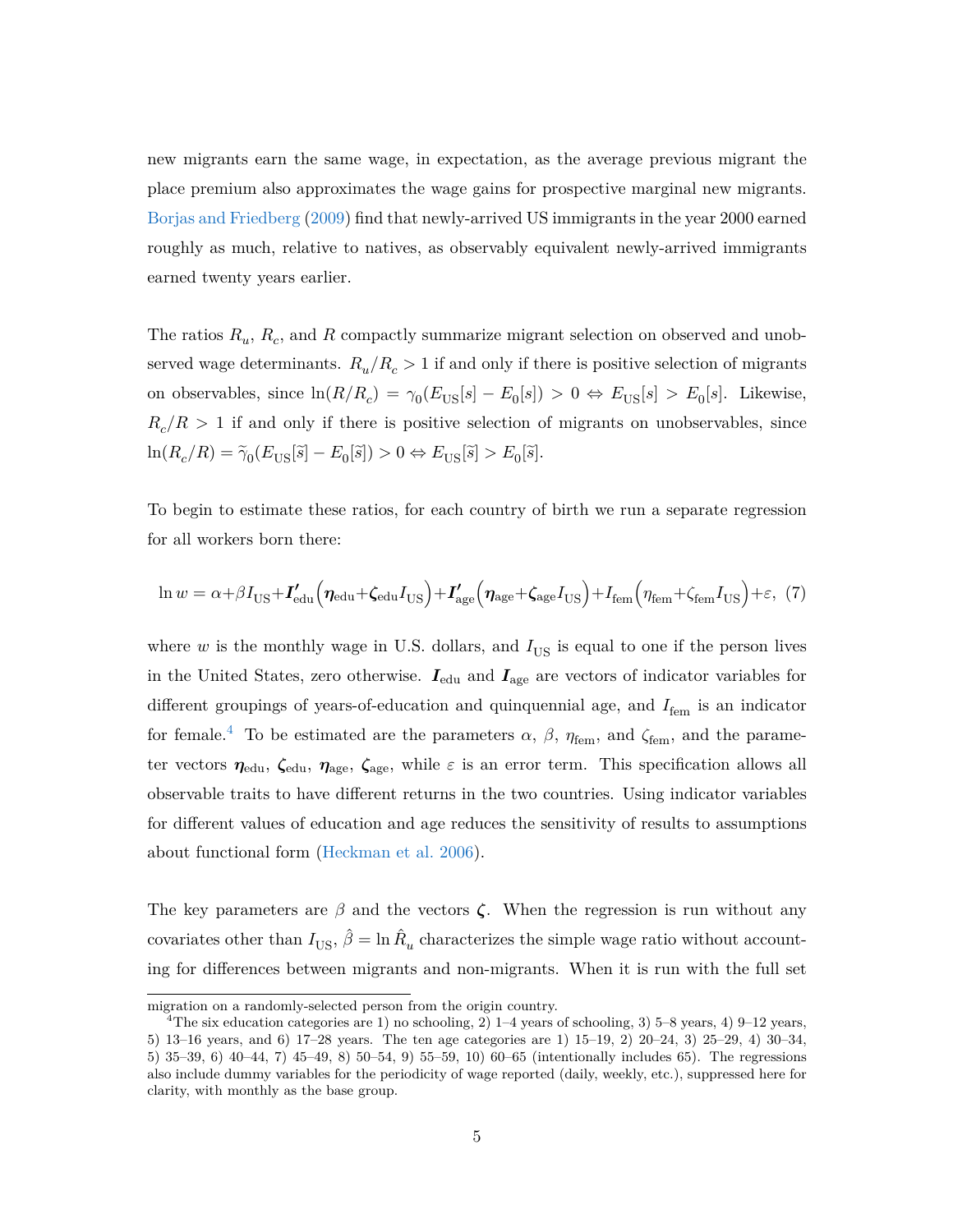of covariates in [\(7\)](#page-7-1),  $\hat{\beta} + \hat{\zeta}_{\text{edu}}^{9-12} + \hat{\zeta}_{\text{age}}^{35-39} = \ln \hat{R}_c$  characterizes the wage ratio for observably equivalent migrants and non-migrants: 35–39 year-old males with 9–12 years of education.

#### 2.2 Results

We use a unique standardized collection of individual level data sets on wage-earners compiled by the World Bank, combined with the US Census Public Use Microdata Sample (PUMS) five percent file.<sup>[5](#page-8-0)</sup> The unified database describes 2,015,411 individual wageearners, age 15 to 65, residing in 43 countries close to the year 2000. This comprises 891,158 individuals residing in 42 developing countries, 623,934 individuals born in those same 42 developing countries but residing in the US, and 500,319 individuals born in the US and residing in the US. Wages are measured in 1999 US dollars at Purchasing Power Parity (PPP).

[Table 1](#page-35-0) presents estimates of  $R_u$  and  $R_c$  where wages are measured in Purchasing Power Parity (PPP) U.S. dollars. The first column shows *β*ˆ without any controls for education, age, and sex; the second column shows  $\hat{\beta} + \hat{\zeta}_{\text{edu}}^{9-12} + \hat{\zeta}_{\text{age}}^{35-39}$  with controls included.<sup>[6](#page-8-1)</sup> The third column repeats the regressions with controls, but drops all U.S.-resident workers who were less than 20 years old when they arrived in the country. This eliminates most workers who received U.S. education, since domestic education and foreign education can have markedly different returns [\(Chiswick](#page-30-5) [1978;](#page-30-5) [Friedberg](#page-30-6) [2000\)](#page-30-6). These last results are converted to the wage ratio  $\hat{R}_c$  for the final column, and countries are sorted in decreasing values of this ratio.

<span id="page-8-0"></span> $5$ Details of the database and all sources are given in the Appendix. The U.S. microdata are described by [U.S. Census Bureau](#page-33-1) [\(2008\)](#page-33-1). The developing-country database is described by [Montenegro and Hirn](#page-32-2) [\(2009\)](#page-32-2).

<span id="page-8-1"></span> $^6\!$  The difference between the first and second column of results matches several results in the literature. The fact that the wage ratio falls for most countries when basic observable controls are added implies positive selection of migrants on observable determinants of earnings. The fact that migrants from most countries are positively selected on observed education levels found by studies that compare the education levels of emigrants and non-emigrants across numerous countries [\(Feliciano](#page-30-7) [2005;](#page-30-7) [Brücker and Defoort](#page-29-4) [2009\)](#page-29-4). The small change in the coefficient for Mexico when controls are added is compatible with previous findings of approximately neutral selection on observables for Mexico-U.S. migrants [\(Chiquiar and Han](#page-30-8)[son](#page-30-8) [2005;](#page-30-8) [Orrenius and Zavodny](#page-32-3) [2005\)](#page-32-3), and the fact that the coefficient does fall slightly is compatible with findings of modest negative selection on basic observables [\(Fernández-Huertas](#page-30-9) [2011;](#page-30-9) [Kaestner and](#page-32-4) [Malamud](#page-32-4) [2014;](#page-32-4) [Ambrosini et al.](#page-28-2) [2015\)](#page-28-2). The ratio likewise rises slightly between columns 1 and 2 for Nicaragua, in agreement with [Barham and Boucher'](#page-29-5)s [\(1998\)](#page-29-5) finding of negative selection on observables for that country.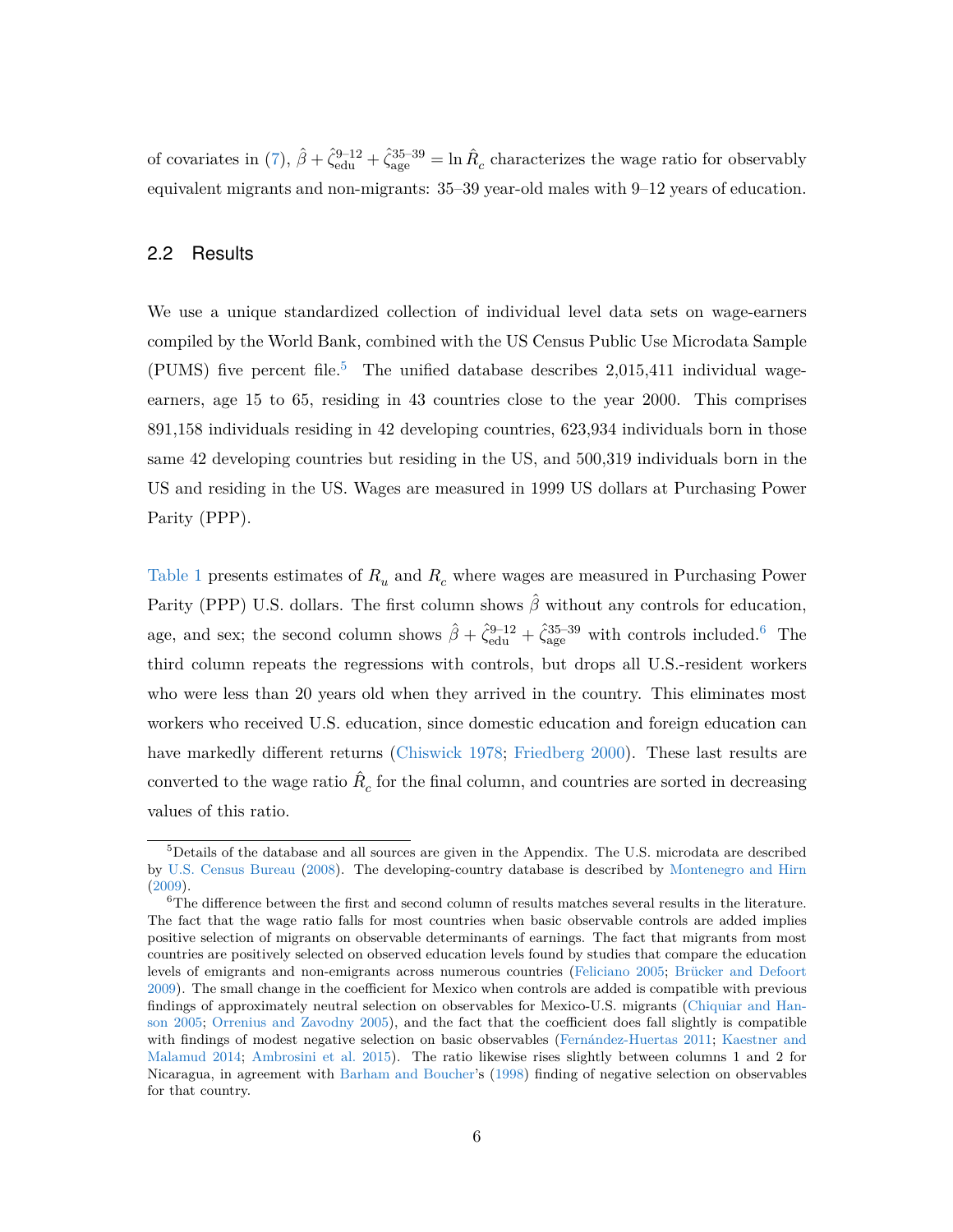The estimated wage ratios are very large. For the working-age population weighted average country of birth,  $R_c = 6.84$  while for the median country of birth,  $R_c = 4.5$  (five of the six largest countries in our sample (India, Indonesia, Bangladesh, Pakistan, Nigeria) have estimates above the median). These ratios represent the difference in purchasing poweradjusted wages between immigrants to the U.S. who received their education in the home country and observably equivalent workers in their country of origin—35–39 year-old male workers with 9–12 years of education who were born and educated in that home country.

The ratios are quite precisely estimated due to the large and nationally-representative samples used for all countries. For the ratios  $R_c$ , the *t*-statistic is above 10 in 38 out of 42 countries. Standard errors on  $\hat{R}_c$  are bootstrapped with 500 draws to avoid the retransformation problem, as recommended by [Manning](#page-32-5) [\(1998\)](#page-32-5).

These PPP-dollar estimates capture differences in worker real income to the extent that wages are spent at U.S. prices. Large fractions of some migrants' earnings are remitted to the home country and spent there.<sup>[7](#page-9-0)</sup> For such earnings, the relevant wage differences should be calculated at official exchange rates. [Table 2](#page-36-0) carries out this exercise; many of the ratios are much larger. At official exchange rates, *R<sup>c</sup>* takes the value 18.9 in the average country of birth, and 13.9 in the median country of birth.

The large magnitude of these estimates is unlikely to arise from reporting bias of posttax income. Research comparing multiple sources of income data at the individual level suggest that self-reported income is an unbiased estimator of true income, both in rich countries [\(Bound et al.](#page-29-6) [1991\)](#page-29-6) and poor countries [\(Akee](#page-28-3) [2011\)](#page-28-3). Wage data for the U.S. reflect total earnings from all jobs, whereas wage data for the 42 developing countries in our

<span id="page-9-0"></span><sup>7</sup>[Amuedo-Dorantes et al.](#page-28-4) [\(2005,](#page-28-4) Table 1A) find that Mexican migrant household heads in the United states remit 28% of monthly income to Mexico, a figure that includes non-remitters and does not include repatriated savings. [Semyonov and Gorodzeisky](#page-33-2) [\(2005,](#page-33-2) Table 1) find that male overseas Filipino workers remit 60% of monthly income to the Philippines, while females remit 45%. Migrants, especially temporary workers, should optimally have very high savings rates. A simple model of inter-temporal consumption smoothing would suggest that if a worker had access to a much higher wage rate for an explicitly temporary period they should optimally smooth these windfall gains over his or her lifetime. Alternatively, temporary migration is often modeled as driven by "target savers" who accumulate savings for a specific purpose (e.g. a house, business, car, wedding/marriage), consumption that, again, would occur in their country of origin not in the U.S. Much, perhaps most consumption of the US earnings of temporary migrants would be in their own country, not the US (see for example [Dustmann and Mestres](#page-30-10) [2010\)](#page-30-10).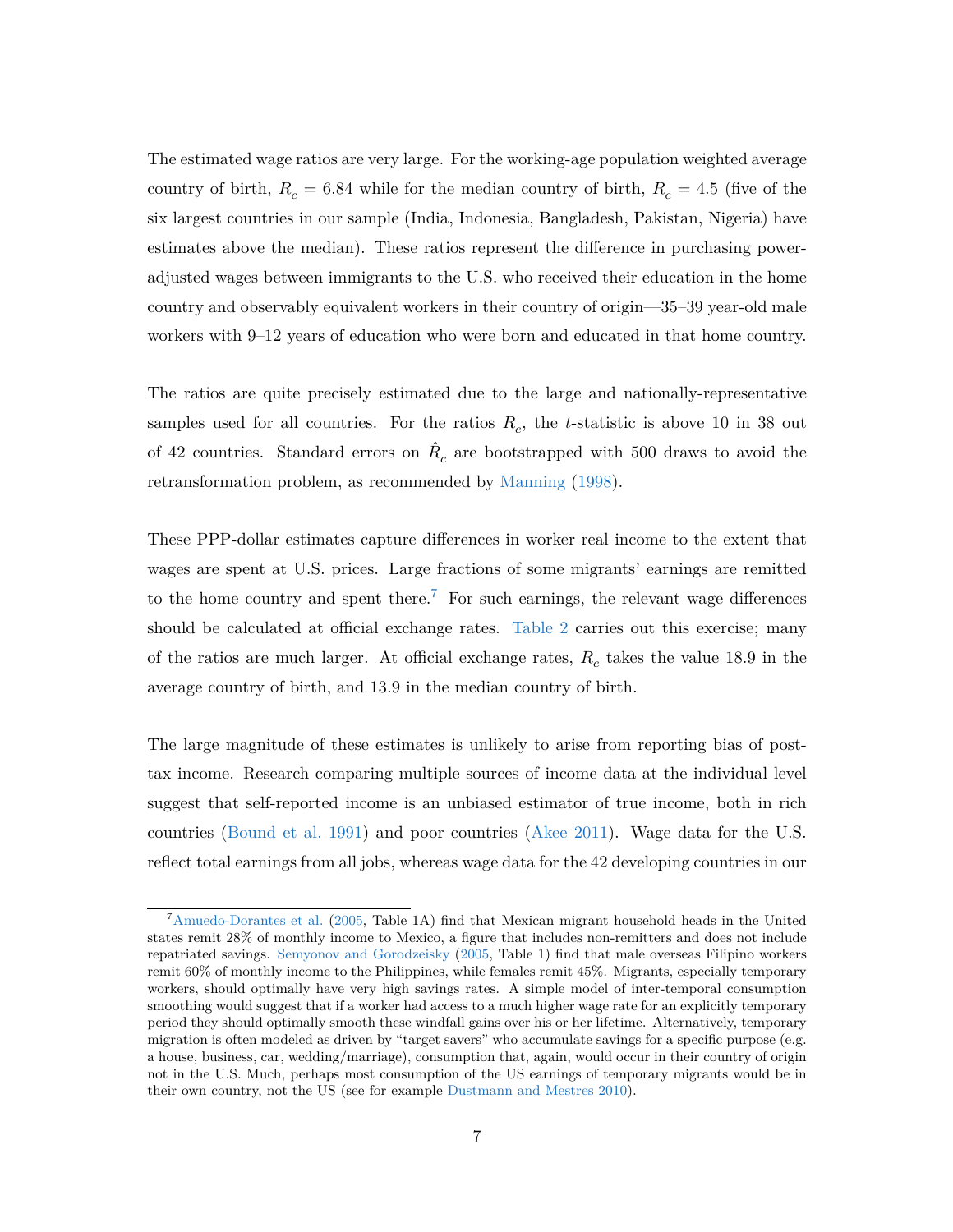sample reflect wages from the respondent's principal occupation, but this closely reflects total wage earnings for the vast majority of workers. Wage data for the U.S. and most of the developing countries reflect gross earnings before taxes, but for a handful of countries it may be that the responses reflect after-tax wages.<sup>[8](#page-10-0)</sup> Any bias thereby introduced will be small, as formal-sector income taxes are on the order of 5% in most developing countries [\(Easterly and Rebelo](#page-30-11) [1993\)](#page-30-11). Reported wages in the U.S. census do not include non-wage benefits, which are likely to be a larger fraction of total compensation in the U.S. than in many of the countries examined here; this would exert a small downward bias on the ratios in [Tables](tab:ratiosppp) [1](#page-35-0) and [2.](#page-36-0)

## 3 Bounding selection bias

The principal objection to the use of *R<sup>c</sup>* to estimate the wage of equivalent labor in two different labor markets is that migrants are self-selected. The counterfactual wages of the workers now in the U.S. could have been different, if they had remained at home, than the wages of observably equivalent workers at home due to unobserved differences. For U.S. migrants negatively selected on unobserved determinants of earnings, the estimates *Rc* constitute a lower bound on the wage ratio for fully equivalent workers *R*. This is suggested by existing evidence for Mexico [\(Fernández-Huertas](#page-30-9) [2011;](#page-30-9) [Ambrosini and Peri](#page-28-5) [2012\)](#page-28-5).

On the other hand,  $R_c$  can overstate  $R$  under positive selection on unobservable determinants of wages. We focus on low-skill workers, following [Ashenfelter](#page-28-1) [\(2012\)](#page-28-1), for whom such selection might be attenuated by the fact that they tend to work in occupations without plausibly high returns to unobserved skill—such as janitorial services.[9](#page-10-1) A reasonable prior is that the incentive for janitors to move to the United States is not greatly influenced by

<span id="page-10-0"></span><sup>&</sup>lt;sup>8</sup>In a small number of the countries (such as Yemen) the survey explicitly requests after-tax earnings, and in a few of the others (such as Chile) custom may dictate that formal sector 'wages' refer to after-tax earnings unless otherwise specified. The text of the wage question from each survey is in the Appendix.

<span id="page-10-1"></span><sup>&</sup>lt;sup>9</sup>We focus on workers with 9–12 years of education. In the United States, the five most common occupations for workers with less than high-school education are truck and other drivers, janitors and building cleaners, food preparation workers, construction laborers, and housekeeping cleaners. For those with high-school education only, the same list also includes drivers and janitors, but furthermore includes laborers and other movers, secretaries, and workers in retail sales [\(Carnevale et al.](#page-29-7) [2011,](#page-29-7) p. 13–14).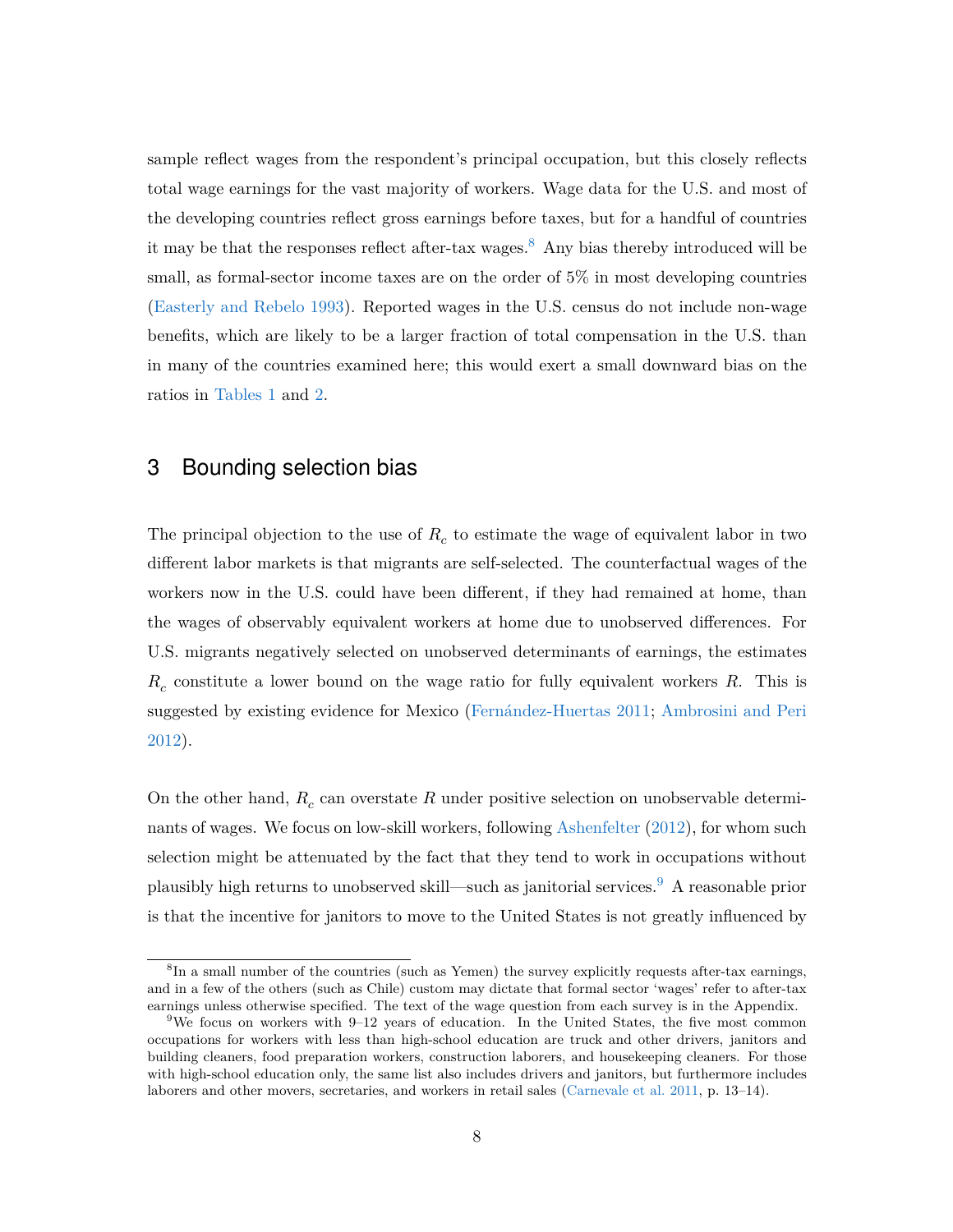outsize labor-market returns for the best janitors. Our focus on U.S. immigration may also attenuate selection bias relative to other settings, since the large majority of U.S. immigrants acquire permanent residence through family ties with little policy selection regarding their earning potential.<sup>[10](#page-11-0)</sup>

This said, nonzero positive selection on unobservables is nevertheless possible and is predicted by theory under certain conditions. Using the rich microdata at our disposal we take three approaches to estimating informative bounds on *R* that allow for positive selection on unobservables. The first is to use the coefficent stability estimates of lower bounds of treatment effects, comparing the results to existing empirical estimates of selection on unobservables. We also pursue two further and complementary approaches to characterizing the direction and magnitude of selection bias in this setting. We derive tests for bias due to positive selection using the most influential basic theories of selection. One of these approaches tests predictions about [Roy](#page-33-3) [\(1951\)](#page-33-3) positive self-selection; the other approach tests predictions about positive selection arising from capital constraints.

#### 3.1 Lower bounds from coefficient stability

The first approach is to estimate the degree of bias that would arise from different degrees of selection on unobservables, and compares this to selection estimates from the literature. [Altonji et al.](#page-28-6) [\(2005\)](#page-28-6) propose a method for bounding treatment effects under unobserved self-selection into treatment. They suggest that in many empirical settings the degree of selection on unobservables can be bounded from above by the degree of selection on observables. In rough terms, this is because if the included (observed) covariates were chosen at random from the set of possible (observed or unobserved) covariates, then the degree of selection on observables would equal the degree of selection on unobservables. Researchers typically do not choose included covariates at random but specifically to reduce bias guided by theory, thus degree of selection explained by deliberately-chosen covariates must exceed the degree explained by omitted covariates. This suggests an avenue for bounding the degree of migrant selection on unobserved determinants of earnings, given

<span id="page-11-0"></span><sup>10</sup>Only 16% of immigrants acquire U.S. permanent residence on the basis of employment. Almost all the rest acquire permanent residence through family ties (63%), refugee/asylum (15%), and the Diversity Visa lottery (4%) [\(Orrenius and Zavodny](#page-32-6) [2010,](#page-32-6) p. 22).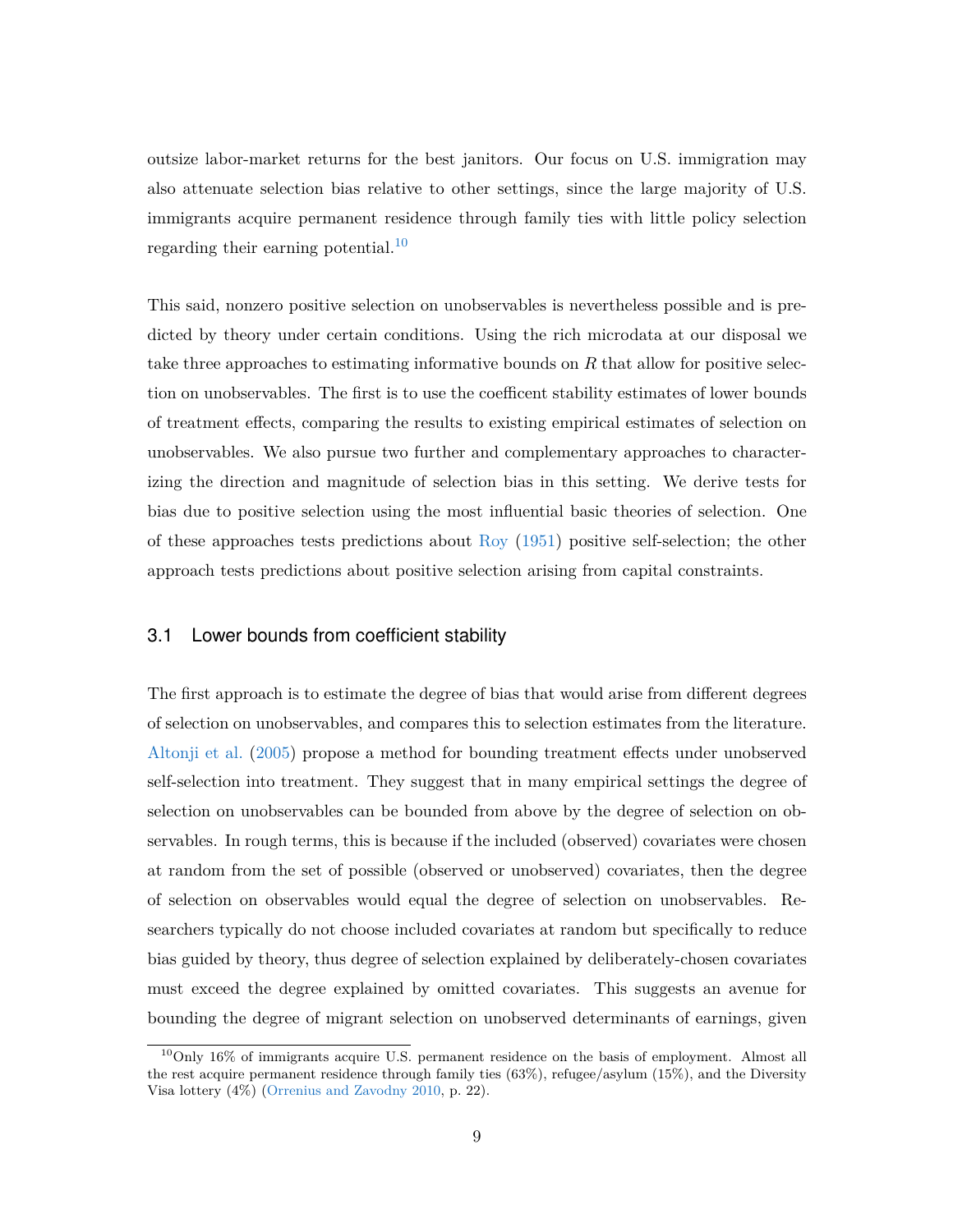that variables like education, age, and gender are chosen not at random but specifically to reduce selection bias: all are known to be first-order determinants of both earnings and migration.

Recently, [Oster](#page-33-4) [\(2015\)](#page-33-4) observes that this method may not be sufficiently conservative and extends the method. Following [Imbens](#page-31-6) [\(2003\)](#page-31-6), she shows that plausible bounds on selection must take account of the fraction of covariance in outcomes and treatment that is explained by observables. In other words, researchers must not only assert that they chose observables to reduce selection bias, but show that those observables do have the explanatory power to reduce selection bias. [Oster](#page-33-4) derives the consistent estimator for a treatment effect *β*,

<span id="page-12-0"></span>
$$
\hat{\hat{\beta}} = \hat{\beta} - \delta \left( \dot{\beta} - \hat{\beta} \right) \frac{\overline{\mathbb{R}} - \hat{\mathbb{R}}}{\hat{\mathbb{R}} - \hat{\mathbb{R}}},\tag{8}
$$

where  $\hat{\beta}$  and  $\hat{\mathbb{R}}$  are the estimated treatment effect and the coefficient of determination  $(R<sup>2</sup>)$  from the regression including observed controls;  $\overset{\circ}{\beta}$  and  $\overset{\circ}{\mathbb{R}}$  are the estimate and the coefficient of determination without any controls;  $\delta$  is the ratio of the degree of selection on unobservables to the degree of selection on observables; and  $\overline{\mathbb{R}} \equiv \Pi \hat{\mathbb{R}}$  is the coefficient of determination from a hypothetical regression that includes all important observed and unobserved controls  $(\Pi > 1)$ . With conservative choices for  $\delta$  and  $\Pi$ ,  $(8)$  can bound the true treatment effect.<sup>[11](#page-12-1)</sup> Alternatively, setting  $\hat{\hat{\beta}} = 0$  in [\(8\)](#page-12-0) and solving for  $\delta$  allows estimation of how large selection on unobservables must be, relative to selection on observables, for the true treatment effect to be zero. The method has found wide application (e.g. [Mian and Sufi](#page-32-7) [2014;](#page-32-7) [Collins and Wanamaker](#page-30-12) [2014;](#page-30-12) [González and Miguel](#page-30-13) [2015\)](#page-30-13).

[Oster](#page-33-4) proposes a standard for reporting results of  $\delta = 1$  and  $\Pi = 1.3$ , the level of stability typically demonstrated by studies in the literature where treatment is randomized. She shows that this standard is stringent: the central results of 30 of 65 (46%) of studies published in five leading economics journals fail to meet this standard. Under an even more stringent test at  $\Pi = 2, 43$  of 65 (66%) of the studies fail to reject a zero treatment effect.

<span id="page-12-1"></span><sup>&</sup>lt;sup>11</sup>Intuitively, if the explanatory power of the observables is much less than the amount of variance left to explain  $(\hat{\mathbb{R}} - \hat{\mathbb{R}} \ll \overline{\hat{\mathbb{R}}} - \hat{\mathbb{R}})$ , changes in the treatment effect estimate upon inclusion of observables  $(-\delta(\hat{\hat{\beta}} - \hat{\beta}))$  become uninformative about the degree of selection on unobservables.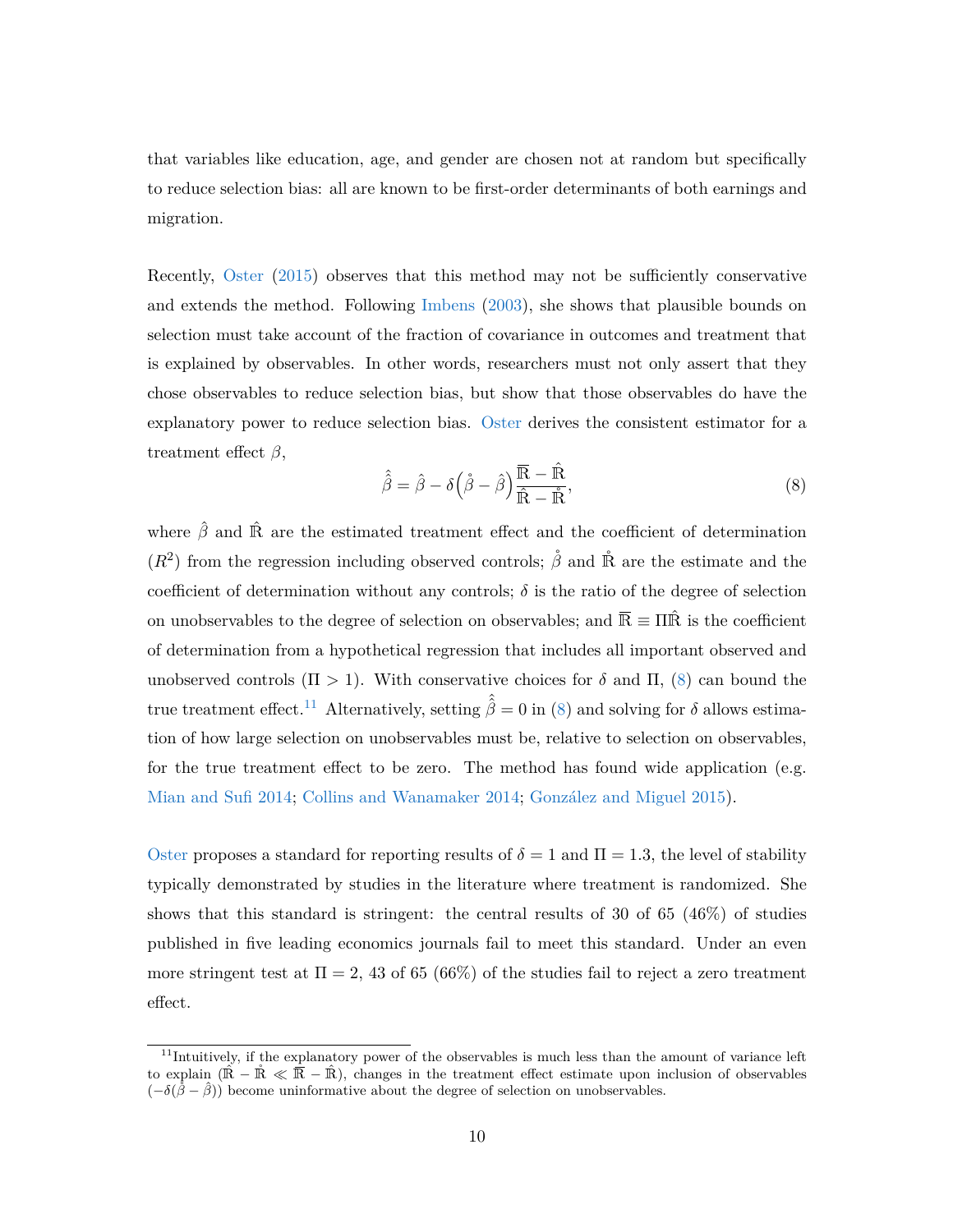We can apply these standards to compute a lower bound on *R* for each country. [Table 3](#page-37-0) carries out this bounding exercise for the wage ratios at purchasing power parity, for a 35–39 year-old male with 9–12 years of education. The first column reproduces  $\hat{R}_c$  from [Table 1.](#page-35-0) The second column estimates lower bounds on *R* using [\(8\)](#page-12-0), under the robustness standard for quasi-random treatment assignment:  $\Pi = 1.3$  and  $\delta = 1$ . All of these bounds remain above a treatment effect of zero  $(R = 1)$  and most remain very large. The lower bound on *R* exceeds 5.0 in 17 countries and exceeds 3.0 in 29 out of 42 countries.

The third column adopts the even more conservative standard of  $\Pi = 2$ . The lower bound on *R* is still above 1.0 for 40 out of 42 countries, and above 3.0 for 22 countries.<sup>[12](#page-13-0)</sup>

In column 4 we report the relative degree of selection on unobservables to observables ( $\delta$ ) that would be necessary in order for the estimated ratio  $R_c$  to be consistent with  $R = 1$ ) using  $\Pi = 1.3$ . The selection on unobservables would typically need to be an order of magnitude larger than selection on observables (median  $\delta|_{R=1} = 12.2$ , 80<sup>th</sup> percentile 23.5) for *R* to be unity given the observed  $R_c$ . Column 5 reports the ratio  $R_u/R_c$ , showing generally positive selection on observables, with a median of 1.17. The median ratio of the estimates of the coefficient-stability lower bound on *R* is 1.12. The median ratio of the lower bounds on *R* in the third column ( $\Pi = 2$ ) to  $R_c$  is 1.44.

Is it plausible that selection on unobservables is an order of magnitude greater than selection on observables? Several studies of migrant self-selection have recently been done, in a variety of settings, that allow calculation of the relevant parameters. [Table 4](#page-38-0) presents all estimates of which we are aware. 11 of these use panel data to compare non-migrants with subsequent migrants prior to migration. These 11 results come from a variety of settings: origin areas both rich (Finland) and poor (Tonga); policy barriers both absent (Poland) and present (Mexico); distance both short (Lithuania) and long (Micronesia); time both contemporary (Israel) and historical (Norway). None of these settings records

<span id="page-13-0"></span><sup>12</sup>For two of the countries—Yemen and Cambodia—the procedure provides *upper* bounds on *R* and suggests that the original *R<sup>c</sup>* is a lower bound on *R*. Note that this method does not yield a better or unbiased estimate of *R* but a *lower bound* on *R*. The lower bound can be lower either because the center of the confidence interval falls or because the range of uncertainty rises. Changing the assumed Π does not provide any intuitive reason to shift the actual estimate of *R* (that is, there actually is more positive selection of migrants), just a reason to adjust the confidence—we cannot be positive the results are not tainted by positive selection.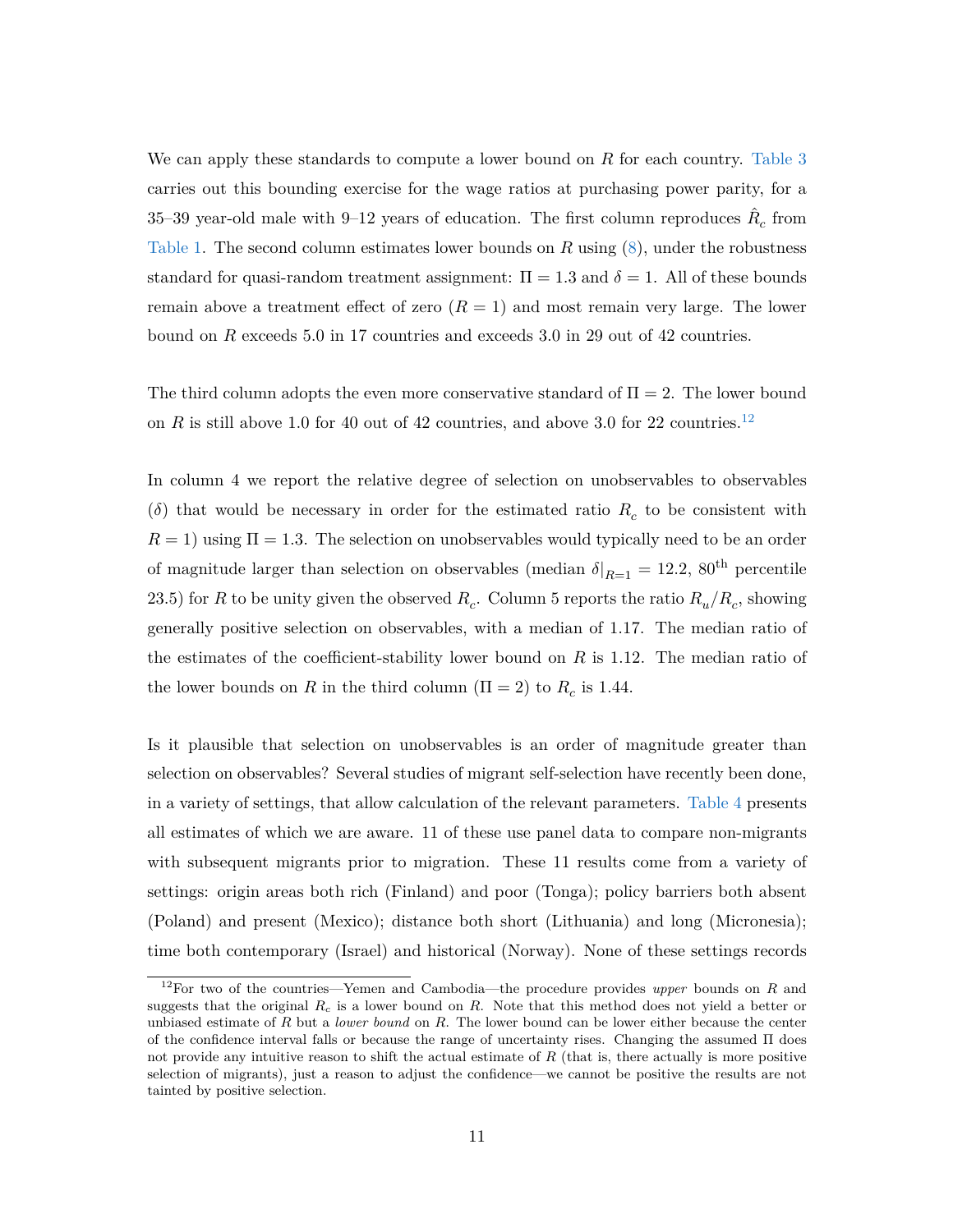positive selection on unobservables with  $\delta$  exceeding 0.89. In six cases there is positive selection on unobserved determinants of earnings, but the highest  $R_c/R$  ever recorded is 1.36. In three cases there is no appreciable selection on unobservables despite selection on observables, thus  $\delta \approx 0$ . In two of the cases there is negative selection on unobservables  $(R_c/R < 1)$ , so that  $R_c$  serves as a lower bound on  $R$ . Both are studies of Mexico-US migration; in one of these  $\delta$  < 1 and in the other,  $\delta$  reaches +2.25. One study has used retrospectively-reported pre-migration wages for recent U.S. immigrants to estimate  $\delta < \frac{1}{3}$ for a group of home countries comprising 36 of the 42 we study, and  $\delta \approx 1$  in the rest.<sup>[13](#page-14-0)</sup> In all of these cases of positive selection on unobservables where it is possible to estimate *δ* given the published results, *δ* is approximately equal to or much less than 1.

These studies support the interpretation of column 2 of [Table 3](#page-37-0) as conservative lower bounds on *R* (not as unbiased or consistent estimates of *R*). The working-age populationweighted average of the lower bounds on *R* is 5*.*65. The lower bound for the median country (the Philippines) is  $3.48$ , and for the  $80<sup>th</sup>$  percentile country (India) is  $5.93$ .

The final column of [Table 3](#page-37-0) shows the dollar-value difference in PPP annual wages implied by  $R|_{\delta=1,\Pi=1,3}$ . These are best interpreted as lower bounds on the price equivalent for observably and unobservably equivalent low skill, male, prime-age workers between the home country and the United States.

#### <span id="page-14-1"></span>3.2 Testing predictions of Roy-model self-selection

We can gain more insight into the plausibility of large positive selection on unobservables by testing necessary conditions implied by theory. Here we follow [Hanson'](#page-31-7)s [\(2006\)](#page-31-7) nonstochastic extension of the [Roy](#page-33-3) [\(1951\)](#page-33-3)[-Borjas](#page-29-8) [\(1991\)](#page-29-8) model of migrant self-selection, and consider selection on unobservables within observed skill groups as in [Ambrosini and Peri](#page-28-5)

<span id="page-14-0"></span><sup>&</sup>lt;sup>13</sup>[Hendricks and Schoellman](#page-31-4) [\(2016\)](#page-31-4) report relative self-selection on observable and overall wage determinants, using retrospectively recalled pre-migration earnings, for recently-arrived U.S. immigrants from five broad groups of countries. They do not report exact estimates of  $\delta$  or estimates by country. But they do report graphical decomposition of selection that allows bounds on *δ* for recent U.S. immigrants. For these immigrants overall, the vast majority of self-selection on earnings determinants arises from selection on observables ( $\delta \ll 1$ ). For workers from the group of countries with greater than 1/16 of U.S. PPP GDP per capita (including 36 of the 42 countries studied here), they find  $\delta < \frac{1}{3}$ . For the very poorest countries (the other eight of the 42 countries studied here), they find  $\delta \approx 1$ .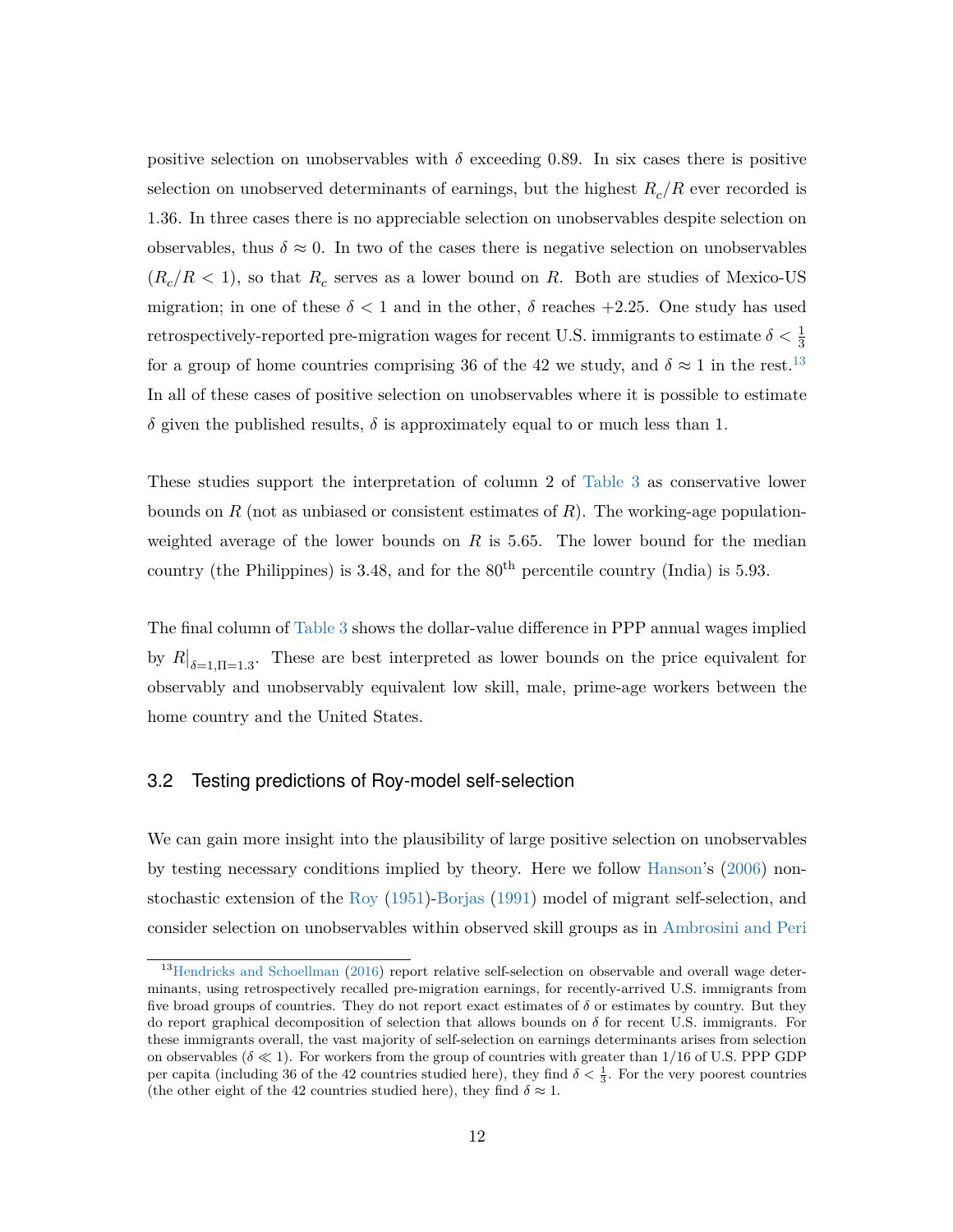[\(2012,](#page-28-5) p. 131). Suppose a worker with observed skill *s* will migrate if U.S. wages exceed the forgone foreign wage plus migration costs:  $\ln w_{\text{US}} - \ln(w_0 + C) > 0$ . Expressing migration cost in time-equivalent form  $(\pi \equiv C/w_0)$ , then by [\(2\)](#page-6-1) and [\(3\)](#page-6-2) workers migrate if unobserved skill satisfies

<span id="page-15-0"></span>
$$
\widetilde{s} > \frac{\pi - \left(\mu'_{\text{US}}(s) - \mu'_0(s)\right)}{\widetilde{\gamma}_{\text{US}} - \widetilde{\gamma}_0} \equiv \underline{s}(s). \tag{9}
$$

This standard result implies that migrants will exhibit positive selection on unobservables if the return to observables at the destination exceeds the return at the origin  $(\tilde{\gamma}_{US} > \tilde{\gamma}_0)$ . But because we have data from numerous countries, we can derive a necessary condition for bias in  $R_c$  due to Roy selection on unobservables. From  $(5)$ ,  $(6)$ , and  $(9)$ ,

<span id="page-15-1"></span>
$$
\frac{\partial \ln(R_c(s)/R)}{\partial \tilde{\gamma}_{\text{US}}} \bigg|_{\tilde{\gamma}_0} = \tilde{\gamma}_0 \cdot \frac{\partial E[\hat{s}|\hat{s} > s(s)]}{\partial \tilde{\gamma}_{\text{US}}} \bigg|_{\tilde{\gamma}_0} > 0. \tag{10}
$$

That is, if *R<sup>c</sup>* is biased upward by positive selection on unobservables, Roy selection predicts that this bias will be greatest when the relative return to unobserved skill is higher in the destination country relative to the origin country.

We can test condition [\(10\)](#page-15-1) by following the literature since [Juhn et al.](#page-32-8) [\(1993\)](#page-32-8) and considering the dispersion of  $\tilde{s}$  for workers of a given country of birth, in each country of residence ( $\sigma_0$  and  $\sigma_{\text{US}}$ ), to proxy for the corresponding returns to unobserved skill. Let  $\sigma_{\text{US}}(s)$  be the standard deviation of ln wage conditional on observables, from regression [\(7\)](#page-7-1), for workers born in each country and resident in the United States. Let  $\sigma_0(s)$  be the same conditional standard deviation for workers resident in the country of birth. Thus  $\sigma_{\text{US}}(s) - \sigma_0(s)$  proxies for  $\tilde{\gamma}_{\text{US}}(s) - \tilde{\gamma}_0(s)$ , the returns to unobserved skill in the United States relative to the country of birth, specific to each observed skill group.

Estimates of  $\hat{\sigma}_{US}(s) - \hat{\sigma}_{0}(s)$  for each country are given in [Table 5,](#page-39-0) for three different observed skill groups. The accompanying *p*-values show that these differences are in general highly statistically significant. The final three columns of the table repeat the estimation of  $R_c$  from [Table 1,](#page-35-0) this time for each of the three observed skill groups separately.<sup>[14](#page-15-2)</sup>

<span id="page-15-2"></span><sup>&</sup>lt;sup>14</sup>These estimates of  $R_c$  differ slightly from [Table 1](#page-35-0) because education categories 5 and 6 are merged into a single new category 5 (13–28 years of schooling). This is because the number of observations in the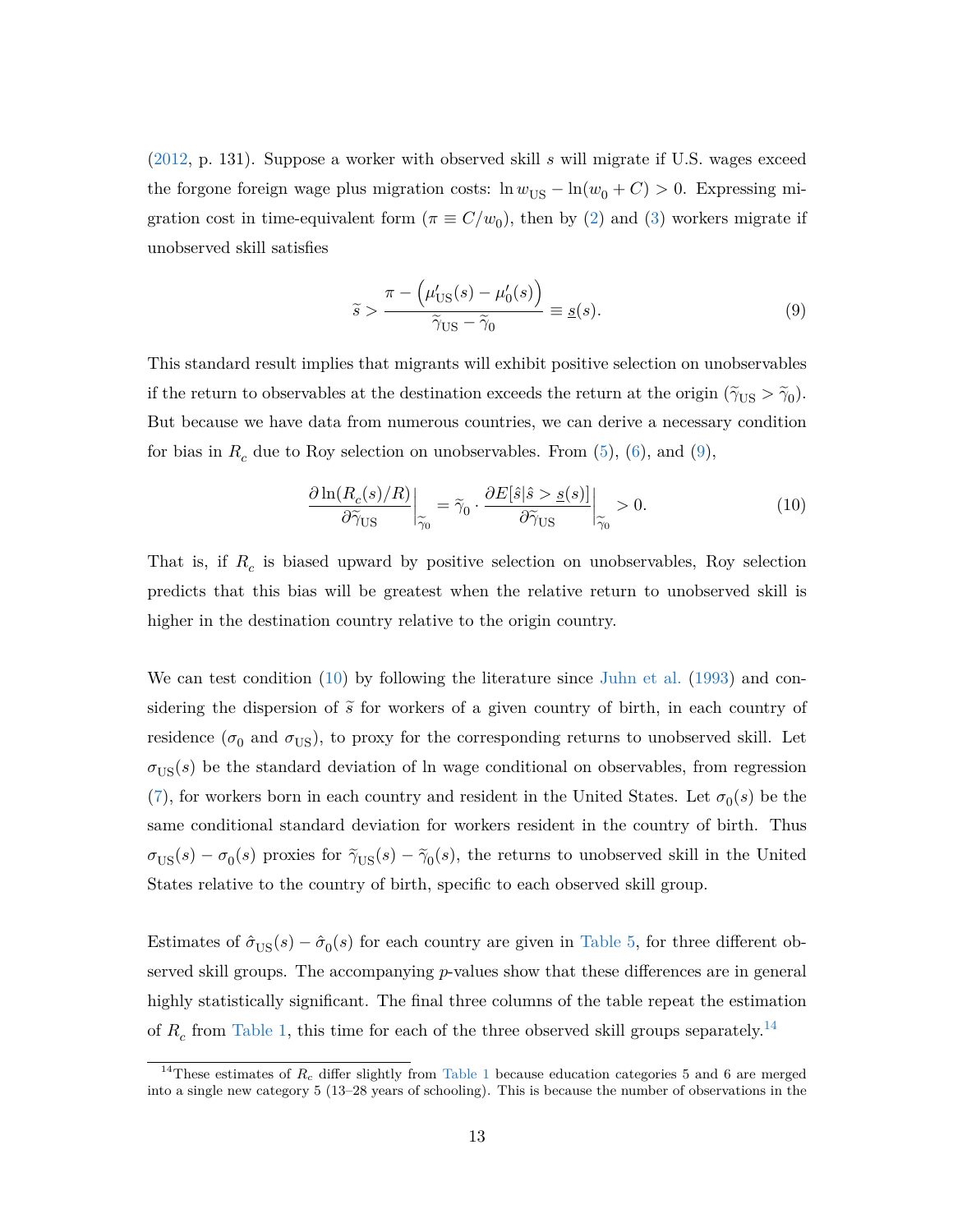[Figure 2](#page-40-0) tests for the relationship [\(10\)](#page-15-1) in the data, for each of three observed skill groups. There is no positive correlation between the estimates of *R<sup>c</sup>* and the relative returns to unobserved skill, contrary what theory predicts if positive selection is an important source of bias. If anything, the relationship is negative. This suggests that positive selection on unobservables predicted by the Roy model could not be a first-order determinant of the magnitude of the estimates *R<sup>c</sup>* . Egypt and Yemen are slight outliers at the extreme upper right, thus it is possible that this evidence is consistent with some upward bias from positive selection in those countries. The evidence is inconsistent with a pattern of bias across the other 40 countries.

#### <span id="page-16-2"></span>3.3 Testing predictions of self-selection due to borrowing constraints

Theory predicts another reason why migrants might exhibit positive self-selection on unobserved determinants of wages. While migrant selection theory has traditionally focused on Roy selection, a recent literature has stressed borrowing constraints as an important determinant of selection.<sup>[15](#page-16-0)</sup> Workers with low earnings for unobservable reasons may simply be unable to afford the costs of migration, broadly considered, so that migrants have levels of unobserved skill that exceed the average in the origin country.

Again extending [Hanson](#page-31-7) [\(2006\)](#page-31-7) to the case of selection on unobservables within observed skill groups, suppose that income  $y_0$  of a worker in the origin country is a function of unobserved skill. For workers of observed skill  $s$ ,  $y_0(s) = \xi_0(s) + \tilde{\nu}_0(s)\hat{s}$ , where  $\xi_0, \tilde{\nu}_0 > 0$ . Some workers cannot pay the migration cost  $C(s)$ , which is a function of observed skill, but can borrow it if they hold collateral  $\psi C(s)$ ,  $\psi > 0$ . The condition for migration becomes

<span id="page-16-1"></span>
$$
\hat{s} > \frac{\psi C(s) - \tilde{\xi}_0(s)}{\tilde{\nu}_0(s)} \equiv \underline{s}(s). \tag{11}
$$

That is, positive selection on unobservables arises within observed skill groups because those with the highest unobserved determinants of earnings are the ones most likely to be

original category 6 is small for a few countries.

<span id="page-16-0"></span><sup>&</sup>lt;sup>15</sup>A wave of studies have stressed the effect of poverty and credit constraints on selection in contemporary migration [\(Rapoport](#page-33-5) [2002;](#page-33-5) [Orrenius and Zavodny](#page-32-3) [2005;](#page-32-3) [Halliday](#page-31-8) [2006;](#page-31-8) [McKenzie and Rapoport](#page-32-9) [2010;](#page-32-9) [Hanson](#page-31-9) [2010;](#page-31-9) [Belot and Hatton](#page-29-9) [2012;](#page-29-9) [Gould and Moav](#page-31-10) [2016\)](#page-31-10). This mechanism has also been important in the economic history literature on earlier migration flows [\(Hatton and Williamson](#page-31-11) [2006;](#page-31-11) [Abramitzky et](#page-28-7) [al.](#page-28-7) [2012;](#page-28-7) [Armstrong and Lewis](#page-28-8) [2012\)](#page-28-8).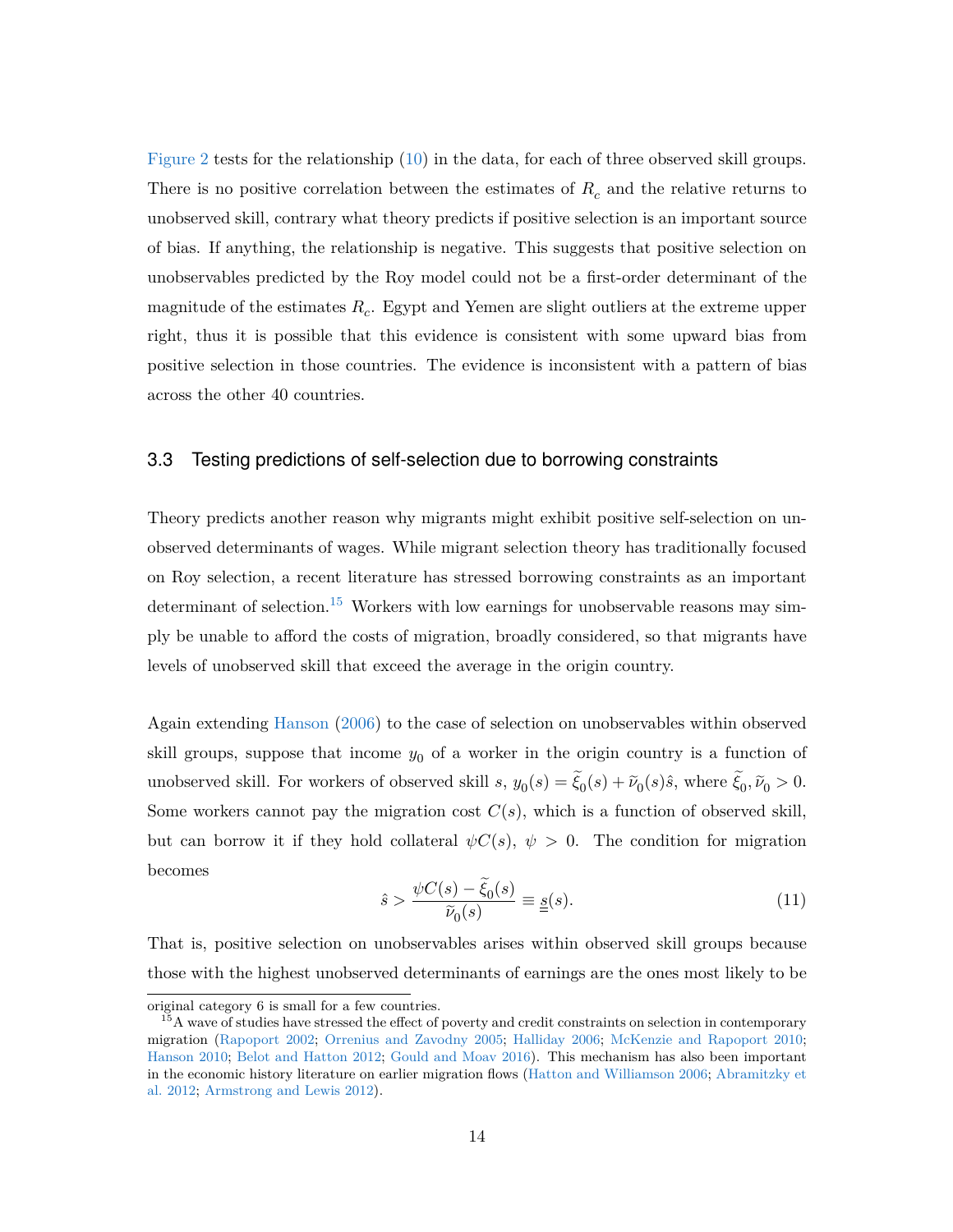able to acquire the necessary assets. This force for positive selection can act independently of Roy selection [\(9\)](#page-15-0).

We can use condition  $(11)$ , as we used  $(9)$ , to make predictions about patterns the data should contain if selection of this kind is driving the results. Suppose that migration costs are lower for high-observed-skill workers  $\left(\frac{\partial C}{\partial s} < 0\right)$  and that wealth and the wealth-returns to unobserved skill are greater for workers with higher observed skill  $\left(\frac{\partial \tilde{\xi}_0}{\partial s} > 0, \frac{\partial \tilde{\nu}_0}{\partial s} > 0\right)$ . Both of these are plausible: many countries actively encourage high (observed) skill migration while obstructing low (observed) skill migration. And workers in developing countries with higher observed skill typically have greater wealth and work in complex occupations with higher returns to unobserved skill than menial occupations. Suppose furthermore that credit constraints bind for workers without any observed skill  $(\psi > \frac{\widetilde{\xi}_0(s)}{C(s)}$  . Together, these imply

<span id="page-17-0"></span>
$$
\frac{\partial \ln R_c(s)/R}{\partial s} = \frac{\partial E[\hat{s}|\hat{s} > \underline{s}(s)]}{\partial s} < 0. \tag{12}
$$

That is, if the estimates of *R<sup>c</sup>* are systematically biased upward from *R* because of selfselection on unobservables arising from poverty constraints, then we should see estimates of *R<sup>c</sup>* decline when higher and higher levels of observed skill are considered separately.

This test is possible with the information already presented in the last three columns of [Table 5.](#page-39-0) In 8 countries, *R<sup>c</sup>* is *higher* for workers with 13+ years of education than for workers with 5–8 years of education, which is incompatible with [\(12\)](#page-17-0). In the other 34 countries *R<sup>c</sup>* falls somewhat at higher levels of observed skill, which is compatible with [\(12\)](#page-17-0). The median ratio  $R_c$ (5–8 years)/ $R_c$ (13+ years) is 1.38. Collectively, this evidence is compatible with modest positive selection on unobservables that induces upward bias in *R<sup>c</sup>* as an estimate of *R* to a degree comparable to the independent estimates of this bias from [Table 3.](#page-37-0) In other words, to the extent that marginal workers who can afford university education can also afford migration, the last column of [Table 5](#page-39-0) can serve as a lower bound on *R* for that category of worker.

A second test uses the fact that in the credit-constraint theory of positive selection, unlike in Roy selection, selection on observables and unobservables must go in the same direction. In this theory the poor do not migrate because they do not have the money, and from the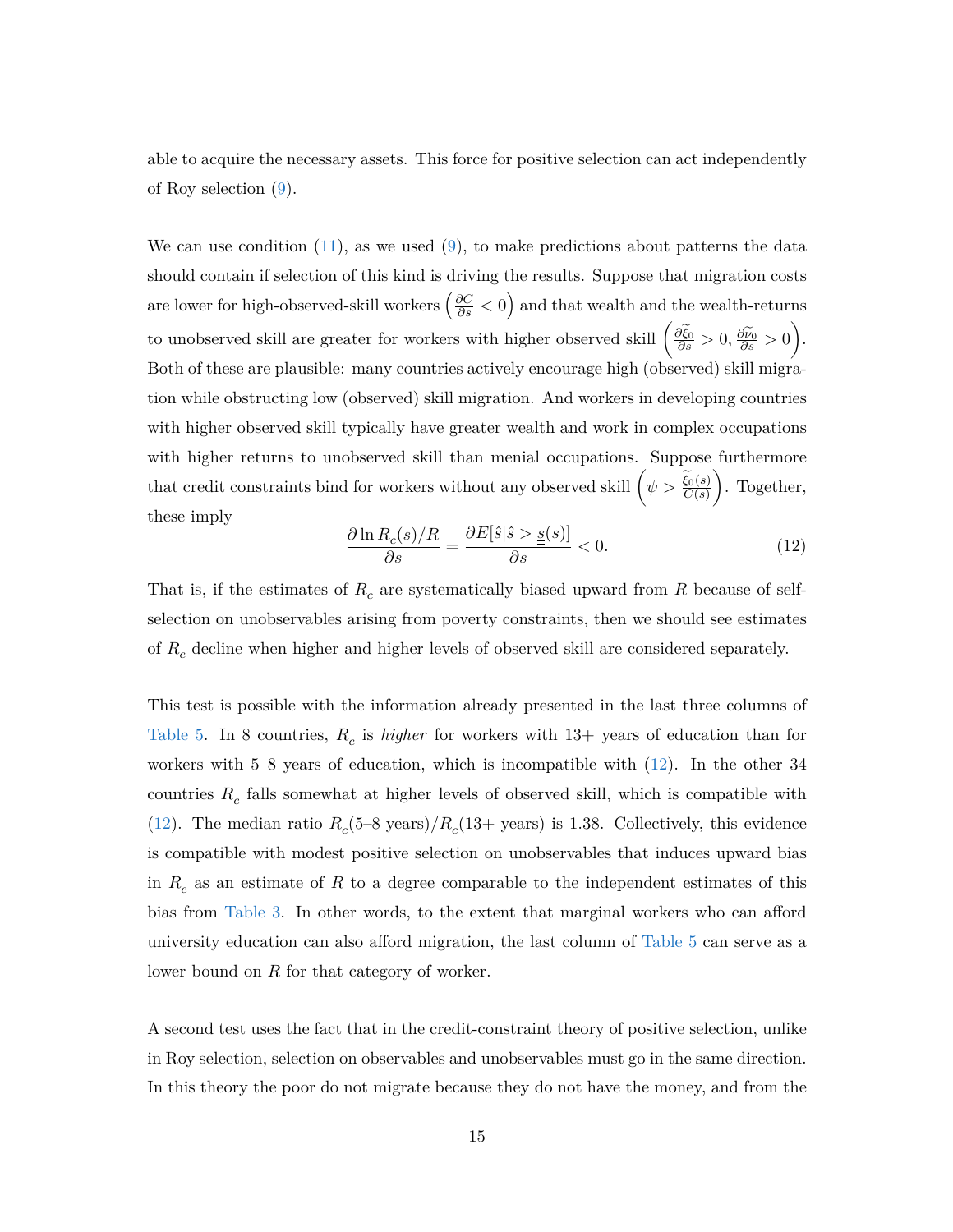standpoint of theory it does not matter whether the reason they do not have money is due to observable or unobservable traits. Take [Hanson'](#page-31-7)s [\(2006\)](#page-31-7) observable counterpart to the wealth equation above and suppose that wealth is also positively correlated with *observed* skill:  $y_0(s) = \xi_0 + \nu_0 s$ , where  $\xi_0, \nu_0 > 0$ . Migrants are positively selected on observed skill analogously to [\(11\)](#page-16-1), and just as above we can derive an observable counterpart to condition [\(12\)](#page-17-0):

<span id="page-18-0"></span>
$$
\frac{\partial \ln R/R_c(s)}{\partial \ln w_0} < 0. \tag{13}
$$

with the innocuous assumption that income correlates positively with wealth. That is, if positive self-selection on observables arises due to poverty constraints, the degree of positive self-selection should fall as average wages rise.

[Figure 3](#page-41-0) carries out this test, plotting the degree of selection on observables (ln *R/R<sup>c</sup>* ) against  $E[w_0]$  for all countries of birth, and each observed skill group. The pattern predicted by [\(13\)](#page-18-0) is not present across all the countries at any level of observed skill. For workers of 5–8 years of education this is perhaps no surprise, since there is less scope for positive selection on education. For higher levels of observed skill, the pattern is more informative. For workers with 9–12 years of education, the degree of positive selection on observables is roughly the same in Costa Rica and Argentina as it is in Vietnam and Sierra Leone, despite a fourfold difference in average wages. The conditional mean does fall slightly, from about 1.4 to 1.2, as the average wage ranges over an order of magnitude. This is consistent with a modest upward bias on  $R_u$  as an estimate of  $R_c$  due to selection on observables arising from credit constraints. For the most educated workers (13+ years of education), the conditional mean changes little between the average wage of PPP\$300/month and PPP\$1,200/month. It does fall by roughly 0.3 log points over the range PPP\$600–1,200/month. This too is compatible with modest upward bias arising from positive selection on observables due to credit constraints.<sup>[16](#page-18-1)</sup> The simple theory presented here does not suggest a reason why income that reflects observables should affect credit constraints differently from income that reflects unobservables.<sup>[17](#page-18-2)</sup>

<span id="page-18-1"></span><sup>&</sup>lt;sup>16</sup>At extremely low wages, PPP\$100–250/month, the conditional mean of  $\ln R/R_c(s)$  rises with the wage for 9–12 years of education and 13+ years of education. This pattern could arise if, in these extremely poor countries, even the university educated face binding credit constraints. This evidence is compatible with binding credit constraints for potential migrants in Cambodia, Egypt, Haiti, Nigeria, Yemen, and perhaps Sierra Leone. In other words, we should consider with caution the estimates *R<sup>c</sup>* that greatly exceed 10.

<span id="page-18-2"></span><sup>&</sup>lt;sup>17</sup>Note that the global sample of workers here is restricted to employed wage-workers. The poorest of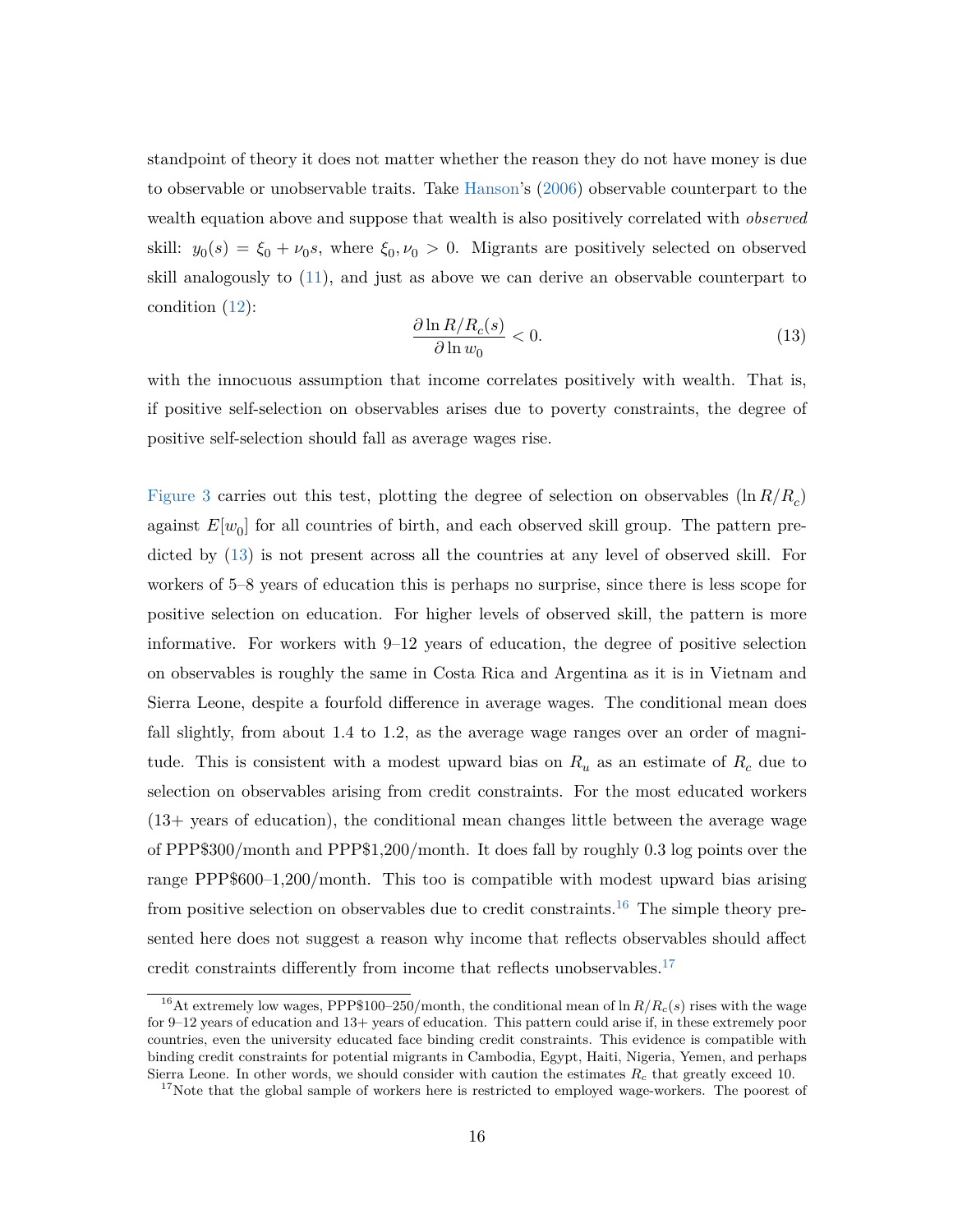A third and separate test for bias due to positive selection of this kind takes advantage of information contained in the relative performance of migrants and natives in the U.S. labor market. Suppose that U.S. natives' wages, analogously to [\(2\)](#page-6-1) and [\(3\)](#page-6-2), are determined by  $w^*(s) = (\mu_0^* + \gamma_0^*s) + \tilde{\gamma}_0^* \tilde{s}$  and natives' unobserved skill has mean zero. Migrants' skill is only partially transferable, as in the model advanced by [Gould and Moav](#page-31-10) [\(2016\)](#page-31-10). Observed skill is transferable from the migrant-origin country to the U.S. in the proportion  $\gamma_{\text{US}}/\gamma_0$ , and unobserved skill is transferable in the proportion  $\tilde{\gamma}_{US}/\tilde{\gamma}_0$ . We can express the wages of a migrant in the U.S. as

<span id="page-19-0"></span>
$$
E_{\text{US}}[\ln w_{\text{US}}] = E[\ln w^*] - \left(1 - \frac{\gamma_{\text{US}}}{\gamma_0}\right) E[\ln w^* - \ln \underline{w}] + \tilde{\gamma}_{\text{US}} E_{\text{US}}[\hat{s}],\tag{14}
$$

where  $\underline{w}^*$  is the wage of a U.S. worker with no observable skill (no education, no experience), and  $E_{US}$  denotes expectations for migrant workers in the U.S. The identity  $(14)$ states that the average wage of a migrant worker in the U.S. equals the average wage of an observably equivalent U.S. worker, minus the portion of migrant workers' observable wage determinants that do not transfer from the origin country to the U.S., plus the U.S. returns to migrants' unobservable skill. In the limiting case where none of migrants' observable skills are valued in the U.S. market  $(\gamma_{US}/\gamma_0 = 0)$  and migrants are neutrally selected on unobservables  $(E_{US}[\hat{s}] = 0)$ , all migrants regardless of observed or unobserved skill have the earnings of a U.S. teenager with no schooling. From [\(5\)](#page-6-3) and [\(6\)](#page-6-4) we have  $\ln \frac{R_c}{R} = \tilde{\gamma}_0 E_{\text{US}}[\hat{s}]$ , into which we substitute [\(14\)](#page-19-0) to get

<span id="page-19-1"></span>
$$
E_{\text{US}}[\ln w_{\text{US}}] - E[\ln w^*] = \frac{\tilde{\gamma}_{\text{US}}}{\tilde{\gamma}_0} \left( \ln R_c - \ln R \right) - \left( 1 - \frac{\gamma_{\text{US}}}{\gamma_0} \right) E[\ln w^* - \ln \underline{w}^*]. \tag{15}
$$

Intuitively, migrants who are more positively selected on unobserved skill  $(R_c > R)$  should earn more relative to natives of the same observable skill, to the extent that their unobserved skill is transferable  $(\tilde{\gamma}_{US}/\tilde{\gamma}_0)$ . If there are zero returns to migration  $(R = 1)$ , a regression of  $R_c$  on the native-immigrant wage gap within an observed skill group should have slope representing the transferability of unobserved skill. If that slope is zero, then either unobserved skill is completely untransferable—it does not represent IQ, energy, risk tolerance, or anything else that comes with migrants and has returns in the U.S.—or

the poor—self-employed farmers or small-time informal retailers—are not included and these conclusions regarding credit constraints do not apply to them.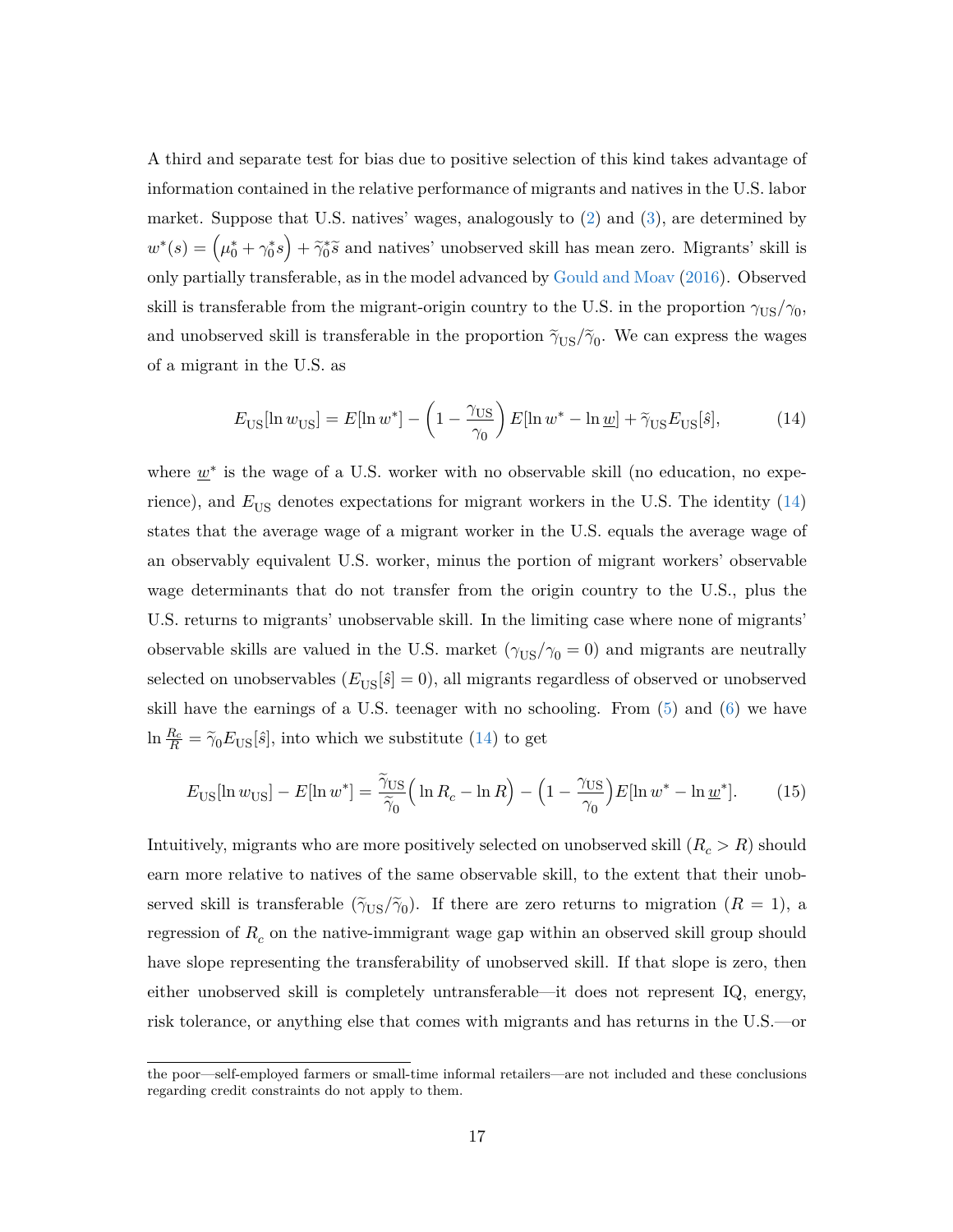$$
R_c \approx R.
$$

We calculate  $E_{\text{US}}[w_{\text{US}}] - E[w^*]$  for each country of birth and three observed skill groups in [Table 6,](#page-42-0) always for 35–39 year-old males. This allows us to run the regression [\(15\)](#page-19-1) nonparametrically in [Figure 4.](#page-43-0)

The slope is generally indistinguishable from zero across most of the support of *R<sup>c</sup>* , for all three observed skill groups. Two exceptions, in workers with 5–8 years of education, are Cameroon and Morocco. This suggests that either unobserved skill exhibits near-zero transferability to the U.S. labor market, or that estimates of *R<sup>c</sup>* do not greatly exceed *R*. Research that compares U.S. immigrants' earnings to their pre-migration earnings estimates that the transferability of foreign unobserved skill is 0.34 shortly after arrival [\(Jasso et al.](#page-32-10) [2002\)](#page-32-10), a lower bound on  $\tilde{\gamma}_{US}/\tilde{\gamma}_0$  since the returns to migrants' unobserved skill are known to rise in the years following arrival [\(Chiswick and Miller](#page-30-14) [2012\)](#page-30-14). This suggests that the gap between  $R$  and  $R_c$  is not large.

We can use this information to estimate a rough bound on the selection bias *R<sup>c</sup> /R*. For the observed skill group with the most positive slope in [Figure 4](#page-43-0) (5-8 years of schooling), a linear regression of  $E_{\text{US}}[w_{\text{US}}] - E[w^*]$  on  $\ln R_c$  gives the slope 0.144 (standard error 0.061). If a lower bound on the transferability of unobserved skill for those who have chosen to migrate is 0.34, this puts an upper bound on  $R_c/R$  of  $e^{(0.144/0.34)} = 1.53$  for workers with  $5-8$  years of education. For the group with  $13+$  years of schooling, the linear regression slope is 0.031 (standard error 0.043), and the corresponding upper bound on  $R_c/R$  is  $e^{(0.031/0.34)} = 1.10$ . These estimates independently corroborate the approximate magnitude of bias estimated above. The fact that the bias declines with higher observed skill also agrees with the prediction of [\(12\)](#page-17-0).

These results are consistent with modest systematic bias in *R<sup>c</sup>* as an estimator of *R* due to positive selection on unobservables arising from credit constraints. Incidentally, these results also have implications for the discussion of Roy selection in [subsection 3.2.](#page-14-1) The slopes in [Figure 4](#page-43-0) further suggest that Roy selection is unlikely to create a large upward bias on *R<sup>c</sup>* as an estimate of *R*. A well-known preduction of Roy selection is that positive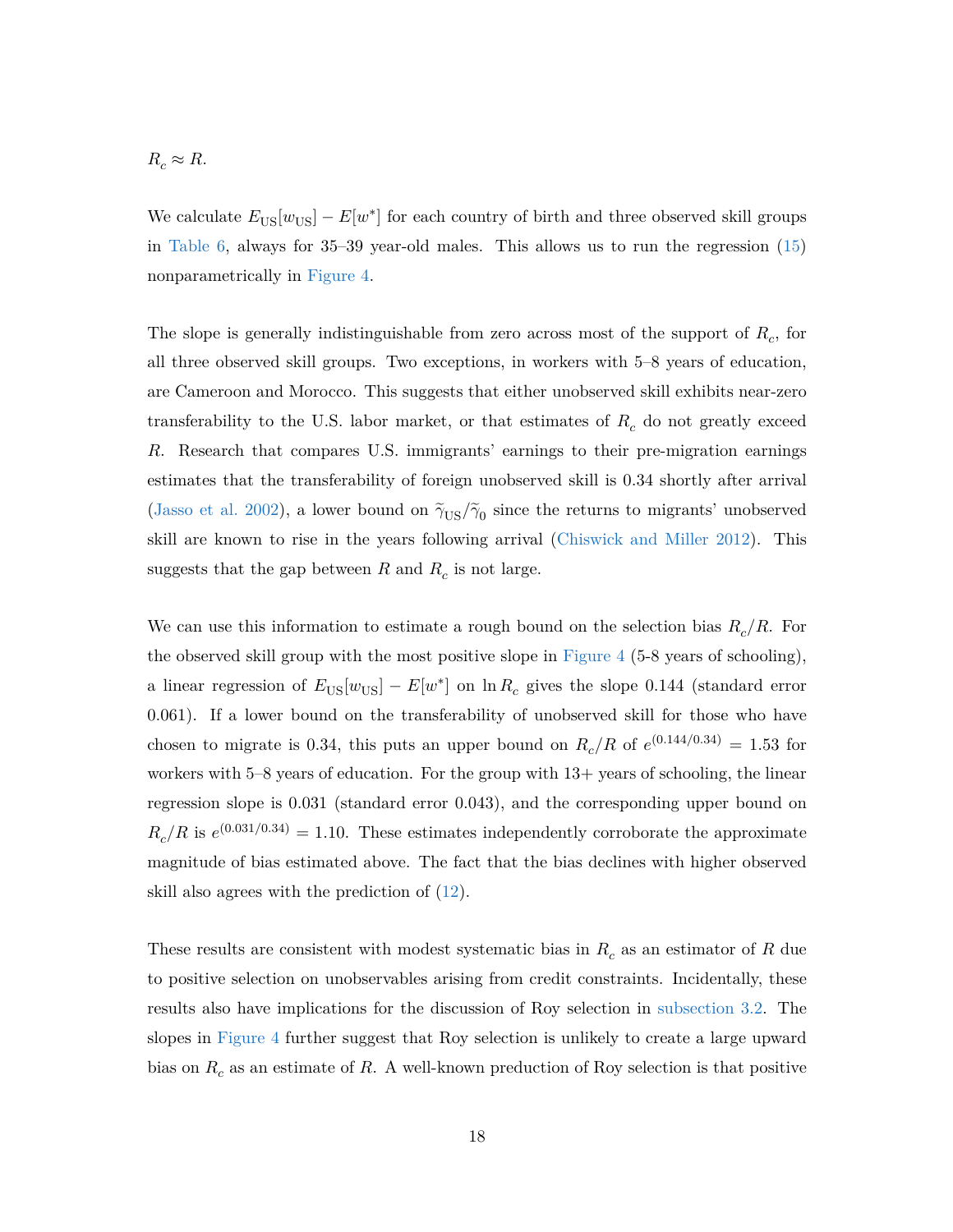selection on unobservables cannot occur without positive returns to unobservables in the destination country.[18](#page-21-0) The flat slopes in the figure imply either that almost none of migrants' unobserved skill is transferable to the destination country, or that  $R_c \approx R$ . But if migrants' unobserved skill is not transferable, the Roy model predicts negative selection on unobservables. In that case the estimates of *R<sup>c</sup>* would generally serve as a lower bound on *R*.

A final and intuitive robustness check is simply to repeat the analysis of [Table 1](#page-35-0) omitting the poor. These rich microdata allow reestimation by truncating workers who are the most likely to face binding credit constraints. We follow [Birdsall et al.](#page-29-10) [\(2000\)](#page-29-10), [Easterly](#page-30-15) [\(2001\)](#page-30-15), and [Banerjee and Duflo](#page-29-11) [\(2008\)](#page-29-11) in defining workers above PPP\$4/day as having risen above the most grinding poverty into the global "middle class": People living above \$4/day are a small minority in poor countries [\(Banerjee and Duflo](#page-29-11) [2008,](#page-29-11) p. 6) and it is above this income level that families begin to have substantial disposable income. [Table 7](#page-44-0) shows the estimates of  $R_c$  after dropping workers below \$1/day and \$2/day (the World Bank definitions of extreme poverty and poverty, respectively) as well as \$4/day. The estimates of  $R_c$  fall somewhat when progressively less-poor workers are truncated, again consistent with a modest upward bias in *R<sup>c</sup>* due to positive selection on unobservables arising from credit constraints. In the final column only one of the  $R_c$  estimates exceeds 10, corroborating the evidence above. The estimates remain large, however, with a median *Rc* of 3.96 even when all workers below \$4/day day are truncated. The median ratio of the original estimates (column 1) to the estimates for workers above \$4/day (column 4) is 1.07. To the extent that  $R_c$  is a biased measure of  $R$  due to credit constraints not faced by the global middle class, this ratio bounds the typical extent of the bias.

<span id="page-21-0"></span><sup>&</sup>lt;sup>18</sup>Formally, if  $\tilde{\gamma}_{\text{US}} = 0$  then condition [\(9\)](#page-15-0) flips to  $\tilde{s} < \frac{(\mu'_{\text{US}} - \mu'_0) - \pi}{\tilde{\gamma}_0}$  $\frac{\mu_0 - \mu_0}{\tilde{\gamma}_0}$ , and those with below-average unobserved skill choose to migrate. In terms of the stochastic Roy model in [Borjas](#page-29-8) [\(1991\)](#page-29-8), when earnings at the destination are uncorrelated with earnings at the origin ( $\rho = 0$ ), then as long as  $\sigma_0 > 0$ , selection must be negative. Intuitively, if all migrants within an observed skill group had exactly the same wage at the destination (zero return to unobserved skill), then those with the most to gain from migration must be those with the lowest levels of unobserved skill—provided that unobserved skill has any positive return in the origin country.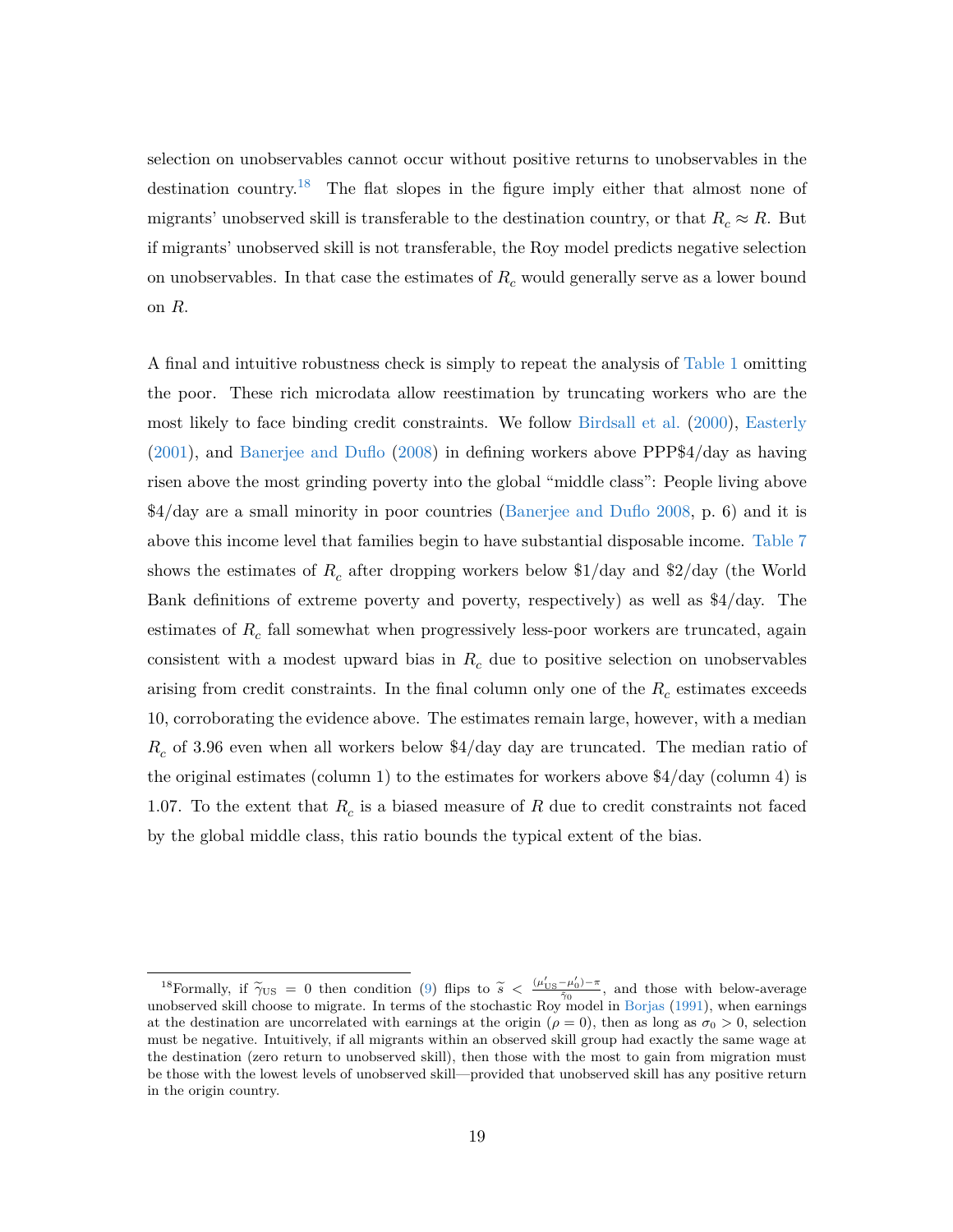#### 3.4 Summary of findings

The various methods used here to places bounds on *R* broadly agree. Coefficient stability and diverse existing evidence about selection on unobservables imply that for the median country,  $R > 3.95$  [\(Table 3\)](#page-37-0) and for the 80<sup>th</sup> percentile country,  $R > 6.14$ . These correspond to lower bounds on the absolute gain per worker per year of PPP\$13,600 and PPP\$15,600, respectively. The corresponding upper bounds on the degree of selection on unobservables,  $R/R_c$ , are 1.12 at the median and 1.26 at the 80<sup>th</sup> percentile. Various robustness checks corroborate these bounds: The predictions of Roy self-selection are incompatible with  $R/R_c$  outside this range [\(Figure 2\)](#page-40-0). The predictions of borrowingconstraint self-selection [\(Figure 4\)](#page-43-0) are compatible with *R/R<sup>c</sup>* in the middle of the range 1.1–1.5 (for the 9–12 years of schooling group). Dropping all workers in poverty leads to  $R/R_c$  of 1.1 for the median country. In 11 studies allowing point estimates of  $R/R_c$  for a real migration flow, most values are close to unity and the highest ever recorded is 1.36. In all studies of real migration flows, when there is positive selection on unobservables it is of a degree roughly equal to the degree of selection on observables in extreme cases, and much less in typical cases.

## 4 Discussion: Policy barriers and natural barriers

The place premium *R* measures an aggregate of two different kinds of costs. In a labor market at full spatial equilibrium workers move until the marginal benefit equals the marginal cost, thus  $R = w_{US}/w_0 = 1 + \pi$ . Part of the cost  $\pi$  could arise from barriers induced by policy such as visa fees, smuggler fees, or the price equivalent of visa rationing or professional licensing restrictions. Another part could arise from barriers largely independent of policy such as transportation costs or nonwage disamenities, such as a compensating differential for being far from home. Since the *Elements* of [Marshall](#page-32-11) [\(1892,](#page-32-11) p. 282) it has been recognized that "the unwillingness to quit home, and to leave old associations, including perhaps some loved cottage and burial-ground, will often turn the scale against a proposal to seek better wages in a new place."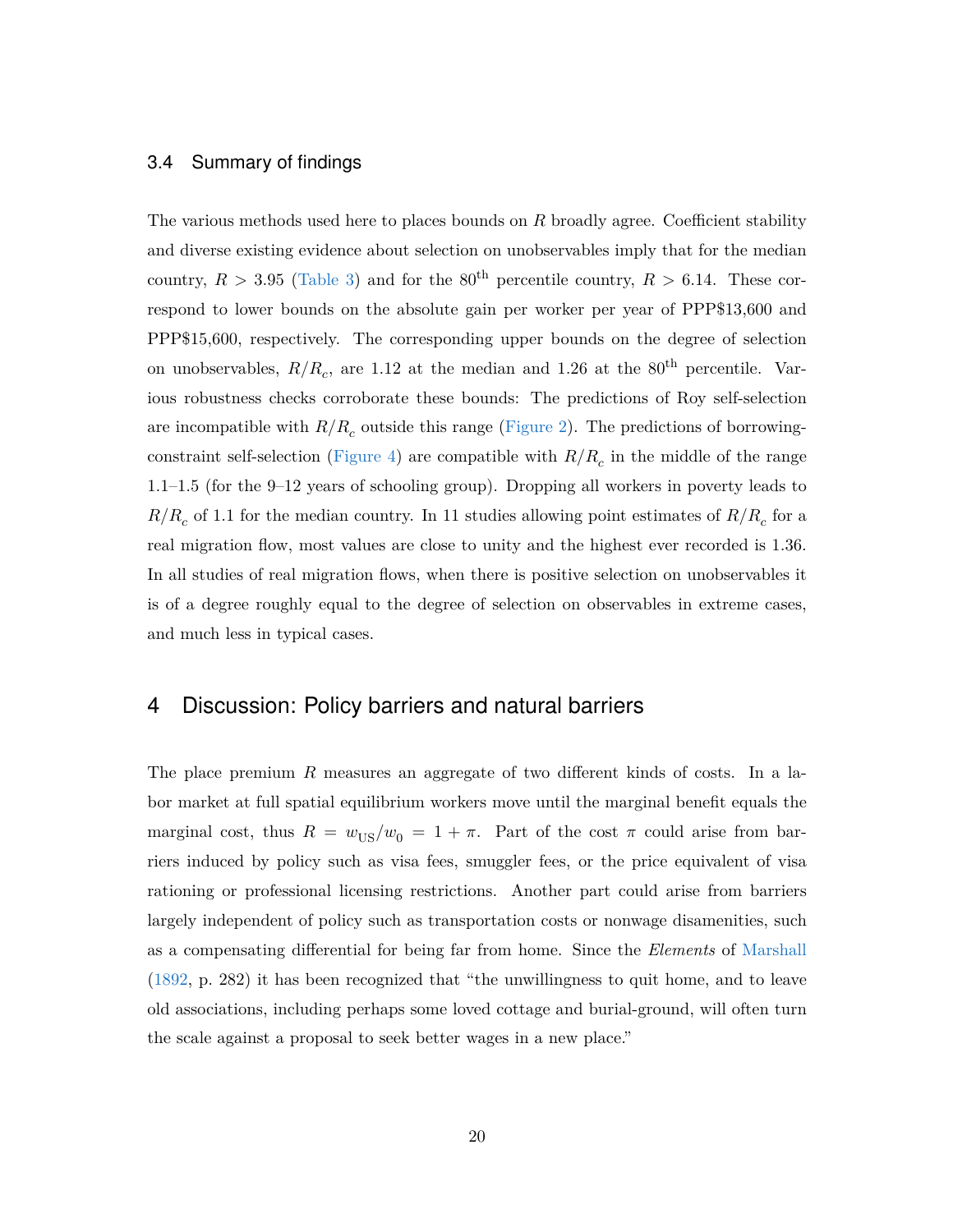These two types of migration barriers cannot be cleanly distinguished in the data used here. Beyond that, it is difficult to distinguish 'natural' and 'policy' barriers to migration even in theory. For example, migrant networks are known to be an important determinant of migration costs by reducing search frictions [\(Munshi](#page-32-12) [2003\)](#page-32-12) and credit constraints [\(McKenzie and Rapoport](#page-32-9) [2010\)](#page-32-9). Costs arising from a small network could be modeled as 'natural' barriers. But networks reflect prior migration flows, and those flows were themselves a consequence of policy. Generations of U.S. 'national origin' quotas were designed expressly to prevent migration from much of Southern Europe, Africa, the Middle East, and Asia, and did so [\(Higham](#page-31-12) [2002,](#page-31-12) p. 312–324). Language barriers and other disamenities of migration, too, can be modeled as 'natural' barriers. But such costs are shaped by policy: for example, at the same time the state of New Hampshire required its driving knowledge exam to be taken exclusively in English, neighboring Vermont allowed the same test to be taken in three foreign languages [\(Haire et al.](#page-31-13) [2011\)](#page-31-13).

Here we discuss reasonable priors for the fraction of the place premium that arises from barriers that are unambiguously related to policy. While a quantitative decomposition is impossible, information is available to form reasonable qualitative priors about the fraction of the place premium that arises from policy barriers. To begin with, most people outside the United States are prohibited by default from entering the country and working there unless they acquire a special license from the federal government, a visa. This includes citizens of all 42 countries we study. Such policy barriers have large effects on migration flows. [Bertoli and Fernández-Huertas](#page-29-12) [\(2015\)](#page-29-12) find that visa requirements cut bilateral migration flows by half at equilibrium, while any new law tightening immigration policy typically reduces inflows by 6% in the same year [Ortega and Peri](#page-33-6) [\(2013\)](#page-33-6). Many U.S. visas are tightly rationed, with waiting periods measured in decades.<sup>[19](#page-23-0)</sup> The United States government spends more on enforcing its immigration restrictions than it spends on all other principal federal law-enforcement agencies combined—including the Federal Bureau of Investigation, the Drug Enforcement Administration, and the Bureau of Alcohol, Tobacco, and Firearms [\(Meissner et al.](#page-32-13) [2013,](#page-32-13) p. 22). It would be strange if cross-border labor markets were unaffected by all of this, given that policies enforced at

<span id="page-23-0"></span><sup>&</sup>lt;sup>19</sup>This includes many categories of family-based visas for citizens of China, India, Mexico, and the Philippines. See U.S. Department of State (2015), *[Visa Bulletin: Immigrant Numbers for November 2015](https://travel.state.gov/content/visas/en/law-and-policy/bulletin/2016/visa-bulletin-for-november-2015.html)*, 86 (9): 1–9.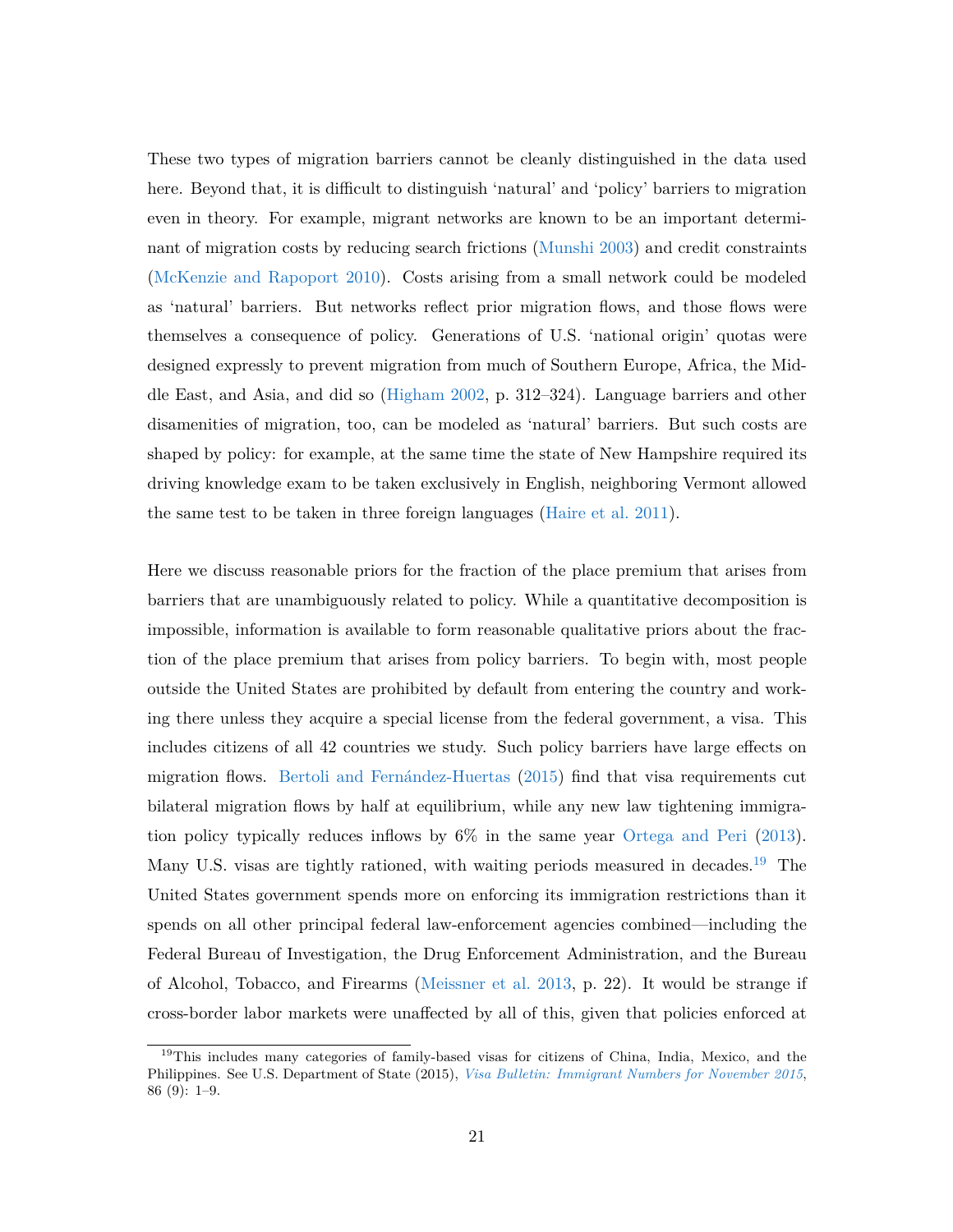borders have large price effects on output prices and other factor prices (e.g. [Anderson](#page-28-9) [and Neary](#page-28-9) [1996\)](#page-28-9). These suggest a reasonable starting prior that the fraction of the wage gap *R* related to policy is nonzero, even substantial.

An ideal natural experiment to isolate policy costs would require countries that are highly similar to the 42 countries studied above, but do not face policy barriers on U.S. immigration. There are no areas so similar in all other respects as to allow precise decomposition of the 'policy' portion and 'natural' portion of the place premium. There do exist territories free of policy barriers that are nevertheless similar in some respects to foreign countries. People from Puerto Rico and Guam hold U.S. citizenship and can live and work at will to any part of the United States. It is illustrative to estimate  $R_c$  for these territories.

[Table 8](#page-45-0) carries out the same exercise in [Table 1](#page-35-0) for Puerto Rico and Guam.<sup>[20](#page-24-0)</sup>  $R_c$  is estimated for all Puerto Rico-born and exclusively for ethnic Puerto Ricans; as well as for all Guam-born and exclusively for ethnic Guamanians.<sup>[21](#page-24-1)</sup> The results corroborate [Ramos'](#page-33-7)s [\(1992\)](#page-33-7) finding of negative selection on observables for Puerto Ricans ( $R_u < R_c$ ), but suggest positive selection on observables for Guamanians  $(R_u > R_c)$ .

The estimates of  $R_c$  for these areas without policy barriers lie in the range 1.3–1.5, substantially above unity. This is compatible with sizeable natural barriers to migration even for workers who face no policy barriers. But these estimates are much smaller than those in [Table 1.](#page-35-0) The ratio for Haiti is several times the size of the ratio for Puerto Rico, even though both countries are close to the United States and have large migrant networks there. The ratio for the Philippines is several times the size of the ratio for Guam, even

<span id="page-24-0"></span> $^{20}$ The only difference from the prior exercise is that the census data do not indicate the year of arrival of Puerto Ricans and Guamanians living in the 50 United States, so we include in all columns those who arrived as children. Dollar wages in Puerto Rico are converted to "mainland PPP" dollars by dividing by the PPP factor 0.86 from [Heston et al.](#page-31-14) [\(2006\)](#page-31-14). Dollar wages in Guam are converted to mainland purchasing power using figures from [OPM](#page-32-14) [\(2000,](#page-32-14) p. 44142) of the US, which determined in a 1998 survey that a basket of basic consumption items (including food at home and away, tobacco, alcohol, furnishings, clothing, domestic services, professional services, personal care, and recreation) cost about 20.3% more in Guam than in Washington, DC. This figure is not sensitive to different spending patterns at different income levels.

<span id="page-24-1"></span><sup>&</sup>lt;sup>21</sup>Puerto Rican ethnicity is self-reported in the census for people who live in Puerto Rico or in the 50 United States. "Chamorro" (Guamanian) people are identified in Guam as people who indicate "ethnicity" as "Pacific islander" and indicate that they speak the Chamorro language. "Chamorro" are identified in the US as having been born in Guam and listing "race" as "Guamanian or Chamorro alone".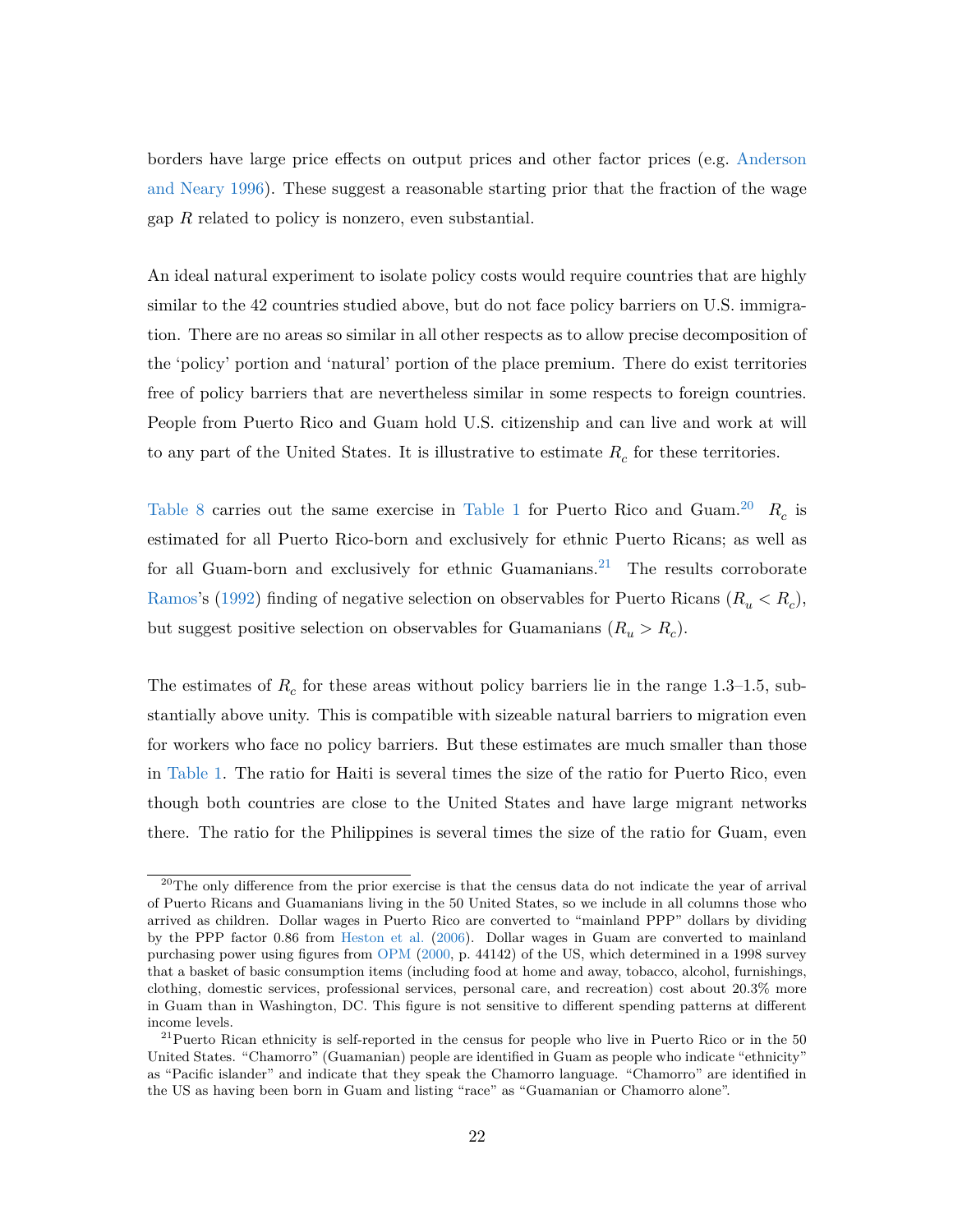though both countries are very far from the United States and both likewise have large migrant networks. There are other ways that Puerto Rico and Guam differ from foreign countries—Puerto Rico receives sizeable inflows of Social Security payments, Guam hosts three U.S. military bases—thus these figures are only suggestive.

But Puerto Rico and Guam are not exceptional. It is difficult to find labor markets anywhere on earth that sustain real wage differentials *R<sup>c</sup>* much above 1.5 across geographic areas in the absence of policy restrictions on migration. [Kennan and Walker](#page-32-15) [\(2011,](#page-32-15) p. 245– 6) find that by age 34, men who are free to migrate between U.S. states have exhibited a "home premium" disutility of migration that would typically be offset if their wage in destination states were higher by a factor of  $1.14<sup>22</sup>$  $1.14<sup>22</sup>$  $1.14<sup>22</sup>$  [Burda](#page-29-13) [\(1995,](#page-29-13) p. 3) finds that *R<sup>c</sup>* between West Germany and East Germany collapsed to 1.3 in the years after policy barriers to migration were eliminated and migration flows spiked. Real wage differentials between metropolitan France and French overseas departments/territories, which exhibit no policy barriers to migration, fall in the range  $1.2-1.4^{23}$  $1.2-1.4^{23}$  $1.2-1.4^{23}$  This broad pattern holds in historical episodes of international migration without policy barriers. [Abramitzky et](#page-28-7) [al.](#page-28-7) [\(2012\)](#page-28-7) find  $R_c < 1.7$  for late 19<sup>th</sup> century migration from Norway to the United States.<sup>[24](#page-25-2)</sup> [Williamson](#page-33-8) [\(1999,](#page-33-8) p. 124) shows that  $R_c$  collapsed from as high as 4 to around 1.5 as migration soared from the Mediterranean to the New World 1880–1914, with falling transportation costs and absent policy restrictions.

These estimates suggest limited scope for explaining the very large estimates of  $R_c$  and  $R$ in the preceding sections with natural barriers like pure transportation costs, or Marshall's fondness for home. Wage gaps are an order of magnitude smaller in many settings that exhibit transportation costs and fondness for home, but do not exhibit policy restrictions. A reasonable prior is that a substantial portion of the large gaps measured in this paper

<span id="page-25-0"></span> $22$ In their analysis, a mover type with no disutility from leaving his home state experiences a migration gain that is greater by 20*.*6%−6*.*3% = 14*.*3%, thus the pure disutility of losing the "home premium" could be just offset by a destination-state wage increase of 14*.*3% [\(Kennan and Walker](#page-32-15) [2011,](#page-32-15) Tables XI–XII).

<span id="page-25-1"></span><sup>&</sup>lt;sup>23</sup>Between metropolitan France and faraway Réunion,  $R_c = 1.18$  [the euro wage gap for typical privatesector low-skill workers (*ouvriers*) is 18,820/17,970, and prices are 12.4% higher in Réunion [\(INSEE](#page-31-15) [2014,](#page-31-15) pp. 69, 121)]. For Guadeloupe it is 1.35 [the euro wage gap for moderately low-skill males (*ouvriers qualifiés*) is 15,937/13,556 [\(INSEE](#page-31-16) [2010,](#page-31-16) p. 105), and prices are 14.8% higher in Guadeloupe [\(INSEE](#page-31-15) [2014,](#page-31-15) p. 121)].

<span id="page-25-2"></span><sup>&</sup>lt;sup>24</sup>[Abramitzky et al.](#page-28-7) [\(2012\)](#page-28-7) estimate  $R = 1.7$ , an upper bound on  $R_c$  due to negative selection on observables for urban workers.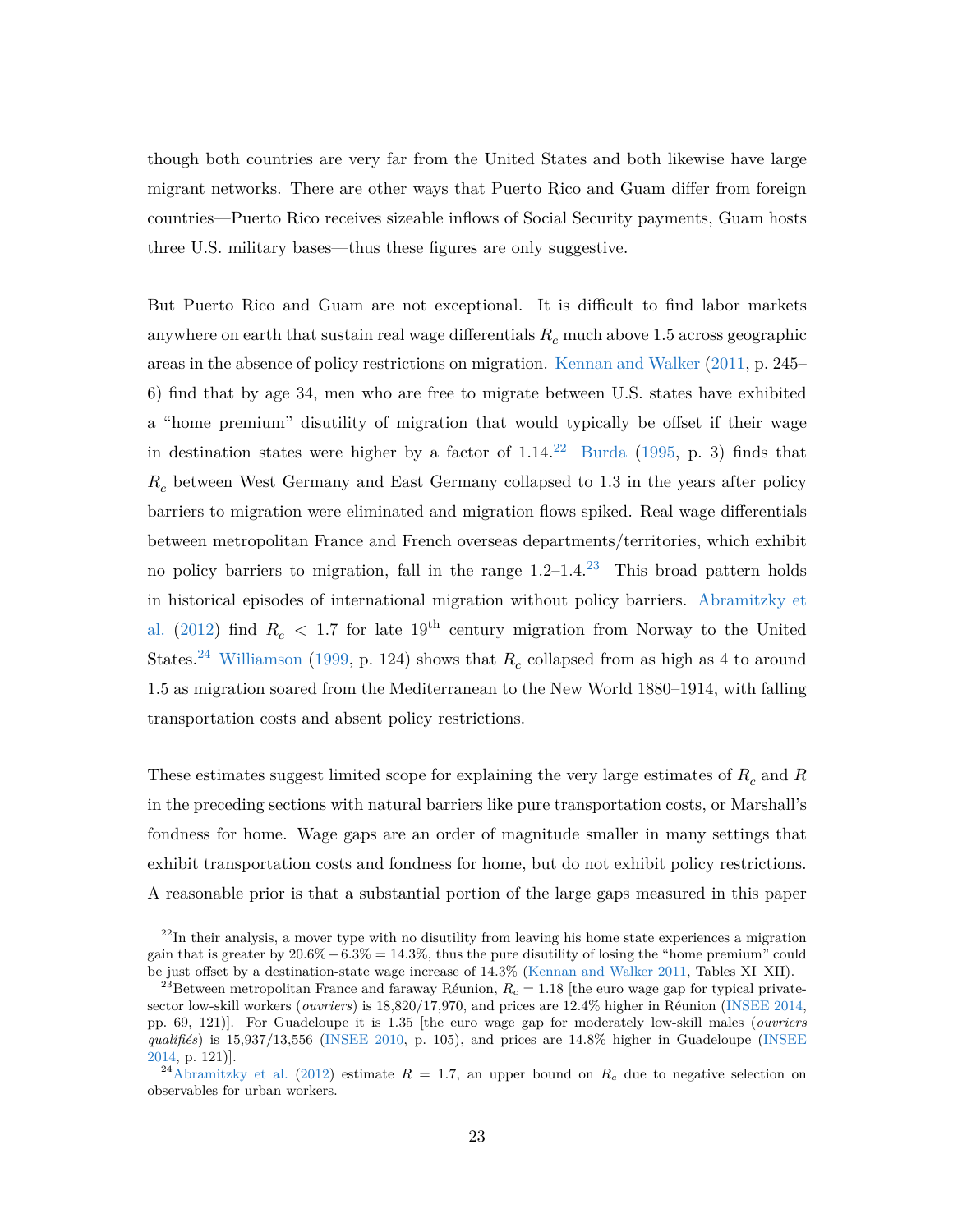arise from policy barriers, though precisely what portion we cannot estimate here. That portion is likely to vary considerably across different countries.

Under different assumptions about the relative effects of policy and non-policy barriers on *R*, we can construct scenarios for the supply price of labor from different countries. [Figure 5](#page-45-1) carries out this exercise. The thick black line shows  $\bar{w}_0$ , an upper bound on the unobserved home-country earnings of workers fully equivalent to those observed living in the United States, for 35–39 year old males with 9–12 years of foreign education. These are calculated using the lower bounds on *R* from [Table 3,](#page-37-0) column 2 ( $\delta = 1$ ,  $\Pi = 1.3$ ). The vertical axis shows annual \$PPP wages, and the horizontal axis shows cumulative working-age population of the source countries with  $\bar{w}_0$  at or below each value. The black line, then, can be interpreted as the upper envelope for the curve of forgone home-country wages for existing migrants. Directly above each country's flat step in that curve is a dash indicating the wages of fully equivalent migrants born and educated in that country who work in the U.S., and a dashed line shows the simple average of that wage across all immigrants. A further dashed line at the top of the graph shows the corresponding U.S. wage for the U.S.-born.

What would the supply curve of foreign labor in the U.S. market look like with a different mix of policy and natural barriers? We cannot estimate that curve because we cannot precisely decompose *R* into policy and non-policy elements. But [Figure 5](#page-45-1) also shows what the upper envelope of that supply curve would look like if wage ratios in the absence of policy barriers were 1.5, as discussed above, or the more extreme case of 2.0. Even in the more extreme case, the distortion arising from policy barriers would, at the margin, exceed PPP\$10,000 per worker per year for over a billion working-age people in the countries studied here. That would place the magnitude of the implied Harberger triangle plausibly in the trillions of dollars per year. This is not an estimate of the distortion from policy barriers, but is a lower bound on the magnitude of the distortion *if* real wage ratios above 2.0 cannot be sustained without policy barriers.

In one sense the wages-forgone curve in [Figure 5](#page-45-1) is conservatively high, and the implied loss conservatively low. [Subsection](sec:borrowing) [3.3](#page-16-2) considered borrowing constraints as a theoretical reason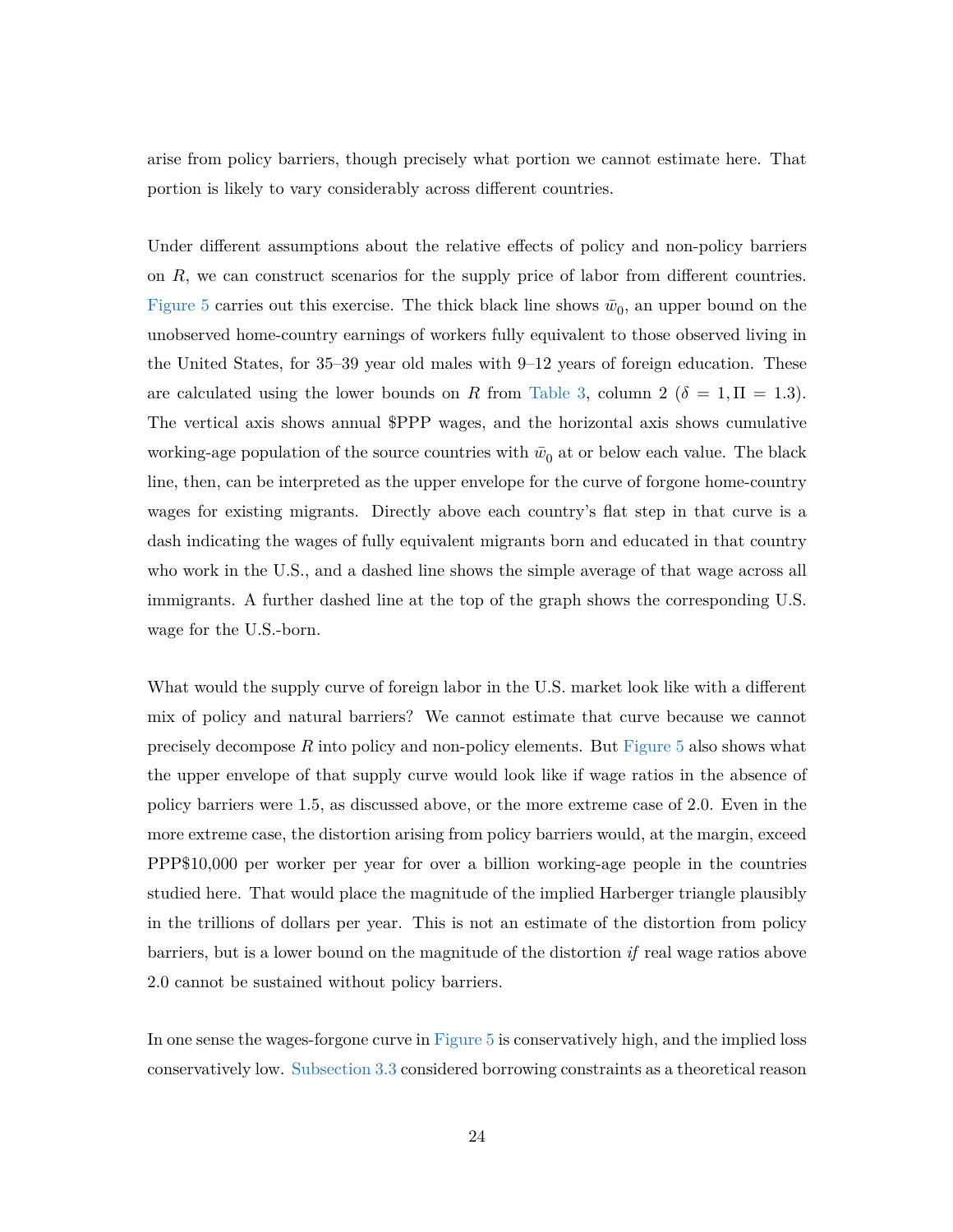for positive selection on unobservables (*R > R<sup>c</sup>* ). [McKenzie and Rapoport](#page-32-9) [\(2010\)](#page-32-9) find that such borrowing constraints induce positive selection among Mexico-U.S. migrants, but when those borrowing constraints are alleviated by migrant networks, selection is negative. Lesser policy barriers to migration would naturally tend to increase the size of migrant networks. This would allow poorer people to migrate, raising  $R$  and reducing  $\bar{w}_0$ . In other words, if positive selection arises from borrowing constraints then policy barriers also shape selection. The estimates  $\bar{w}_0$  are conservatively high to account for extensive positive selection, but the borrowing-constraint theory predicts that such positive selection arises in part from policy barriers themselves.

### 5 Conclusion

We have estimated real wage gaps between migrants from 42 countries in the United States and observably equivalent workers in the origin country. Focusing on male workers in their late thirties with 9–12 years of education, we estimate that for workers from the median country this ratio  $(R_c)$  is 4.54, for the 80<sup>th</sup> percentile country it is 7.58, and the working-age population weighted average is 6.83. We use a variety of independent methods to bound the plausible bias in these ratios as estimates of the real wage gap for fully equivalent workers (*R*) that could arise from positive selection of migrants on unobservable determinants of wages.

These bounds imply that workers migrating from the median country to the United States raise their real earnings by a factor greater than 3.95 (an absolute gain exceeding PPP\$13,600/year), while workers from the  $80<sup>th</sup>$  percentile country raise their real wages by a factor greater than 6.14 (an absolute gain exceeding \$15,600 per year). Real wage gaps in the hundreds of percent for workers of equal inherent productivity appears to be a striking feature of the current global economy. This independently corroborates macroeconomic findings of large productivity gaps between countries that arise from places rather than people [\(Trefler](#page-33-9) [1993;](#page-33-9) [Caselli](#page-29-14) [2005;](#page-29-14) [Acemoğlu and Dell](#page-28-10) [2010;](#page-28-10) [Jones](#page-32-16) [2016\)](#page-32-16).

It likewise suggests that each type of migration barriers, both natural and policy barriers,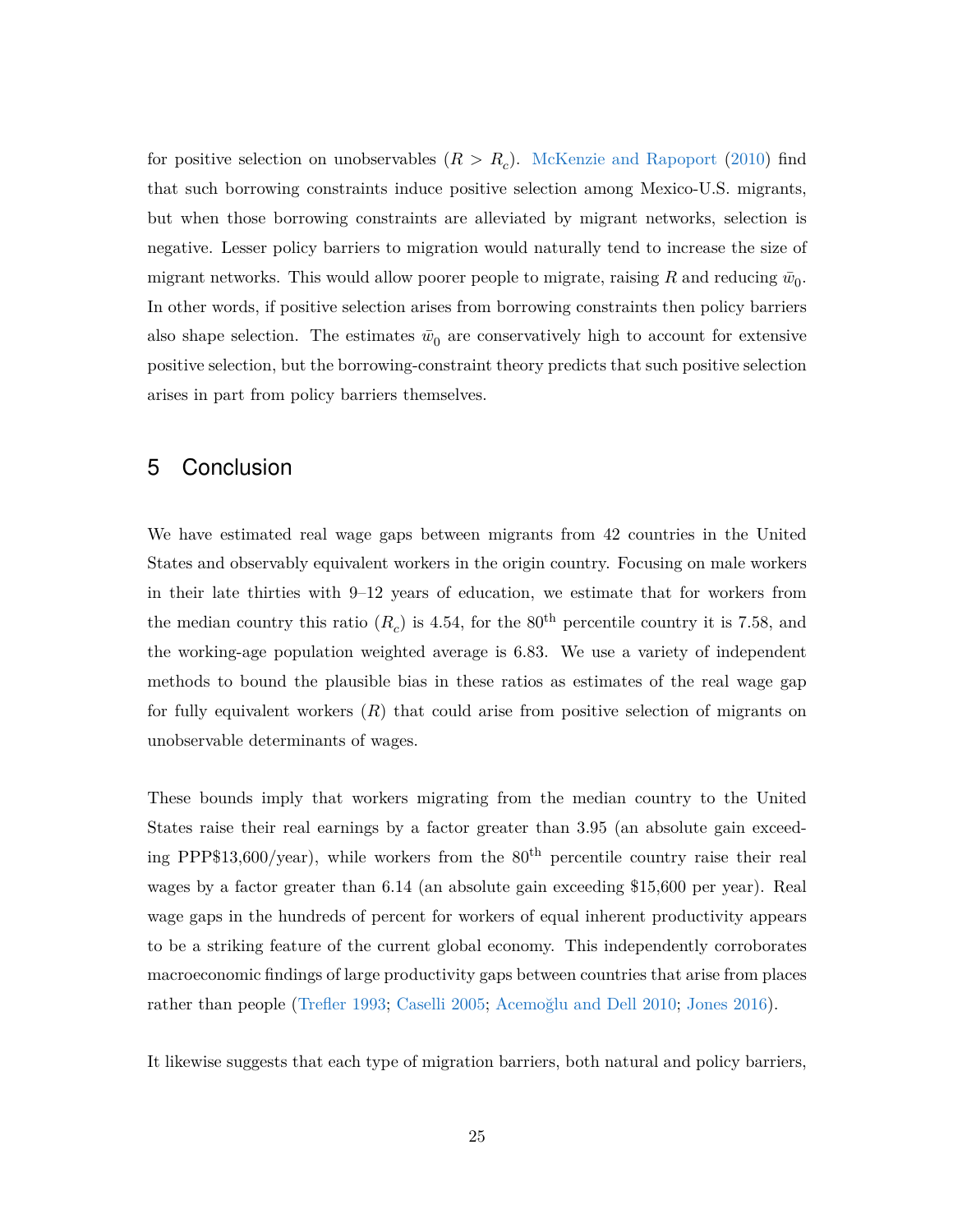creates Harberger triangles in the global economy that measure in the trillions of dollars per year. Further research should more precisely estimate rather than simply bound the real wage gaps *R*, and a priority should be to empirically isolate the portion of this place premium that arises from migration policy. Recent research in international trade has made progress in isolating the pure effect on international borders on price wedges, separate from natural barriers [\(Gopinath et al.](#page-31-17) [2011\)](#page-31-17). This will be a fruitful direction for migration research as well.

### **References**

- <span id="page-28-7"></span>**Abramitzky, Ran, Leah Platt Boustan, and Katherine Eriksson**, ["Europe's Tired, Poor,](http://dx.doi.org/10.1257/aer.102.5.1832) [Huddled Masses: Self-Selection and Economic Outcomes in the Age of Mass Migration,](http://dx.doi.org/10.1257/aer.102.5.1832)" *American Economic Review*, 2012, *102* (5), 1832–1856.
- <span id="page-28-10"></span>**Acemoğlu, Daron and Melissa Dell**, ["Productivity Differences Between and Within Coun](http://dx.doi.org/10.1257/mac.2.1.169)[tries,](http://dx.doi.org/10.1257/mac.2.1.169)" *American Economic Journal: Macroeconomics*, 2010, *2* (1), 169–188.
- <span id="page-28-3"></span>**Akee, Randall**, ["Errors in self-reported earnings: The role of previous earnings volatility and](http://dx.doi.org/10.1016/j.jdeveco.2010.08.010) [individual characteristics,](http://dx.doi.org/10.1016/j.jdeveco.2010.08.010)" *Journal of Development Economics*, 2011, *96* (2), 409–421.
- <span id="page-28-11"></span>**et al.**, ["Who Leaves? Deciphering Immigrant Self-Selection from a Developing Country,](http://dx.doi.org/10.1086/647978)" *Economic Development and Cultural Change*, 2010, *58* (2), 323–344.
- <span id="page-28-6"></span>**Altonji, Joseph G, Todd E Elder, and Christopher R Taber**, ["Selection on Observed and](http://dx.doi.org/10.1086/426036) [Unobserved Variables: Assessing the Effectiveness of Catholic Schools,](http://dx.doi.org/10.1086/426036)" *Journal of Political Economy*, 2005, *113* (1), 151–184.
- <span id="page-28-5"></span>**Ambrosini, J William and Giovanni Peri**, ["The determinants and the selection of Mexico-US](http://dx.doi.org/10.1111/j.1467-9701.2011.01425.x) [migrants,](http://dx.doi.org/10.1111/j.1467-9701.2011.01425.x)" *The World Economy*, 2012, *35* (2), 111–151.
- <span id="page-28-2"></span>**, Karin Mayr, Giovanni Peri, and Dragos Radu**, ["The selection of migrants and returnees](http://dx.doi.org/10.1111/ecot.12077) [in Romania,](http://dx.doi.org/10.1111/ecot.12077)" *Economics of Transition*, 2015, *23* (4), 753–793.
- <span id="page-28-4"></span>**Amuedo-Dorantes, Catalina, Cynthia Bansak, and Susan Pozo**, ["On the remitting pat](https://www.frbatlanta.org/research/publications/economic-review/2005/q1/vol90no1_remitting-patterns-of-immigrants.aspx)[terns of immigrants: evidence from Mexican survey data,](https://www.frbatlanta.org/research/publications/economic-review/2005/q1/vol90no1_remitting-patterns-of-immigrants.aspx)" *Economic Review*, 2005, *90* (1), 37–58.
- <span id="page-28-0"></span>**Anderson, James E and Eric van Wincoop**, ["Trade Costs,](http://dx.doi.org/10.1257/0022051042177649)" *Journal of Economic Literature*, 2004, *42* (3), 691–751.
- <span id="page-28-9"></span>**and J Peter Neary**, ["A new approach to evaluating trade policy,](http://dx.doi.org/10.2307/2298117)" *Review of Economic Studies*, 1996, *63* (1), 107–125.
- <span id="page-28-8"></span>**Armstrong, Alex and Frank D Lewis**, ["International migration with capital constraints:](http://dx.doi.org/10.1111/j.1540-5982.2012.01714.x) [interpreting migration from the Netherlands to Canada in the 1920s,](http://dx.doi.org/10.1111/j.1540-5982.2012.01714.x)" *Canadian Journal of Economics/Revue canadienne d'économique*, 2012, *45* (2), 732–754.
- <span id="page-28-1"></span>**Ashenfelter, Orley C.**, ["Comparing Real Wage Rates: Presidential Address,](http://dx.doi.org/10.1257/aer.102.2.617)" *American Economic Review*, 2012, *102* (2), 617–642.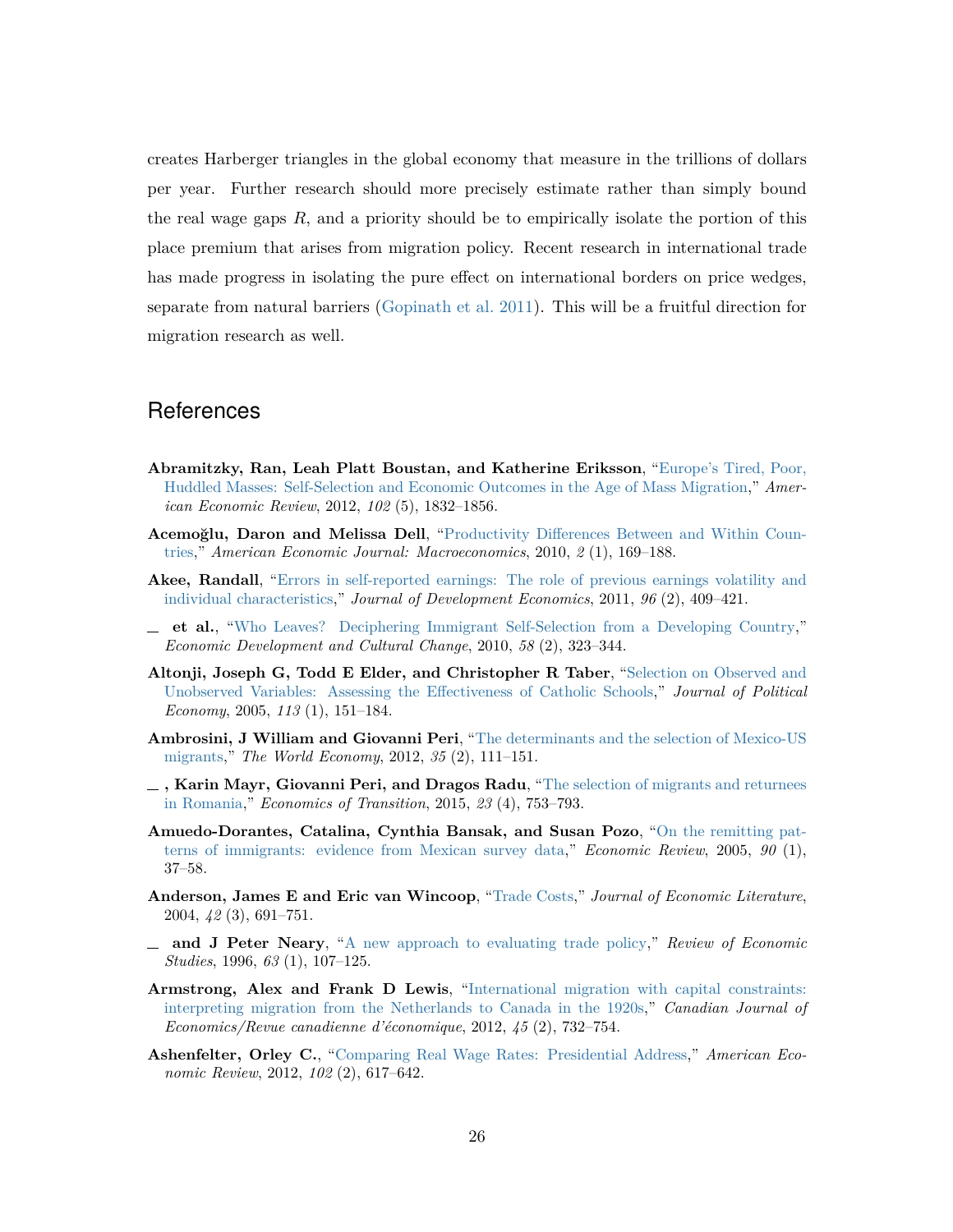- <span id="page-29-11"></span>**Banerjee, Abhijit V and Esther Duflo**, ["What Is Middle Class about the Middle Classes](http://dx.doi.org/10.1257/jep.22.2.3) [around the World?,](http://dx.doi.org/10.1257/jep.22.2.3)" *Journal of Economic Perspectives*, 2008, *22* (2), 3–28.
- <span id="page-29-5"></span>**Barham, Bradford and Stephen Boucher**, ["Migration, remittances, and inequality: estimat](http://dx.doi.org/10.1016/S0304-3878(98)90038-4)[ing the net effects of migration on income distribution,](http://dx.doi.org/10.1016/S0304-3878(98)90038-4)" *Journal of Development Economics*, 1998, *55* (2), 307–331.
- <span id="page-29-9"></span>**Belot, Michèle VK and Timothy J Hatton**, ["Immigrant Selection in the OECD,](http://dx.doi.org/10.1111/j.1467-9442.2012.01721.x)" *Scandinavian Journal of Economics*, 2012, *114* (4), 1105–1128.
- <span id="page-29-0"></span>**Benhabib, Jess and Boyan Jovanovic**, ["Optimal Migration: A World Perspective,](http://dx.doi.org/10.1111/j.1468-2354.2012.00683.x)" *International Economic Review*, 2012, *53* (2), 321–348.
- <span id="page-29-17"></span>**Berry, William D, Richard C Fording, and Russell L Hanson**, ["An Annual Cost of Living](http://dx.doi.org/10.1111/0022-3816.00025) [Index for the American States, 1960-1995,](http://dx.doi.org/10.1111/0022-3816.00025)" *Journal of Politics*, 2000, *62* (2), 550–567.
- <span id="page-29-12"></span>**Bertoli, Simone and Jesús Fernández-Huertas**, ["The size of the cliff at the border,](http://dx.doi.org/10.1016/j.regsciurbeco.2014.12.002)" *Regional Science and Urban Economics*, 2015, *51*, 1–6.
- <span id="page-29-10"></span>**Birdsall, Nancy, Carol Graham, and Stefano Pettinato**, ["Stuck In The Tunnel: Is Glob](http://www.brookings.edu/es/dynamics/papers/middleclass/middleclass.pdf)[alization Muddling The Middle Class?,](http://www.brookings.edu/es/dynamics/papers/middleclass/middleclass.pdf)" Center on Social and Economic Dynamics Working Paper No. 14, Washington, DC: Brookings Institution 2000.
- <span id="page-29-8"></span>**Borjas, George J**, ["Immigration and Self-Selection,](http://www.nber.org/chapters/c6663)" in John M Abowd and Richard B Freeman, eds., *Immigration, Trade, and the Labor Market*, Cambridge, MA: National Bureau of Economic Research, 1991, pp. 29–76.
- <span id="page-29-3"></span>**and Rachel M Friedberg**, ["Recent Trends in the Earnings of New Immigrants to the United](http://www.nber.org/papers/w15406) [States,](http://www.nber.org/papers/w15406)" NBER Working Paper 15406. Cambridge, MA: National Bureau of Economic Research 2009.
- <span id="page-29-6"></span>**Bound, John, Alan B Krueger et al.**, ["The Extent of Measurement Error in Longitudinal](http://dx.doi.org/10.1086/298256) [Earnings Data: Do Two Wrongs Make a Right?,](http://dx.doi.org/10.1086/298256)" *Journal of Labor Economics*, 1991, *9* (1), 1–24.
- <span id="page-29-1"></span>**Bradford, Scott**, ["The global welfare and poverty effects of rich nation immigration barriers,](http://www.freit.org/WorkingPapers/Papers/Immigration/FREIT432.pdf)" Working Paper, Dept. of Economics, Brigham Young University 2015.
- <span id="page-29-16"></span>**Bratsberg, Bernt and Dek Terrell**, ["School quality and returns to education of US immi](http://dx.doi.org/10.1093/ei/40.2.177)[grants,](http://dx.doi.org/10.1093/ei/40.2.177)" *Economic Inquiry*, 2002, *40* (2), 177–198.
- <span id="page-29-4"></span>**Brücker, Herbert and Cécily Defoort**, ["Inequality and the self-selection of international](http://dx.doi.org/10.1108/01437720910997371) [migrants: theory and new evidence,](http://dx.doi.org/10.1108/01437720910997371)" *International Journal of Manpower*, 2009, *30* (7), 742– 764.
- <span id="page-29-15"></span>**Budnik, Katarzyna B**, ["Rationality of Post-Accession Migration,](https://ideas.repec.org/a/onb/oenbfi/y2009i1b3.html)" *Focus on European Economic Integration*, 2009, *Q1/09*, 57–83.
- <span id="page-29-13"></span>**Burda, Michael C**, ["Migration and the option value of waiting,](http://search.proquest.com/openview/2d56323846638fb334b41022ea4c38cf/1?pq-origsite=gscholar&cbl=1817620)" *Economic and Social Review*, 1995, *27* (1), 1–19.
- <span id="page-29-2"></span>**Cameron, A Colin and Pravin K Trivedi**, *[Microeconometrics: Methods and Applications](http://www.worldcat.org/oclc/56599620)*, Cambridge, UK: Cambridge University Press, 2005.
- <span id="page-29-7"></span>**Carnevale, Anthony P, Stephen J Rose, and Ban Cheah**, *[The College Payoff: Education,](http://eric.ed.gov/?id=ED524299) [Occupations, Lifetime Earnings](http://eric.ed.gov/?id=ED524299)*, Washington, DC: Georgetown University Center on Education and the Workforce, 2011.
- <span id="page-29-14"></span>**Caselli, Francesco**, ["Accounting for cross-country income differences,](http://dx.doi.org/10.1016/S1574-0684(05)01009-9)" in Philippe Aghion and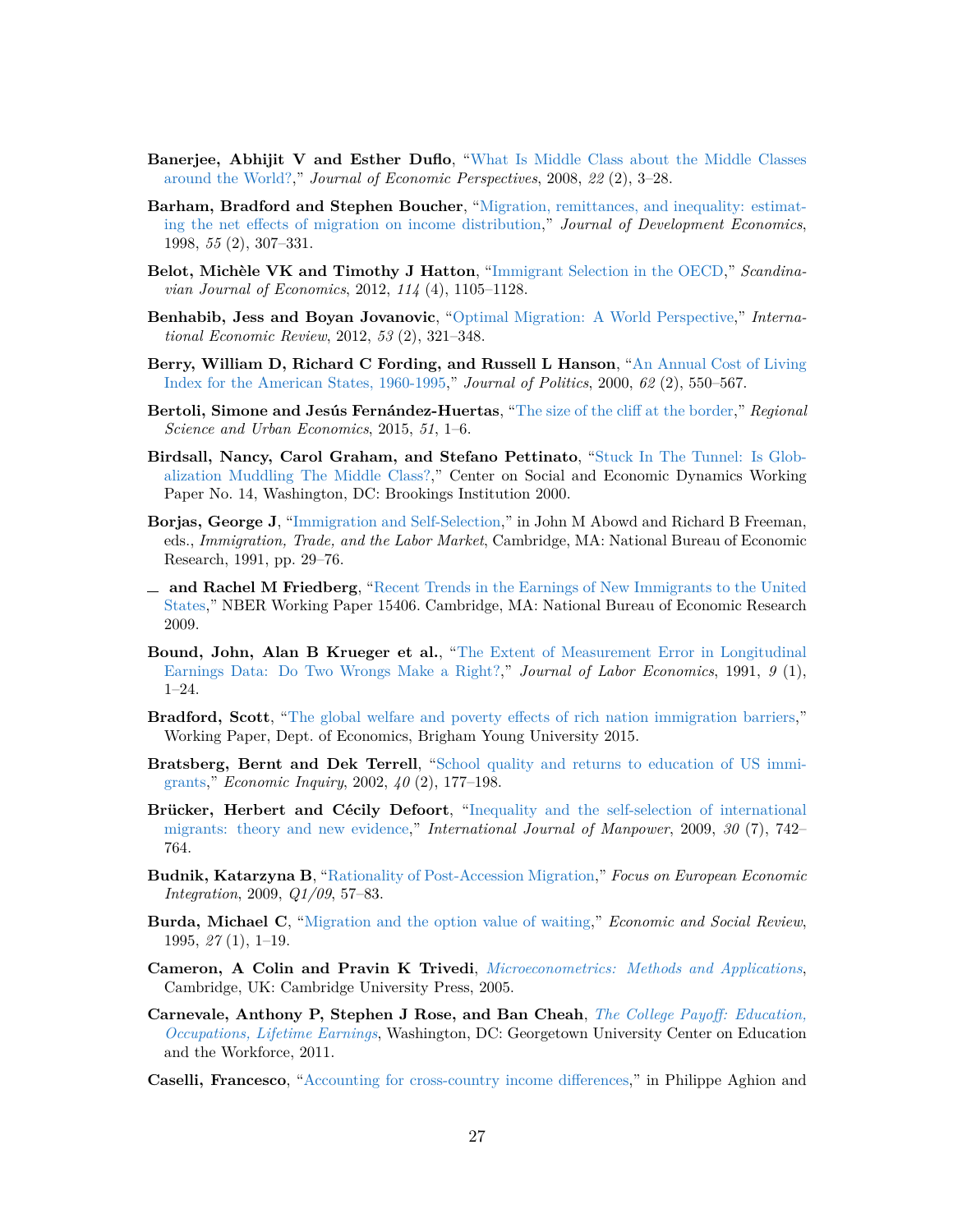Steven N. Durlauf, eds., *Handbook of Economic Growth*, Vol. 1A, Elsevier, 2005, pp. 679–741.

- <span id="page-30-8"></span>**Chiquiar, Daniel and Gordon H Hanson**, ["International Migration, Self-Selection, and the](http://dx.doi.org/10.1086/427464) [Distribution of Wages: Evidence from Mexico and the United States,](http://dx.doi.org/10.1086/427464)" *Journal of Political Economy*, 2005, *113* (2), 239–281.
- <span id="page-30-5"></span>**Chiswick, Barry**, ["The Effect of Americanization on the Earnings of Foreign-born Men,](http://dx.doi.org/10.1086/260717)" *Journal of Political Economy*, 1978, *86* (5), 897–921.
- <span id="page-30-14"></span>**Chiswick, Barry R and Paul W Miller**, ["Negative and positive assimilation, skill transfer](http://dx.doi.org/10.1086/664794)[ability, and linguistic distance,](http://dx.doi.org/10.1086/664794)" *Journal of Human Capital*, 2012, *6* (1), 35–55.
- <span id="page-30-3"></span>**Clemens, Michael A**, ["Economics and Emigration: Trillion-Dollar Bills on the Sidewalk?,](http://www.aeaweb.org/articles.php?doi=10.1257/jep.25.3.83)" *Journal of Economic Perspectives*, 2011, *25* (3), 83–106.
- <span id="page-30-2"></span>**, Claudio E. Montenegro, and Lant Pritchett**, ["The Place Premium: Wage Differences](http://EconPapers.repec.org/RePEc:ecl:harjfk:rwp09-004) [for Identical Workers Across the US Border,](http://EconPapers.repec.org/RePEc:ecl:harjfk:rwp09-004)" Working Paper, Harvard Kennedy School of Government 2009.
- <span id="page-30-12"></span>**Collins, William J and Marianne H Wanamaker**, ["Selection and Economic Gains in the](http://dx.doi.org/10.1257/app.6.1.220) [Great Migration of African Americans: New Evidence from Linked Census Data,](http://dx.doi.org/10.1257/app.6.1.220)" *American Economic Journal: Applied Economics*, 2014, *6* (1), 220–252.
- <span id="page-30-4"></span>**di Giovanni, Julian, Andrei A Levchenko, and Francesc Ortega**, ["A global view of cross](http://dx.doi.org/10.1111/jeea.12110)[border migration,](http://dx.doi.org/10.1111/jeea.12110)" *Journal of the European Economic Association*, 2015, *13* (1), 168–202.
- <span id="page-30-10"></span>**Dustmann, Christian and Josep Mestres**, ["Remittances and temporary migration,](http://dx.doi.org/10.1016/j.jdeveco.2008.12.002)" *Journal of Development Economics*, 2010, *92* (1), 62–70.
- <span id="page-30-17"></span>**, Tommaso Frattini, and Anna Rosso**, ["The effect of emigration from Poland on Polish](http://dx.doi.org/10.1111/sjoe.12102) [wages,](http://dx.doi.org/10.1111/sjoe.12102)" *Scandinavian Journal of Economics*, 2015, *117* (2), 522–564.
- <span id="page-30-15"></span>**Easterly, William**, ["The middle class consensus and economic development,](http://dx.doi.org/10.1023/A:1012786330095)" *Journal of Economic Growth*, 2001, *6* (4), 317–335.
- <span id="page-30-11"></span>**and Sergio Rebelo**, ["Marginal income tax rates and economic growth in developing coun](http://dx.doi.org/10.1016/0014-2921(93)90029-A)[tries,](http://dx.doi.org/10.1016/0014-2921(93)90029-A)" *European Economic Review*, 1993, *37* (2), 409–417.
- <span id="page-30-1"></span>**Edwards, Sebastian et al.**, ["How Effective Are Capital Controls?,](http://dx.doi.org/10.1257/jep.13.4.65)" *Journal of Economic Perspectives*, 1999, *13* (4), 65–84.
- <span id="page-30-16"></span>**Elsner, Benjamin**, ["Does emigration benefit the stayers? Evidence from EU enlargement,](http://dx.doi.org/10.1007/s00148-012-0452-6)" *Journal of Population Economics*, 2013, *26* (2), 531–553.
- <span id="page-30-7"></span>**Feliciano, Cynthia**, ["Educational selectivity in US immigration: How do immigrants compare](http://dx.doi.org/10.1353/dem.2005.0001) [to those left behind?,](http://dx.doi.org/10.1353/dem.2005.0001)" *Demography*, 2005, *42* (1), 131–152.
- <span id="page-30-9"></span>**Fernández-Huertas, Jesús**, ["New evidence on emigrant selection,](http://dx.doi.org/10.1162/REST_a_00050)" *Review of Economics and Statistics*, 2011, *93* (1), 72–96.
- <span id="page-30-0"></span>**Finger, JM and AJ Yeats**, ["Effective Protection by Transportation Costs and Tariffs: A Com](http://dx.doi.org/10.2307/1886094)[parison of Magnitudes,](http://dx.doi.org/10.2307/1886094)" *Quarterly Journal of Economics*, 1976, *90* (1), 169–176.
- <span id="page-30-6"></span>**Friedberg, Rachel**, ["You Can't Take It with You? Immigrant Assimilation and the Portability](http://dx.doi.org/10.1086/209957) [of Human Capital,](http://dx.doi.org/10.1086/209957)" *Journal of Labor Economics*, 2000, *18* (2), 221–51.
- <span id="page-30-13"></span>**González, Felipe and Edward Miguel**, ["War and local collective action in Sierra Leone: A](http://dx.doi.org/10.1016/j.jpubeco.2015.05.004) [comment on the use of coefficient stability approaches,](http://dx.doi.org/10.1016/j.jpubeco.2015.05.004)" *Journal of Public Economics*, 2015, *128*  $(C)$ , 30–33.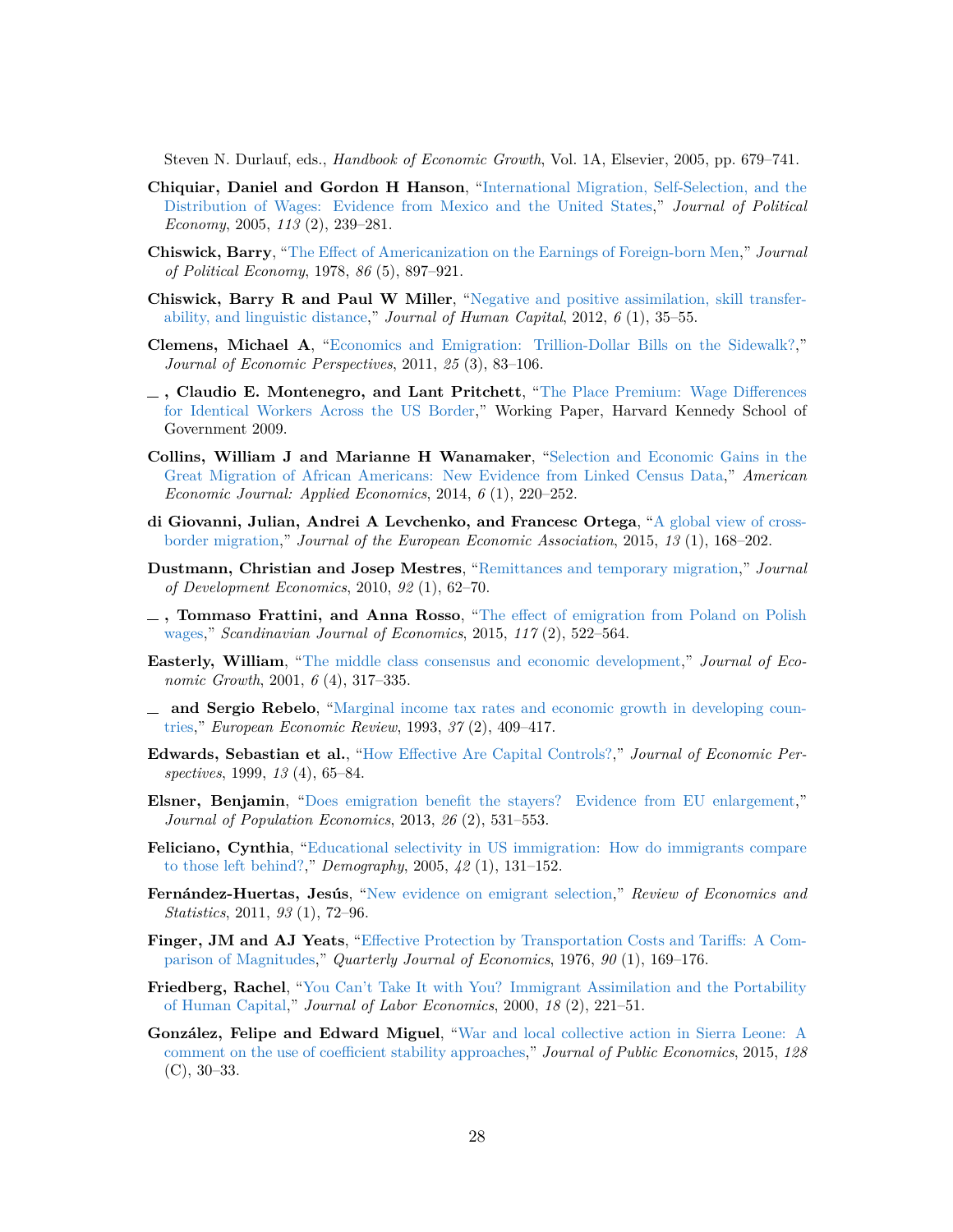- <span id="page-31-17"></span>**Gopinath, Gita, Pierre-Olivier Gourinchas, Chang-Tai Hsieh, and Nicholas Li**, ["In](http://dx.doi.org/10.1257/aer.101.6.2450)[ternational prices, costs, and markup differences,](http://dx.doi.org/10.1257/aer.101.6.2450)" *American Economic Review*, 2011, *101* (6), 2450–2486.
- <span id="page-31-10"></span>**Gould, Eric D. and Omer Moav**, ["Does High Inequality Attract High Skilled Immigrants?,](http://dx.doi.org/10.1111/ecoj.12185)" *Economic Journal*, 2016, *forthcoming.*
- <span id="page-31-13"></span>**Haire, Emily R, Allan F Williams, and David F Preusser**, ["Driver license testing of young](http://www.nhtsa.gov/staticfiles/nti/pdf/811440.pdf) [novice drivers,](http://www.nhtsa.gov/staticfiles/nti/pdf/811440.pdf)" Report DOT HS-811-440. Washington, DC: National Highway Traffic Safety Administration 2011.
- <span id="page-31-8"></span>**Halliday, T**, ["Migration risk and liquidity constraints in El Salvador.,](http://dx.doi.org/10.1086/503584)" *Economic Development and Cultural Change*, 2006, *54* (4), 893–925.
- <span id="page-31-7"></span>**Hanson, Gordon H**, ["Illegal Migration from Mexico to the United States,](http://dx.doi.org/10.1257/jel.44.4.869)" *Journal of Economic Literature*, 2006, *44* (4), 869–924.
- <span id="page-31-9"></span>, ["International Migration and the Developing World,](http://dx.doi.org/10.1016/B978-0-444-52944-2.00004-5)" in Dani Rodrik and Mark Rosenzweig, eds., *Handbook of Development Economics*, Vol. 5, Elsevier, 2010, pp. 4363–4414.
- <span id="page-31-11"></span>**Hatton, Timothy and Jeffrey Williamson**, ["International Migration in the Long-Run: Posi](http://dx.doi.org/10.1007/978-3-540-31045-7)[tive Selection, Negative Selection and Policy,](http://dx.doi.org/10.1007/978-3-540-31045-7)" in Federico Foders and Rolf J Langhammer, eds., *Labor Mobility and the World Economy*, Springer, 2006.
- <span id="page-31-5"></span>**Heckman, James J, Lance J Lochner, and Petra E Todd**, ["Earnings functions, rates of](http://dx.doi.org/10.1016/S1574-0692(06)01007-5) [return and treatment effects: The Mincer equation and beyond,](http://dx.doi.org/10.1016/S1574-0692(06)01007-5)" in Eric Hanushek and Finis Welch, eds., *Handbook of the Economics of Education*, Vol. 1, Elsevier, 2006, pp. 307–458.
- <span id="page-31-3"></span>**Hendricks, Lutz**, ["How Important Is Human Capital for Development? Evidence from Immi](http://dx.doi.org/10.1257/000282802760015676)[grant Earnings,](http://dx.doi.org/10.1257/000282802760015676)" *American Economic Review*, 2002, *92* (1), 198–219.
- <span id="page-31-4"></span>**and Todd Schoellman**, ["Human Capital and Development Accounting: New Evidence from](http://lhendricks.org/Research/nis/newimmigrants2.pdf) [Wage Gains at Migration,](http://lhendricks.org/Research/nis/newimmigrants2.pdf)" Working Paper, Dept. of Economics, University of North Carolina at Chapel Hill 2016.
- <span id="page-31-14"></span>**Heston, Alan, Robert Summers, and Bettina Aten**, ["Penn World Tables Version 6.2,](https://pwt.sas.upenn.edu)" Philadelphia, PA: University of Pennsylvania 2006.
- <span id="page-31-12"></span>**Higham, John**, *[Strangers in the Land: Patterns of American Nativism, 1860–1925](http://www.worldcat.org/oclc/162348607)*, New Brunswick: Rutgers University Press, 2002.
- <span id="page-31-2"></span>**Hines, James R**, ["Three Sides of Harberger Triangles,](http://dx.doi.org/10.1257/jep.13.2.167)" *Journal of Economic Perspectives*, 1999, *13* (2), 167–188.
- <span id="page-31-1"></span>**Hummels, David**, ["Transportation Costs and International Trade in the Second Era of Global](http://dx.doi.org/10.1257/jep.21.3.131)[ization,](http://dx.doi.org/10.1257/jep.21.3.131)" *Journal of Economic Perspectives*, 2007, *21* (3), 131–154.
- <span id="page-31-6"></span>**Imbens, Guildo W**, ["Sensitivity to Exogeneity Assumptions in Program Evaluation,](http://dx.doi.org/10.1257/000282803321946921)" *American Economic Review*, 2003, *93* (2), 126–132.
- <span id="page-31-16"></span>**INSEE**, *[Tableaux Économiques Régionaux de Guadeloupe 2009–2010](http://www.insee.fr/fr/themes/document.asp?reg_id=26&ref_id=17977)*, Paris: Institut national de la statistique et des études économiques, 2010.
- <span id="page-31-15"></span>, *[Tableau économique de La Réunion](http://www.insee.fr/fr/insee_regions/reunion/themes/dossiers/ter/archives/archives-2014/ter2014.pdf)*, Paris: Institut national de la statistique et des études économiques, 2014.
- <span id="page-31-0"></span>**Irarrázabal, Alfonso, Andreas Moxnes, and Luca David Opromolla**, ["The tip of the ice](http://dx.doi.org/10.1162/REST_a_00517)[berg: a quantitative framework for estimating trade costs,](http://dx.doi.org/10.1162/REST_a_00517)" *Review of Economics and Statistics*, 2015, *97* (4), 777–792.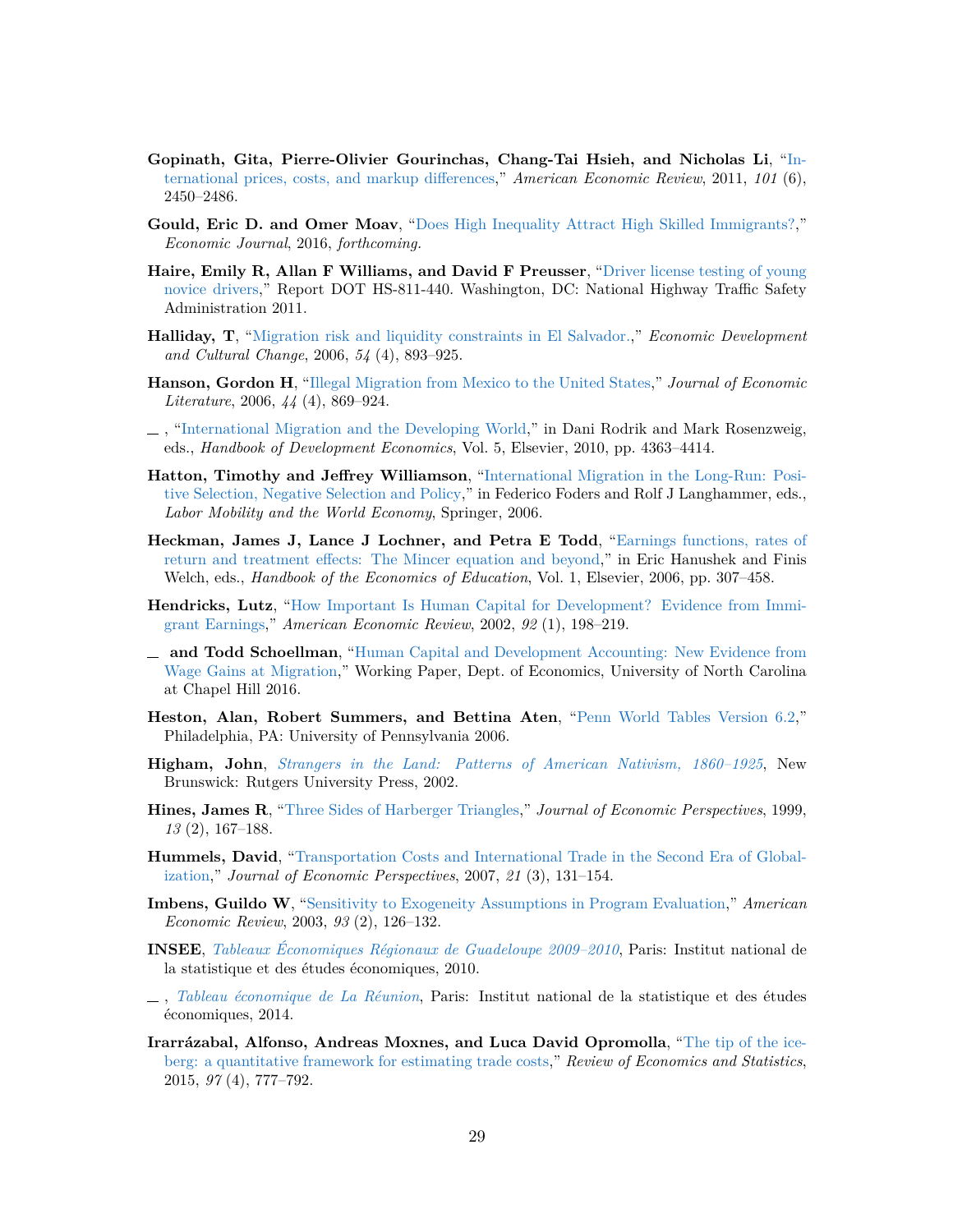- <span id="page-32-18"></span>**Jaeger, David A**, ["Reconciling the old and new census bureau education questions: Recommen](http://dx.doi.org/10.1080/07350015.1997.10524708)[dations for researchers,](http://dx.doi.org/10.1080/07350015.1997.10524708)" *Journal of Business & Economic Statistics*, 1997, *15* (3), 300–309.
- <span id="page-32-10"></span>**Jasso, Guillermina, Mark R Rosenzweig, and James P. Smith**, ["The Earnings of U.S.](http://nis.princeton.edu/downloads/papers/earnings.pdf) [Immigrants: World Skill Prices, Skill Transferability and Selectivity,](http://nis.princeton.edu/downloads/papers/earnings.pdf)" Working Paper, New Immigrant Survey: Princeton University 2002.
- <span id="page-32-16"></span>**Jones, Charles I**, ["The Facts of Economic Growth,](http://dx.doi.org/10.3386/w21142)" in John B. Taylor and Harald Uhlig, eds., *Handbook of Macroeconomics*, Vol. 2, forthcoming, 2016.
- <span id="page-32-8"></span>**Juhn, Chinhui, Kevin Murphy, and Brooks Pierce**, ["Wage Inequality and the Rise in](http://dx.doi.org/10.1086/261881) [Returns to Skill,](http://dx.doi.org/10.1086/261881)" *Journal of Political Economy*, 1993, *101* (3), 410–42.
- <span id="page-32-4"></span>**Kaestner, Robert and Ofer Malamud**, ["Self-selection and international migration: New evi](http://dx.doi.org/10.1162/REST_a_00375)[dence from Mexico,](http://dx.doi.org/10.1162/REST_a_00375)" *Review of Economics and Statistics*, 2014, *96* (1), 78–91.
- <span id="page-32-0"></span>**Kennan, John**, ["Open borders,](http://dx.doi.org/10.1016/j.red.2012.08.003)" *Review of Economic Dynamics*, 2013, *16* (2), L1–L13.
- <span id="page-32-15"></span>**and James R Walker**, ["The effect of expected income on individual migration decisions,](http://dx.doi.org/10.3982/ECTA4657)" *Econometrica*, 2011, *79* (1), 211–251.
- <span id="page-32-5"></span>**Manning, Willard G**, ["The logged dependent variable, heteroscedasticity, and the retransfor](http://dx.doi.org/10.1016/S0167-6296(98)00025-3)[mation problem,](http://dx.doi.org/10.1016/S0167-6296(98)00025-3)" *Journal of Health Economics*, 1998, *17* (3), 283–295.
- <span id="page-32-11"></span>**Marshall, Alfred**, *[Elements of Economics](http://www.worldcat.org/oclc/916529744)*, Vol. 1, London: MacMillan and Co., 1892.
- <span id="page-32-9"></span>**McKenzie, David and Hillel Rapoport**, ["Self-selection patterns in Mexico-US migration: the](http://dx.doi.org/10.1162/REST_a_00032) [role of migration networks,](http://dx.doi.org/10.1162/REST_a_00032)" *Review of Economics and Statistics*, 2010, *92* (4), 811–821.
- <span id="page-32-17"></span>**, John Gibson, and Steven Stillman**, ["How Important Is Selection? Experimental vs.](http://dx.doi.org/10.1111/j.1542-4774.2010.tb00544.x) [Non-Experimental Measures of the Income Gains from Migration,](http://dx.doi.org/10.1111/j.1542-4774.2010.tb00544.x)" *Journal of the European Economic Association*, 2010, *8* (4), 913–945.
- <span id="page-32-13"></span>**Meissner, Doris, Donald M Kerwin, Muzaffar Chishti, and Claire Bergeron**, *[Immigra](http://www.migrationpolicy.org/research/immigration-enforcement-united-states-rise-formidable-machinery)[tion Enforcement in the United States: The Rise of a Formidable Machinery](http://www.migrationpolicy.org/research/immigration-enforcement-united-states-rise-formidable-machinery)*, Washington, DC: Migration Policy Institute, 2013.
- <span id="page-32-7"></span>**Mian, Atif and Amir Sufi**, ["What explains the 2007–2009 drop in employment?,](http://dx.doi.org/10.3982/ECTA10451)" *Econometrica*, 2014, *82* (6), 2197–2223.
- <span id="page-32-1"></span>**Milanovic, Branko**, ["Global Inequality of Opportunity: How Much of Our Income Is Determined](http://dx.doi.org/10.1162/REST_a_00432) [by Where We Live?,](http://dx.doi.org/10.1162/REST_a_00432)" *Review of Economics and Statistics*, 2015, *97* (2), 452–460.
- <span id="page-32-2"></span>**Montenegro, Claudio E and Maximilian L Hirn**, ["A new disaggregated set of labor market](https://openknowledge.worldbank.org/bitstream/handle/10986/9033/WDR2009_0015.pdf) [indicators using standardized household surveys from around the world,](https://openknowledge.worldbank.org/bitstream/handle/10986/9033/WDR2009_0015.pdf)" Background paper prepared for World Development Report 2009: *Reshaping Economic Geography*. Washington, DC: World Bank 2009.
- <span id="page-32-12"></span>**Munshi, Kaivan**, ["Networks in the Modern Economy: Mexican Migrants in the US Labor Mar](http://dx.doi.org/10.1162/003355303321675455)[ket,](http://dx.doi.org/10.1162/003355303321675455)" *Quarterly Journal of Economics*, 2003, *118* (2), 549–599.
- <span id="page-32-14"></span>**OPM**, ["Office of Personnel Management: Report on 1998 Surveys Used to Determine Cost-of-](https://www.federalregister.gov/articles/2000/07/17/00-17570/cost-of-living-allowances-in-nonforeign-areas)[Living Allowance in Non-Foreign Areas,](https://www.federalregister.gov/articles/2000/07/17/00-17570/cost-of-living-allowances-in-nonforeign-areas)" *Federal Register*, 2000, *65* (137), 44103–44173.
- <span id="page-32-3"></span>**Orrenius, Pia M and Madeline Zavodny**, ["Self-selection among undocumented immigrants](http://dx.doi.org/10.1016/j.jdeveco.2004.07.001) [from Mexico,](http://dx.doi.org/10.1016/j.jdeveco.2004.07.001)" *Journal of Development Economics*, 2005, *78* (1), 215–240.
- <span id="page-32-6"></span>**and**  $\Box$ , *[Beside the Golden Door: US Immigration Reform in a New Era of Globalization](http://www.worldcat.org/oclc/929809026)*, Washington, DC: AEI Press, 2010.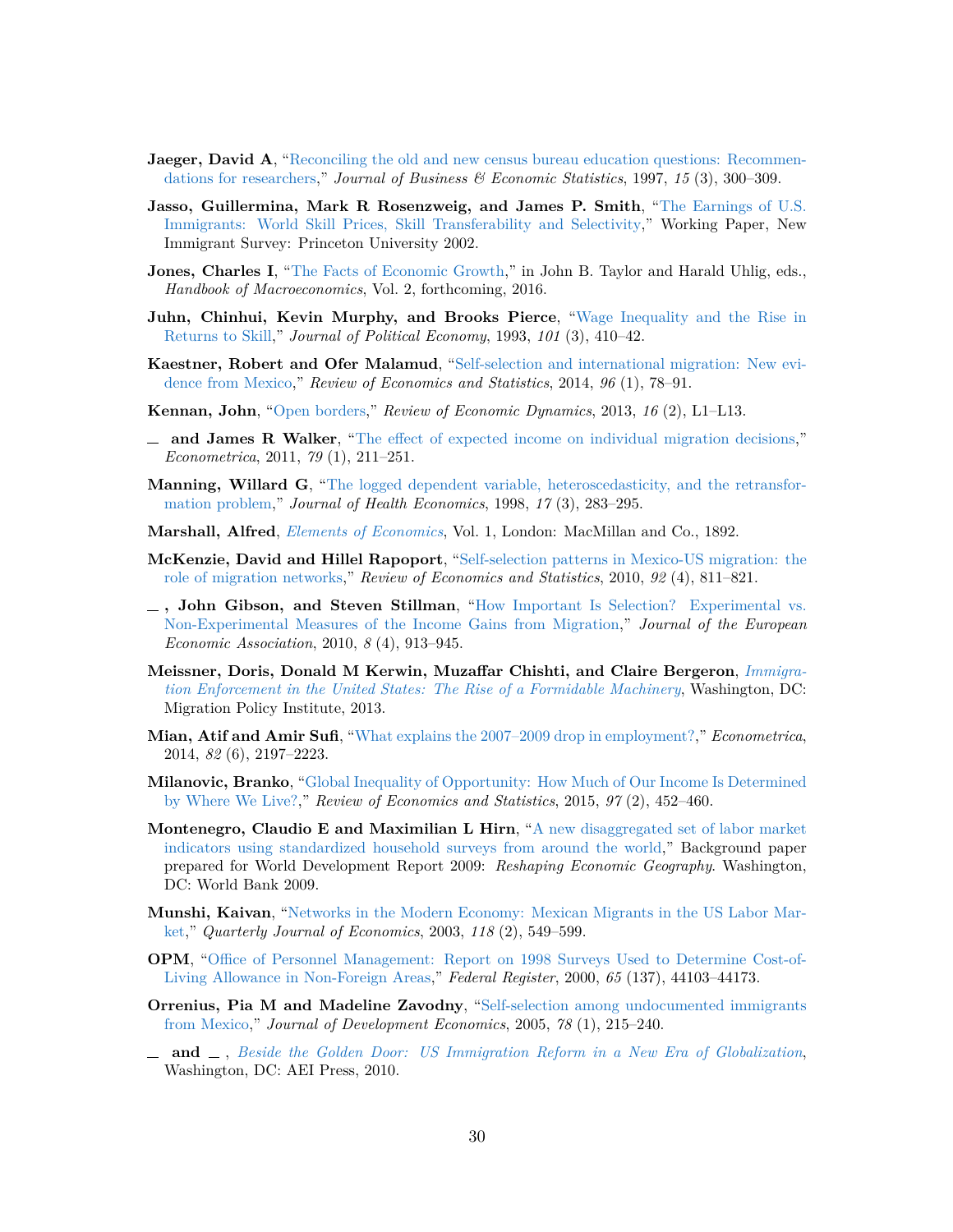- <span id="page-33-6"></span>**Ortega, Francesc and Giovanni Peri**, ["The effect of income and immigration policies on](http://dx.doi.org/10.1093/migration/mns004) [international migration,](http://dx.doi.org/10.1093/migration/mns004)" *Migration Studies*, 2013, *1* (1), 47–74.
- <span id="page-33-4"></span>**Oster, Emily**, ["Unobservable Selection and Coefficient Stability: Theory and Evidence,](https://www.brown.edu/research/projects/oster/sites/brown.edu.research.projects.oster/files/uploads/Unobservable_Selection_and_Coefficient_Stability.pdf)" Working Paper, Brown University Dept. of Economics 2015.
- <span id="page-33-7"></span>**Ramos, Fernando**, ["Out-migration and return migration of Puerto Ricans,](http://www.nber.org/books/borj92-1)" in George J. Borjas and Richard B. Freeman, eds., *Immigration and the Workforce: Economic Consequences for the United States and Source Areas*, Chicago: University of Chicago Press, 1992, pp. 49–66.
- <span id="page-33-5"></span>**Rapoport, Hillel**, ["Migration, credit constraints and self-employment: A simple model of occu](http://accessecon.com/pubs/EB/2002/Volume15/EB-02O10004A.pdf)[pational choice, inequality and growth,](http://accessecon.com/pubs/EB/2002/Volume15/EB-02O10004A.pdf)" *Economics Bulletin*, 2002, *15* (7), 1–5.
- <span id="page-33-10"></span>**Rooth, Dan-Olof and Jan Saarela**, ["Selection in migration and return migration: Evidence](http://dx.doi.org/10.1016/j.econlet.2006.08.006) [from micro data,](http://dx.doi.org/10.1016/j.econlet.2006.08.006)" *Economics Letters*, 2007, *94* (1), 90–95.
- <span id="page-33-0"></span>**Rosenzweig, Mark R**, ["Global wage inequality and the international flow of migrants,](http://dx.doi.org/10.2139/ssrn.1539670)" Yale University Economics Department Working Paper No. 77 2010.
- <span id="page-33-3"></span>**Roy, Andrew Donald**, ["Some thoughts on the distribution of earnings,](http://www.jstor.org/stable/2662082)" *Oxford Economic Papers*, 1951, *3* (2), 135–146.
- <span id="page-33-2"></span>**Semyonov, Moshe and Anastasia Gorodzeisky**, ["Labor Migration, Remittances and House](http://dx.doi.org/10.1111/j.1747-7379.2005.tb00255.x)[hold Income: A Comparison between Filipino and Filipina Overseas Workers,](http://dx.doi.org/10.1111/j.1747-7379.2005.tb00255.x)" *International Migration Review*, 2005, *39* (1), 45–68.
- <span id="page-33-9"></span>**Trefler, Daniel**, ["International Factor Price Differences: Leontief Was Right!,](http://dx.doi.org/10.1086/261911)" *Journal of Political Economy*, 1993, *101* (6), 961–87.
- <span id="page-33-1"></span>**U.S. Census Bureau**, ["Public Use Microdata Sample: 2000 Census of Population and Housing,](https://www.census.gov/prod/cen2000/doc/pums.pdf)" PUMS/16-US (RV), Washington, DC: United States Bureau of the Census 2008.
- <span id="page-33-11"></span>**Vollrath, Dietrich**, ["How important are dual economy effects for aggregate productivity?,](http://dx.doi.org/10.1016/j.jdeveco.2008.03.004)" *Journal of Development Economics*, 2009, *88* (2), 325–334.
- <span id="page-33-8"></span>**Williamson, Jeffrey G**, ["Real wages, inequality and globalization in Latin America before 1940,](http://dx.doi.org/10.1017/S0212610900002287)" *Revista de Historia Económica/Journal of Iberian and Latin American Economic History*, 1999, *17* (S1), 101–142.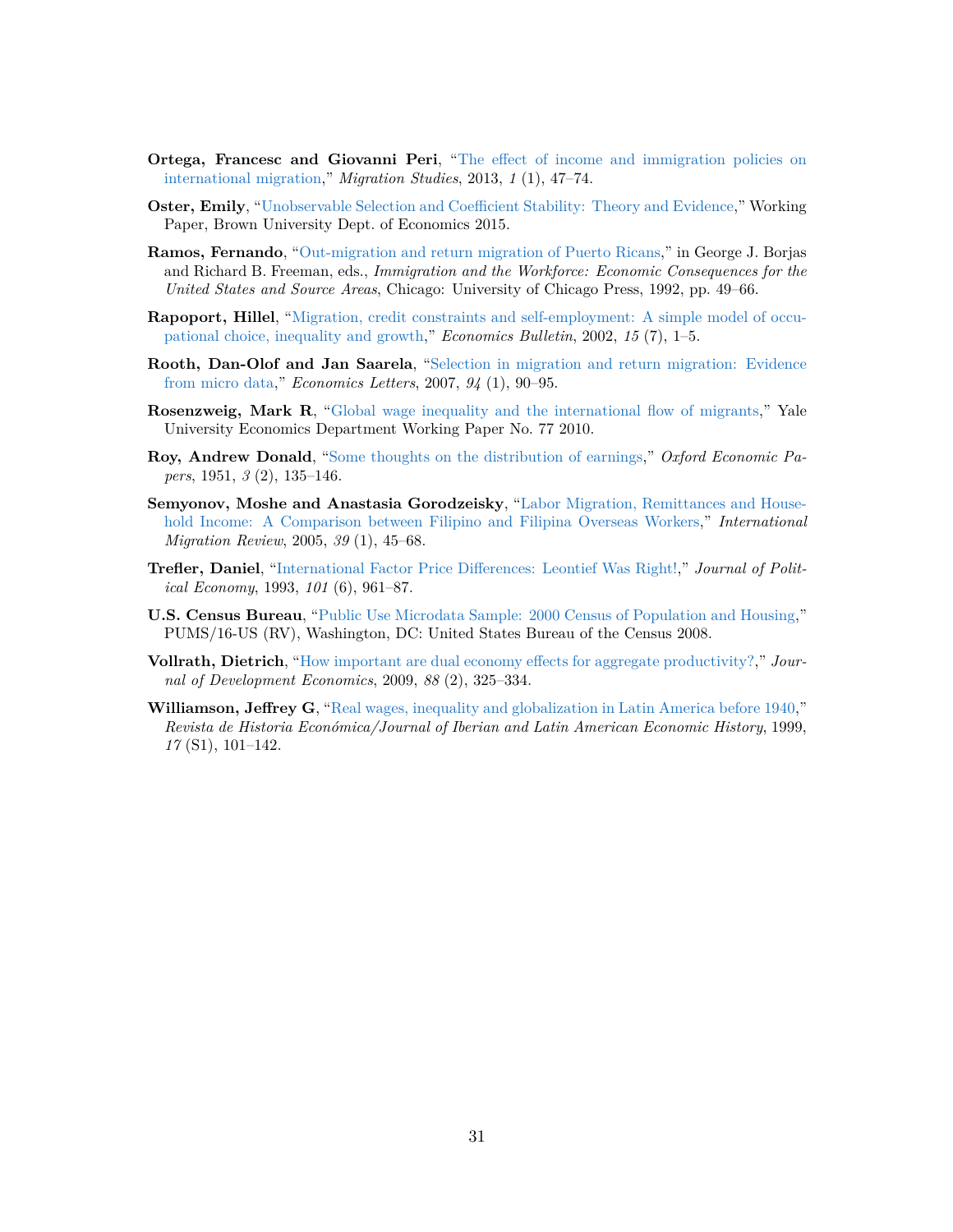

<span id="page-34-0"></span>**Figure 1**: Schematic representation of the wage ratios

Wage in italics unobserved, others observed. The scenario shown corresponds to positive selection on both observed and unobserved determinants of wages. *Ru* is the *unconditional* ratio of migrants' wages in the United States to wages in the home country, without adjustment for observable or unobservable differences. *Rc* is the ratio *conditional* on observable inherent differences like age and education. *R* is the ratio for fully equivalent workers, accounting for all inherent differences both observable and unobservable.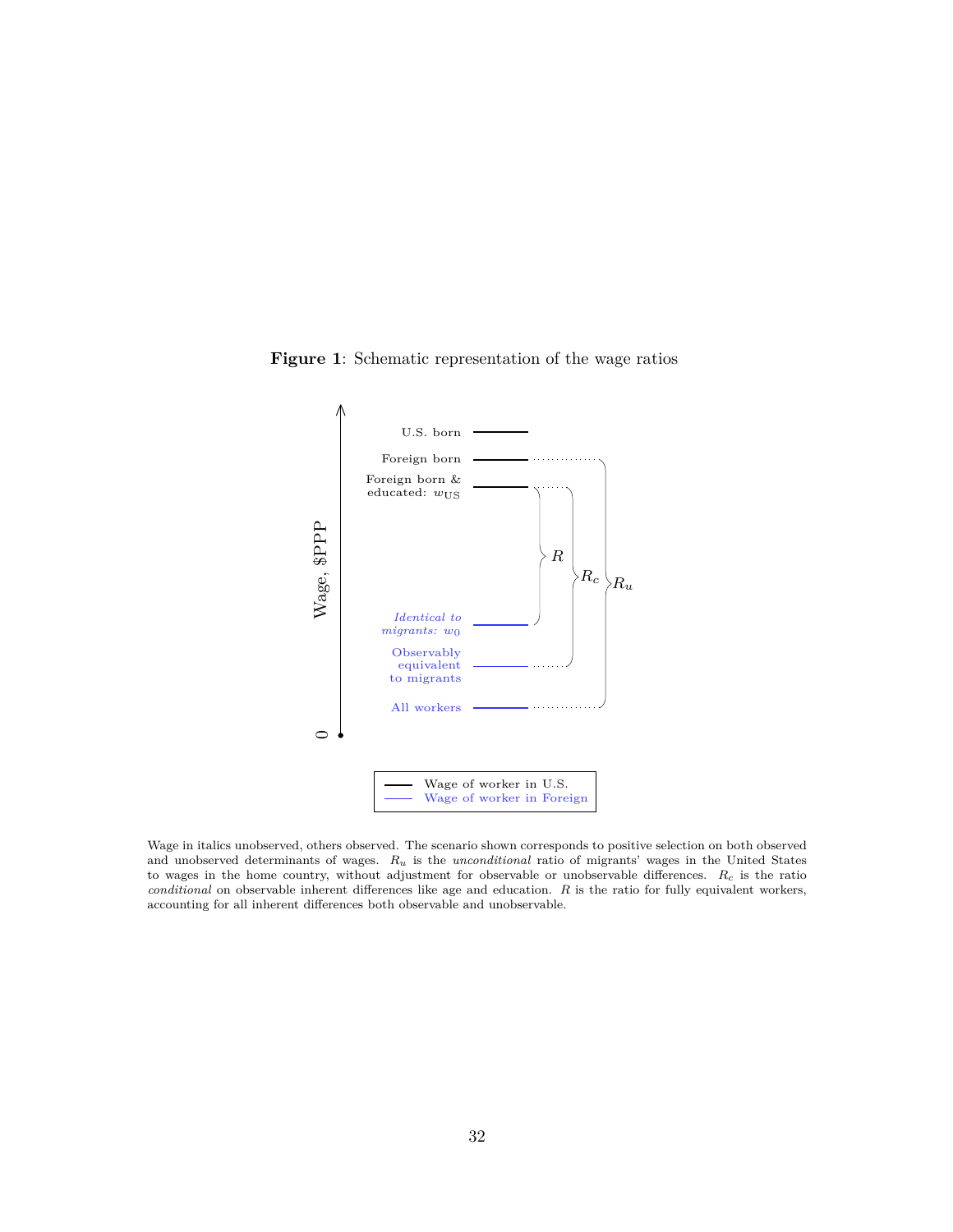|                        |                 | No controls |                 | Controls |                 |         | Controls, foreign-trained only |         |
|------------------------|-----------------|-------------|-----------------|----------|-----------------|---------|--------------------------------|---------|
|                        | $\ln \hat{R_u}$ | s.e.        | $\ln \hat{R}_c$ | s.e.     | $\ln \hat{R}_c$ | s.e.    | $\hat{R}_c$                    | s.e.    |
| Nigeria                | 2.742           | (0.038)     | 2.878           | (0.117)  | 2.792           | (0.119) | 16.308                         | (1.209) |
| Yemen                  | 2.414           | (0.081)     | 2.783           | (0.185)  | 2.716           | (0.224) | 15.114                         | (0.249) |
| Haiti                  | 3.019           | (0.107)     | 2.683           | (0.236)  | 2.656           | (0.236) | 14.245                         | (1.762) |
| Egypt                  | 2.772           | (0.027)     | 2.607           | (0.078)  | 2.605           | (0.088) | 13.526                         | (0.642) |
| Cambodia               | 2.138           | (0.022)     | 2.295           | (0.063)  | 2.213           | (0.089) | 9.139                          | (0.353) |
| Vietnam                | 2.300           | (0.010)     | 2.257           | (0.026)  | 2.128           | (0.030) | 8.395                          | (0.150) |
| Ghana                  | 2.343           | (0.035)     | 2.121           | (0.070)  | 2.099           | (0.074) | 8.160                          | (0.304) |
| India                  | 2.793           | (0.009)     | 2.130           | (0.025)  | 2.062           | (0.027) | 7.859                          | (0.099) |
| Sierra Leone           | 2.087           | (0.058)     | $2.054\,$       | (0.154)  | 2.029           | (0.161) | 7.608                          | (0.708) |
| Cameroon               | 2.338           | (0.072)     | 1.895           | (0.196)  | 2.012           | (0.194) | 7.477                          | (0.381) |
| Pakistan               | 2.613           | (0.021)     | 2.050           | (0.048)  | $2.006\,$       | (0.053) | 7.433                          | (0.217) |
| Indonesia              | 2.238           | (0.033)     | 1.948           | (0.095)  | 1.956           | (0.115) | 7.069                          | (0.098) |
| Nepal                  | 2.362           | (0.072)     | 1.989           | (0.206)  | 1.901           | (0.220) | 6.692                          | (0.275) |
| Sri Lanka              | 2.481           | (0.047)     | 1.939           | (0.117)  | 1.896           | (0.130) | 6.657                          | (0.265) |
| Venezuela              | 2.191           | (0.025)     | 2.086           | (0.063)  | 1.877           | (0.083) | 6.532                          | (0.147) |
| Jordan                 | 1.949           | (0.039)     | 1.818           | (0.092)  | 1.721           | (0.115) | 5.593                          | (0.292) |
| Bangladesh             | 1.829           | (0.034)     | 1.706           | (0.081)  | 1.702           | (0.086) | 5.487                          | (0.268) |
| Ecuador                | 1.820           | (0.015)     | 1.787           | (0.040)  | 1.680           | (0.049) | 5.368                          | (0.122) |
| Uganda                 | 2.303           | (0.071)     | 1.477           | (0.180)  | 1.665           | (0.195) | 5.286                          | (0.292) |
| <b>Bolivia</b>         | 1.706           | (0.038)     | 1.734           | (0.095)  | 1.630           | (0.108) | 5.106                          | (0.225) |
| Ethiopia               | 2.492           | (0.028)     | 1.553           | (0.068)  | 1.523           | (0.076) | 4.585                          | (0.084) |
| Philippines            | 1.998           | (0.009)     | 1.656           | (0.021)  | 1.505           | (0.024) | 4.504                          | (0.078) |
| Peru                   | 1.413           | (0.022)     | 1.497           | (0.044)  | 1.424           | (0.047) | 4.153                          | (0.113) |
| Guyana                 | 1.666           | (0.025)     | 1.451           | (0.060)  | 1.403           | (0.064) | 4.067                          | (0.145) |
| Jamaica                | 1.238           | (0.033)     | 1.398           | (0.056)  | 1.332           | (0.060) | 3.790                          | (0.110) |
| <b>Brazil</b>          | 1.579           | (0.017)     | 1.362           | (0.037)  | 1.327           | (0.042) | 3.769                          | (0.059) |
| Nicaragua              | 1.372           | (0.030)     | 1.397           | (0.059)  | 1.293           | (0.062) | 3.643                          | (0.152) |
| Panama                 | 1.429           | (0.021)     | 1.446           | (0.056)  | 1.291           | (0.086) | 3.635                          | (0.123) |
| Chile                  | 1.221           | (0.027)     | 1.324           | (0.067)  | 1.276           | (0.084) | 3.582                          | (0.064) |
| Guatemala              | 1.536           | (0.025)     | 1.213           | (0.078)  | 1.171           | (0.080) | 3.226                          | (0.107) |
| Uruguay                | 1.297           | (0.041)     | $1.191\,$       | (0.104)  | 1.157           | (0.130) | 3.181                          | (0.126) |
| Colombia               | 1.353           | (0.013)     | 1.195           | (0.030)  | 1.121           | (0.034) | 3.068                          | (0.056) |
| South Africa           | 1.389           | (0.037)     | 1.193           | (0.090)  | 1.094           | (0.107) | 2.985                          | (0.121) |
| Paraguay               | 1.168           | (0.074)     | 1.016           | (0.156)  | 1.067           | (0.179) | 2.907                          | (0.082) |
| Thailand               | 1.335           | (0.022)     | 1.242           | (0.062)  | 1.040           | (0.081) | 2.828                          | (0.129) |
| Turkey                 | 1.246           | (0.028)     | 1.122           | (0.071)  | 1.006           | (0.087) | 2.735                          | (0.017) |
| <b>Belize</b>          | 1.250           | (0.048)     | 0.945           | (0.129)  | 0.968           | (0.158) | 2.633                          | (0.247) |
| Mexico                 | 1.001           | (0.014)     | 1.045           | (0.034)  | 0.951           | (0.035) | 2.589                          | (0.025) |
| Argentina              | 1.057           | (0.024)     | 1.053           | (0.067)  | 0.911           | (0.089) | 2.486                          | (0.160) |
| $\rm Costa$ $\rm Rica$ | 0.963           | (0.028)     | 0.870           | (0.074)  | 0.786           | (0.087) | 2.194                          | (0.061) |
| Dominican Rep          | 0.890           | (0.016)     | 0.758           | (0.049)  | 0.734           | (0.051) | 2.084                          | (0.066) |
| Morocco                | 1.402           | (0.041)     | 0.881           | (0.087)  | 0.706           | (0.105) | 2.026                          | (0.107) |

<span id="page-35-0"></span>**Table 1**: Wage differences for observably equivalent workers, purchasing power parity

Estimates with controls are for 35–39 year-old males with 9–12 years of education. Standard errors in parentheses (robust for  $\ln \hat{R}_c$ , bootstrapped for  $\hat{R}_c$ ).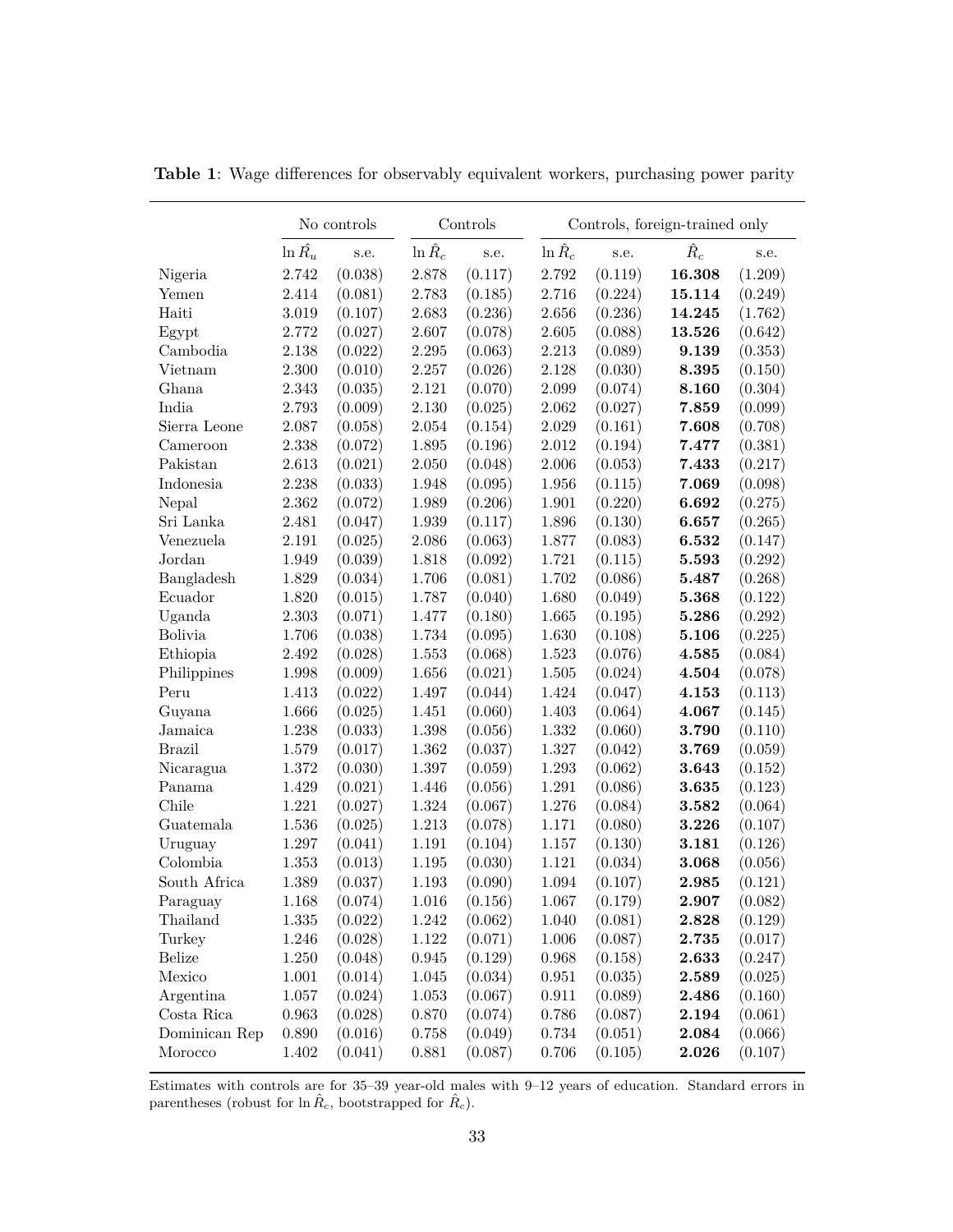|                                      |                 | No controls |                 | Controls |                 | Controls, foreign-trained only |             |         |
|--------------------------------------|-----------------|-------------|-----------------|----------|-----------------|--------------------------------|-------------|---------|
|                                      | $\ln \hat{R_u}$ | s.e.        | $\ln \hat{R}_c$ | s.e.     | $\ln \hat{R}_c$ | s.e.                           | $\hat{R}_c$ | s.e.    |
| Cambodia                             | 3.986           | (0.022)     | 4.143           | (0.063)  | 4.061           | (0.089)                        | 58.005      | (2.238) |
| Haiti                                | 4.304           | (0.107)     | 3.967           | (0.236)  | 3.941           | (0.236)                        | 51.457      | (6.366) |
| Vietnam                              | 3.998           | (0.010)     | $3.955\,$       | (0.026)  | 3.826           | (0.030)                        | 45.876      | (0.821) |
| Nepal                                | 4.208           | (0.072)     | 3.835           | (0.206)  | 3.747           | (0.220)                        | 42.387      | (1.744) |
| India                                | 4.399           | (0.009)     | 3.736           | (0.025)  | 3.668           | (0.027)                        | 39.166      | (0.493) |
| Nigeria                              | 3.601           | (0.038)     | 3.737           | (0.117)  | 3.651           | (0.119)                        | 38.505      | (2.854) |
| Egypt                                | 3.646           | (0.027)     | 3.480           | (0.078)  | 3.479           | (0.088)                        | 32.413      | (1.539) |
| Ethiopia                             | 4.430           | (0.028)     | 3.491           | (0.068)  | 3.461           | (0.076)                        | 31.842      | (0.580) |
| Uganda                               | 4.073           | (0.071)     | 3.247           | (0.180)  | 3.435           | (0.195)                        | 31.039      | (1.712) |
| Pakistan                             | 4.024           | (0.021)     | 3.461           | (0.048)  | 3.417           | (0.053)                        | 30.472      | (0.889) |
| Sri Lanka                            | 3.953           | (0.047)     | 3.412           | (0.117)  | 3.368           | (0.130)                        | 29.029      | (1.154) |
| Sierra Leone                         | 3.408           | (0.058)     | $3.375\,$       | (0.154)  | 3.351           | (0.161)                        | 28.523      | (2.654) |
| Ghana                                | $3.505\,$       | (0.035)     | 3.283           | (0.070)  | 3.261           | (0.074)                        | 26.082      | (0.971) |
| Indonesia                            | 3.493           | (0.033)     | 3.203           | (0.095)  | 3.210           | (0.115)                        | 24.780      | (0.342) |
| Bangladesh                           | 3.317           | (0.034)     | $3.193\,$       | (0.081)  | 3.190           | (0.086)                        | 24.290      | (1.187) |
| Cameroon                             | $3.485\,$       | (0.072)     | 3.042           | (0.196)  | 3.159           | (0.194)                        | 23.549      | (1.200) |
| Philippines                          | $3.495\,$       | (0.009)     | $3.153\,$       | (0.021)  | 3.002           | (0.024)                        | 20.120      | (0.349) |
| Guyana                               | $3.197\,$       | (0.025)     | $2.983\,$       | (0.060)  | 2.935           | (0.064)                        | 18.815      | (0.672) |
| Yemen                                | 2.622           | (0.081)     | 2.991           | (0.185)  | 2.923           | (0.224)                        | 18.597      | (0.306) |
| Nicaragua                            | 2.834           | (0.030)     | 2.859           | (0.059)  | 2.755           | (0.062)                        | 15.718      | (0.654) |
| <b>Bolivia</b>                       | 2.724           | (0.038)     | 2.751           | (0.095)  | 2.648           | (0.108)                        | 14.124      | (0.623) |
| Jordan                               | 2.847           | (0.039)     | 2.715           | (0.092)  | 2.619           | (0.115)                        | 13.717      | (0.716) |
| Paraguay                             | 2.467           | (0.074)     | 2.315           | (0.156)  | 2.367           | (0.179)                        | 10.664      | (0.299) |
| Peru                                 | $2.286\,$       | (0.022)     | 2.369           | (0.044)  | 2.296           | (0.047)                        | 9.938       | (0.271) |
| Thailand                             | 2.583           | (0.022)     | 2.489           | (0.062)  | 2.287           | (0.081)                        | 9.843       | (0.449) |
| Venezuela                            | 2.542           | (0.025)     | 2.437           | (0.063)  | 2.228           | (0.083)                        | 9.280       | (0.208) |
| Colombia                             | 2.454           | (0.013)     | 2.296           | (0.030)  | 2.222           | (0.034)                        | 9.228       | (0.168) |
| Ecuador                              | 2.326           | (0.015)     | 2.293           | (0.040)  | 2.187           | (0.049)                        | 8.906       | (0.202) |
| South Africa                         | 2.466           | (0.037)     | 2.270           | (0.090)  | 2.171           | (0.107)                        | 8.766       | (0.356) |
| Chile                                | 2.035           | (0.027)     | 2.138           | (0.067)  | 2.090           | (0.084)                        | 8.084       | (0.145) |
| <b>Brazil</b>                        | 2.195           | (0.017)     | 1.978           | (0.037)  | 1.943           | (0.042)                        | 6.979       | (0.109) |
| Guatemala                            | 2.301           | (0.025)     | 1.978           | (0.078)  | 1.936           | (0.080)                        | 6.930       | (0.230) |
| Panama                               | 1.898           | (0.021)     | 1.914           | (0.056)  | 1.759           | (0.086)                        | 5.808       | (0.196) |
| $\label{eq:1} {\rm Dominican\; Rep}$ | 1.915           | (0.016)     | 1.783           | (0.049)  | 1.759           | (0.051)                        | 5.807       | (0.185) |
| Morocco                              | 2.384           | (0.041)     | 1.863           | (0.087)  | 1.687           | (0.105)                        | 5.406       | (0.286) |
| Turkey                               | 1.780           | (0.028)     | 1.656           | (0.071)  | 1.540           | (0.087)                        | 4.665       | (0.030) |
| $\rm Costa$ $\rm Rica$               | 1.684           | (0.028)     | 1.592           | (0.074)  | 1.507           | (0.087)                        | 4.515       | (0.125) |
| Jamaica                              | 1.403           | (0.033)     | 1.563           | (0.056)  | 1.498           | (0.060)                        | 4.471       | (0.130) |
| Argentina                            | 1.558           | (0.024)     | 1.554           | (0.067)  | 1.412           | (0.089)                        | 4.104       | (0.263) |
| <b>Belize</b>                        | 1.684           | (0.048)     | 1.379           | (0.129)  | 1.401           | (0.158)                        | 4.060       | (0.381) |
| Uruguay                              | 1.499           | (0.041)     | 1.393           | (0.104)  | 1.359           | (0.130)                        | 3.892       | (0.155) |
| Mexico                               | 1.398           | (0.014)     | 1.442           | (0.034)  | 1.348           | (0.035)                        | 3.850       | (0.037) |

<span id="page-36-0"></span>**Table 2**: Wage differences for observably equivalent workers, official exchange rates

Estimates with controls are for 35–39 year-old males with 9–12 years of education. Standard errors in parentheses (robust for  $\ln \hat{R}_c$ , bootstrapped for  $\hat{R}_c$ ).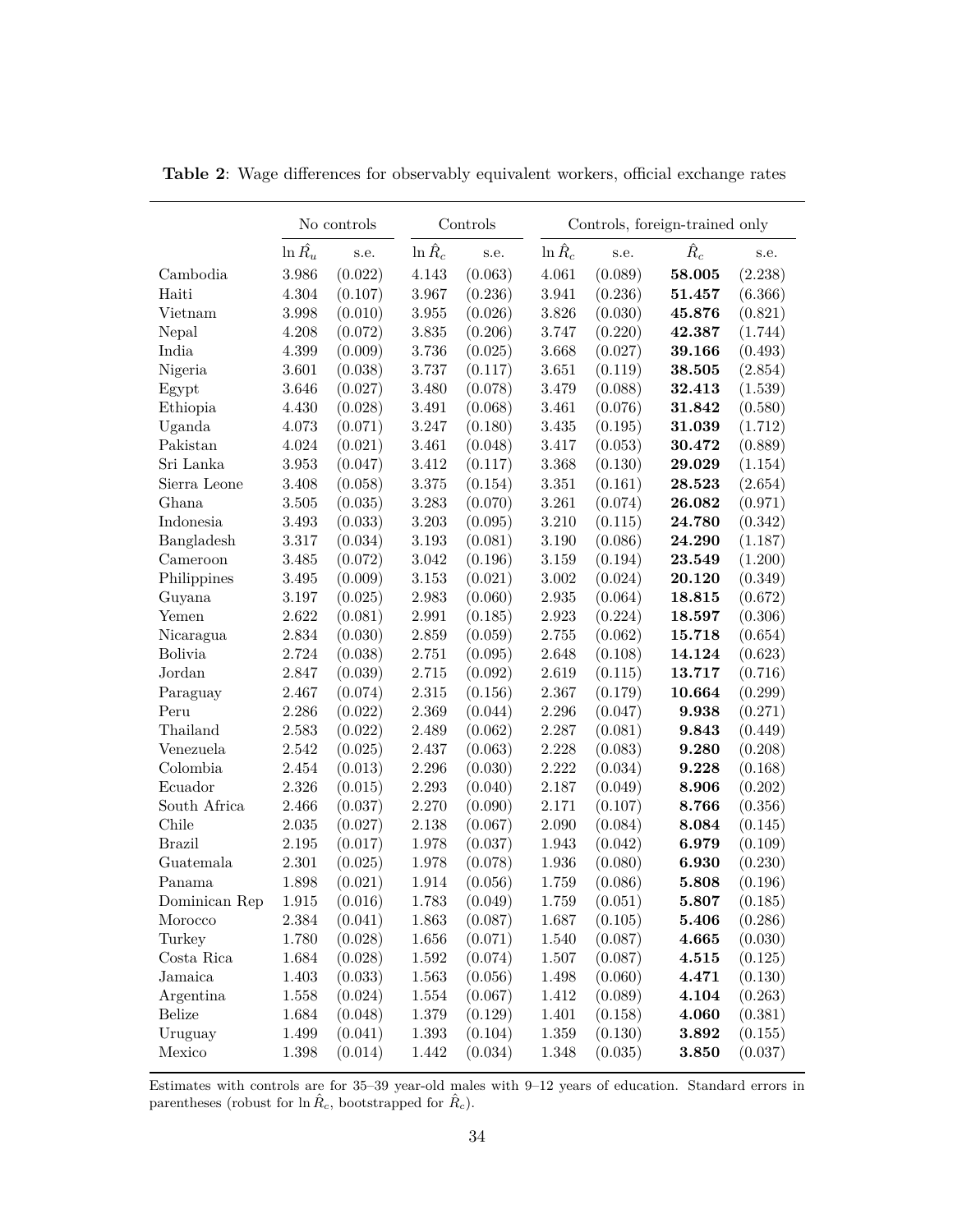<span id="page-37-0"></span>

|                | $\left. R_c \right _{\delta \underline{=0}}$ | Bound on $R$<br>$\delta = 1$ |             | $\delta$<br>$R=1$ | $R_u/R_c$ | \$ gain    |
|----------------|----------------------------------------------|------------------------------|-------------|-------------------|-----------|------------|
|                |                                              | $\Pi = 1.3$                  | $\Pi = 2.0$ |                   |           |            |
| Nigeria        | 16.308                                       | >15.764                      | >14.565     | 82.319            | 1.022     | >16,611    |
| Yemen          | 15.114                                       | > 16.368                     | >19.713     | $-34.074$         | 0.921     | $>$ 23,475 |
| Haiti          | 14.245                                       | > 4.874                      | > 0.861     | 2.477             | 1.153     | >4,742     |
| Egypt          | 13.526                                       | >12.116                      | > 9.372     | $23.661\,$        | 1.096     | >16,766    |
| Cambodia       | 9.139                                        | > 9.151                      | > 9.179     | $-1669.983$       | 0.999     | >21,352    |
| Vietnam        | 8.395                                        | > 7.554                      | > 5.904     | 20.152            | 1.079     | >15,432    |
| Ghana          | 8.160                                        | > 6.232                      | > 3.323     | 7.789             | 1.165     | >12,810    |
| India          | 7.859                                        | > 5.930                      | > 3.074     | 7.322             | 1.415     | >14,317    |
| Sierra Leone   | 7.608                                        | > 6.269                      | > 3.991     | 10.484            | 1.098     | >12,789    |
| Cameroon       | 7.477                                        | > 6.287                      | > 4.196     | 11.608            | 1.240     | >14,860    |
| Pakistan       | 7.433                                        | > 5.847                      | > 3.615     | 8.358             | 1.361     | >13,845    |
| Indonesia      | 7.069                                        | > 6.191                      | > 4.545     | 14.759            | 1.222     | >14,903    |
| Nepal          | 6.692                                        | > 5.286                      | > 3.048     | 8.058             | 1.314     | >9,244     |
| Sri Lanka      | 6.657                                        | > 5.328                      | > 3.169     | 8.514             | 1.343     | >12,218    |
| Venezuela      | 6.532                                        | > 5.778                      | > 4.339     | 15.287            | 1.169     | >14,995    |
| Jordan         | 5.593                                        | > 5.012                      | > 3.882     | 15.715            | 1.150     | >14,406    |
| Bangladesh     | 5.487                                        | > 5.077                      | > 4.236     | 21.919            | 1.134     | >14,170    |
| Ecuador        | 5.368                                        | > 5.092                      | > 4.504     | 31.920            | 1.067     | >13,537    |
| Uganda         | 5.286                                        | > 4.242                      | > 2.540     | 7.572             | 1.413     | >12,140    |
| <b>Bolivia</b> | 5.106                                        | > 4.890                      | > 4.421     | 37.767            | 1.073     | >14,697    |
| Ethiopia       | 4.585                                        | > 3.240                      | > 2.091     | 4.388             | 1.685     | >9,247     |
| Philippines    | 4.504                                        | > 3.475                      | >1.897      | 5.802             | 1.404     | >9,980     |
| Peru           | 4.153                                        | > 4.106                      | > 3.996     | 122.911           | 1.024     | >15,375    |
| Guyana         | 4.067                                        | >1.902                       | > 0.495     | 1.846             | 1.249     | > 5,042    |
| Jamaica        | 3.790                                        | > 3.788                      | > 3.784     | 2681.692          | $1.001\,$ | >15,605    |
| <b>Brazil</b>  | 3.769                                        | > 3.400                      | > 2.674     | 12.887            | 1.255     | >15,019    |
| Nicaragua      | 3.643                                        | > 3.430                      | > 2.980     | 21.439            | 1.095     | >12,488    |
| Panama         | 3.635                                        | > 3.451                      | > 3.058     | 24.861            | 1.101     | >13,668    |
| Chile          | 3.582                                        | > 3.564                      | > 3.523     | 258.013           | 1.012     | >15,971    |
| Guatemala      | 3.226                                        | > 2.617                      | >1.607      | 5.603             | 1.336     | > 9,347    |
| Uruguay        | 3.181                                        | > 3.023                      | > 2.685     | 22.757            | 1.134     | >20,241    |
| Colombia       | 3.068                                        | > 2.835                      | > 2.356     | 14.151            | 1.207     | >11,282    |
| South Africa   | 2.985                                        | > 2.523                      | >1.703      | 6.495             | 1.504     | >16,207    |
| Paraguay       | 2.907                                        | > 2.752                      | > 2.421     | 19.464            | $1.167\,$ | >16,561    |
| Thailand       | 2.828                                        | > 2.396                      | >1.628      | 6.275             | 1.521     | >8,920     |
| Turkey         | 2.735                                        | > 1.949                      | >1.043      | 2.972             | 1.344     | >7,128     |
| <b>Belize</b>  | 2.633                                        | > 2.248                      | >1.554      | 6.120             | 1.337     | >12,006    |
| Mexico         | 2.589                                        | > 2.557                      | > 2.484     | 76.853            | 1.034     | >10,523    |
| Argentina      | 2.486                                        | > 2.364                      | > 2.101     | 18.042            | 1.177     | >12,135    |
| Costa Rica     | 2.194                                        | > 2.096                      | > 1.885     | 17.234            | 1.178     | > 9,563    |
| Dominican Rep  | 2.084                                        | > 1.899                      | >1.530      | 7.916             | 1.258     | >7,728     |
| Morocco        | 2.026                                        | >1.665                       | >1.054      | 3.600             | 1.894     | >5,876     |

**Table 3**: Lower bounds on *R* from coefficient stability test

Lower bounds on dollar gain (col. 6) are PPP\$/year using  $R|_{\delta=1,\Pi=1.3}$  from col. 2.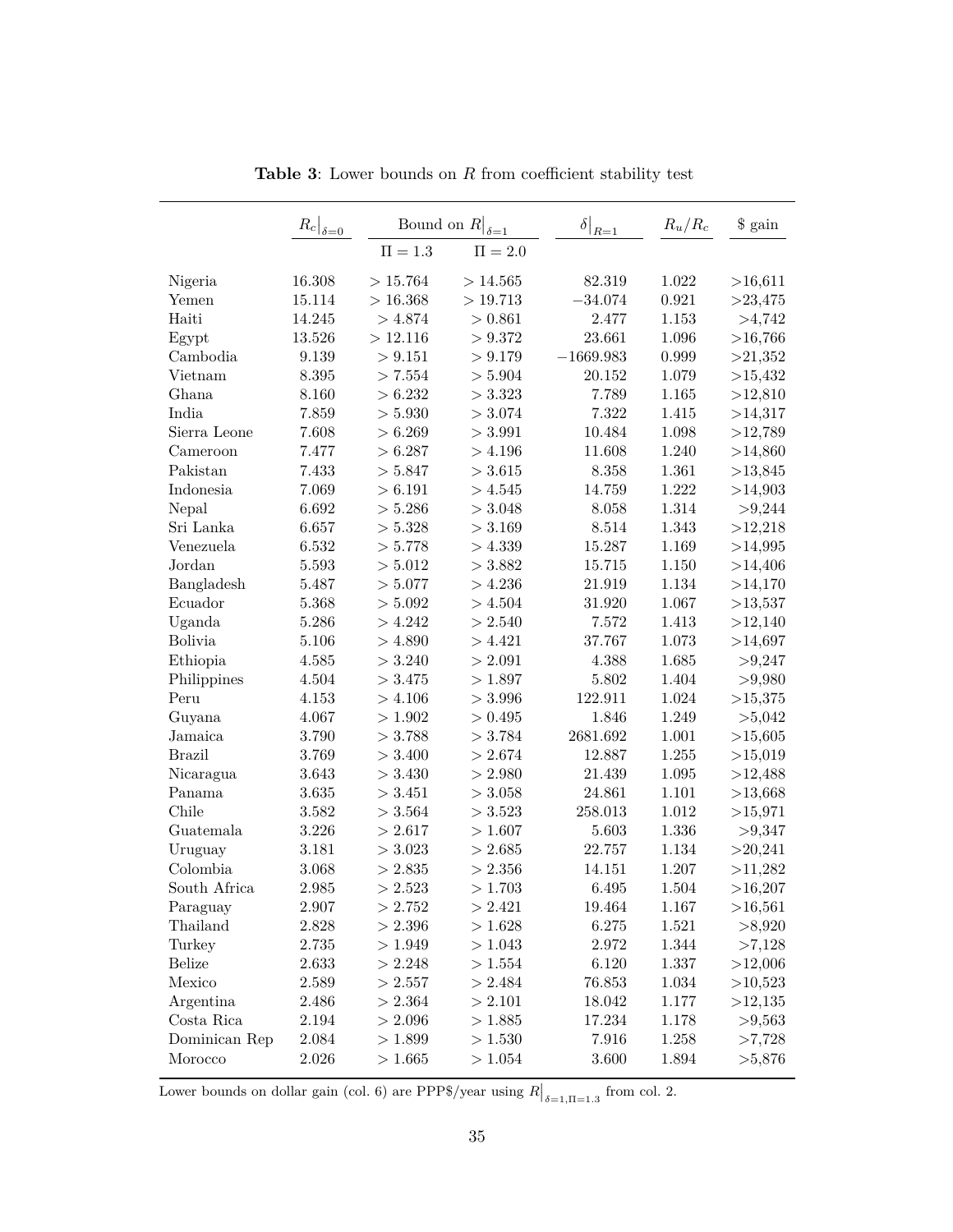<span id="page-38-0"></span>

| Migrant origin                                  | $R_u/R_c$ | $R_c/R$     | $\delta$                 | Source                                  |
|-------------------------------------------------|-----------|-------------|--------------------------|-----------------------------------------|
| Micronesia $\rightarrow$ US                     | 0.71      | 1.36        | $-0.90$                  | Akee et al. $(2010)a$                   |
| Tonga $\rightarrow$ NZ                          | 1.38      | 1.33        | $+0.89$                  | McKenzie et al. $(2010)^{b}$            |
| Poland $\rightarrow$ UK                         |           | 1.14        | $\overline{\phantom{m}}$ | Budnik $(2009)^c$                       |
| US Blacks $1920s \rightarrow North$             | 1.11      | 1.05        | 0.48                     | Collins and Wanamaker $(2014)^d$        |
| Finland $\rightarrow$ Sweden                    | 0.86      | 1.04        | $-0.24$                  | Rooth and Saarela $(2007)^e$            |
| Norway $1900 \rightarrow US$                    |           | 1.04        |                          | Abramitzky et al. $(2012)^f$            |
| Lithuania $\rightarrow$ UK/Ireland              | < 1       | ${\sim}1$   | $\sim 0$                 | Elsner $(2013, p. 545)$                 |
| $Poland \rightarrow UK$                         |           | $\sim\!\!1$ | $\sim 0$                 | Dustmann et al. (2015, p. 535)          |
| Israel $\rightarrow$ US                         | >1        | ${\sim}1$   | $\sim 0$                 | Gould and Moav (2016)                   |
| $Mexico \rightarrow US$                         | 0.85      | 0.90        | $+0.65$                  | Fernández-Huertas $(2011)^{g}$          |
| $Mexico \rightarrow US$                         | 0.89      | 0.73        | $+2.25$                  | Ambrosini and Peri $(2012)^h$           |
| Romania $\rightarrow$ US                        | 1.20      |             | $\overline{\phantom{a}}$ | Ambrosini et al. $(2015)^{i}$           |
| Nicaragua $\rightarrow$ US                      | 0.89      |             | $\overline{\phantom{a}}$ | Barham and Boucher (1998) <sup>j</sup>  |
| Puerto Rico $\rightarrow$ US                    | 0.87      |             |                          | Ramos $(1992)^k$                        |
| Romania $\rightarrow$ Spain                     | 0.87      |             |                          | Ambrosini et al. $(2015)^{i}$           |
| Poor countries <sup>1</sup> $\rightarrow$ US    | >1        | >1          | < 0.33                   | Hendricks and Schoellman (2016, Fig. 4) |
| Poorest countries <sup>1</sup> $\rightarrow$ US | >1        | >1          | $\approx 1$              | Hendricks and Schoellman (2016, Fig. 4) |

**Table 4**: Selection in the literature

<sup>a</sup> ln earnings of adult male nonmigrants = 8.075 (Table 1, p. 330), ln earnings if observably equivalent to migrants = 7.73  $(Table 5, p. 335),$  thus  $e^{(7.73-8.075)} = 0.708$ ; Table 6, p. 338:  $e^{0.309} = 1.36$ ;  $(\ln 1.36)/( \ln 0.71) = -0.897$ . Note this does not conflict with Akee's finding of positive selection on observed education, since this negative selection on observables includes age (youth both migrate more and earn less).

<sup>b</sup> p. 925: (34+56)/(34+31)=1.38; p. 930: *β*OLS "31%–35% higher" than *β*IV-TT; thus (ln 1*.*33)*/*(ln 1*.*38) = 0*.*885.

<sup>c</sup>Table 5, p. 76:  $e^{(0.931-0.802)} = 1.14$ . Insufficient information to calculate  $R_u/R_o$ .

 $\frac{d}{dt}$ Table 4, p. 233:  $e^{(0.142-0.0495)} = 1.097$ ;  $e^{(0.0495)} = 1.051$ ; thus  $(\ln 1.051)/( \ln 1.108) = 0.483$ .

 $e^{\text{c}}$ Table 2, p. 94:  $e^{(-0.115 - 0.037)} = 0.859$ ;  $e^{0.037} = 1.038$ ; thus  $(\ln 1.038)/( \ln 0.859) = -0.24$ .

<sup>f</sup> Table 3, p. 1847: *e* (0*.*586−0*.*542) .

 $g_{\rm p. 85: e^{(-0.16)} = 0.85; e^{(-0.26 - (-0.16))} = 0.90;$  thus  $(\ln 0.9)/(\ln 0.85) = 0.648.$ 

 $h$  Table 2, p. 125:  $e^{(-0.12)} = 0.89$ ;  $exp^{(-0.27)} = 0.763$ ; thus  $(\ln 0.763) / (\ln 0.887) = 2.25$ .

<sup>i</sup> p. 778.

 $j$  Table 6, p. 325:  $(y_{\text{foreign}}/163.9)/(y_{\text{foreign}}/146.2) = 0.892$ .

 $k$  Table 2.3–2.4, p. 59:  $R_u = e^{(5.11-4.14)} = 2.63$ ; Table 2.9, p. 65:  $R_c = e^{(1.967-0.876)} = 2.98$ .

<sup>1</sup> Here 'poor countries' includes those between 1/2 and 1/16 of U.S. GDP per capita, a group comprising 36 of the 42 countries studied in this paper. 'Poorest countries' includes those less than 1/16 of U.S. GDP per capita, a group that includes the other eight countries studied here. The source does not report these estimates for individual countries in each group.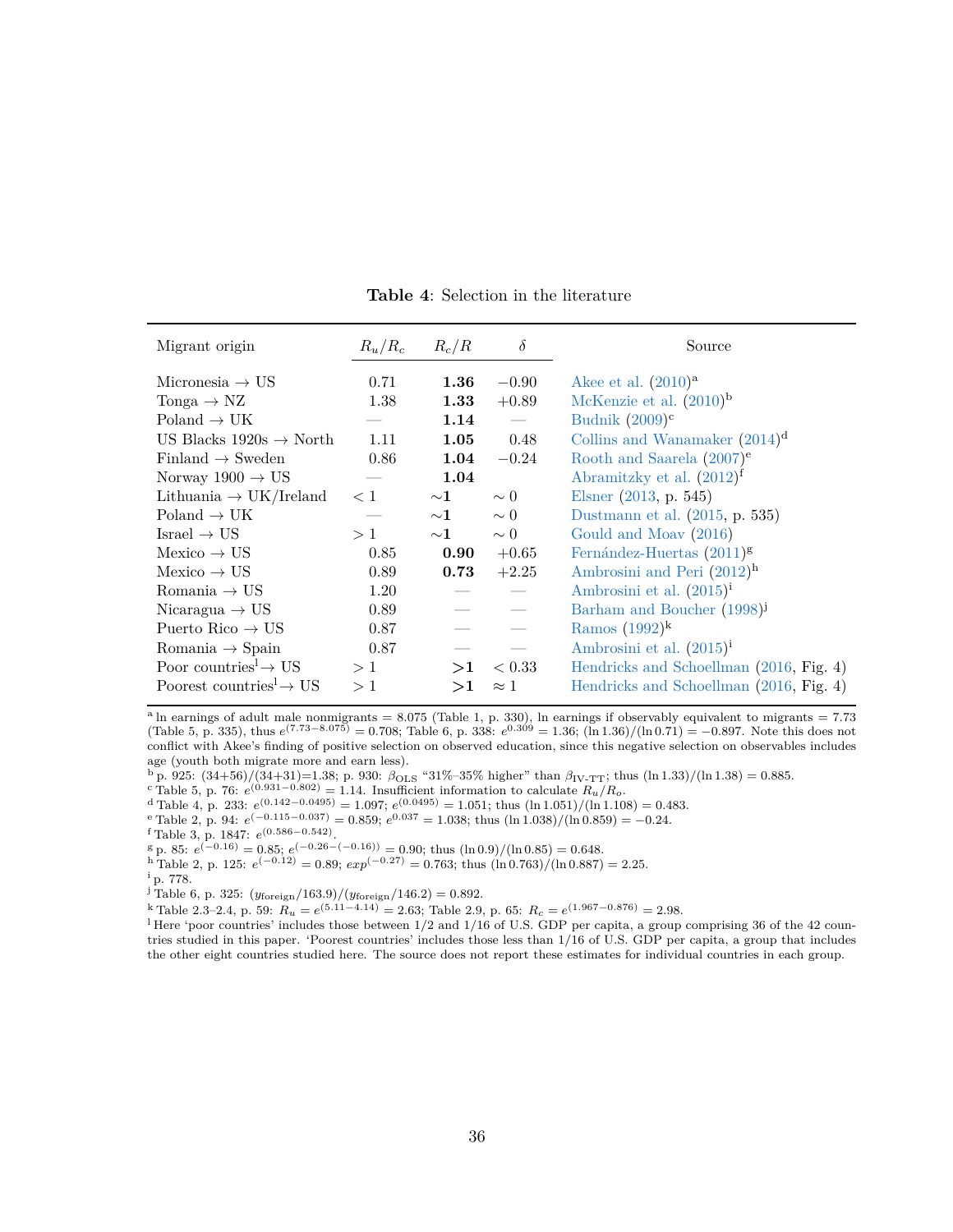|                |           | $\hat{\sigma}_{\text{US}} - \hat{\sigma}_{\theta}, [p(H_0 : \sigma_{\text{US}} = \sigma_0)]$ |            |        |           |        |           | $R_c$     |           |
|----------------|-----------|----------------------------------------------------------------------------------------------|------------|--------|-----------|--------|-----------|-----------|-----------|
| Years educ.:   | $5 - 8$   |                                                                                              | $9 - 12$   |        | $13+$     |        | $5 - 8$   | $9 - 12$  | $13+$     |
| Nigeria        | $-0.575$  | [0.05]                                                                                       | $-0.512$   | [0.00] | $-0.589$  | [0.00] | 13.762    | 16.636    | 18.380    |
| Yemen          | 0.302     | [0.19]                                                                                       | 0.439      | [0.00] | 0.497     | [0.00] | 14.163    | 15.015    | 13.953    |
| Haiti          | $-0.935$  | [0.00]                                                                                       | $-0.919$   | [0.00] | $-0.589$  | [0.00] | 17.791    | 14.168    | 14.036    |
| Egypt          | 0.450     | [0.00]                                                                                       | 0.508      | [0.00] | 0.457     | [0.00] | 16.594    | 13.769    | 17.569    |
| Cambodia       | $-0.194$  | [0.00]                                                                                       | $-0.123$   | [0.00] | 0.015     | [0.26] | 8.552     | 9.164     | 9.021     |
| Vietnam        | 0.184     | [0.00]                                                                                       | 0.100      | [0.00] | 0.224     | [0.00] | 8.343     | 8.402     | 8.197     |
| Ghana          | $-0.247$  | [0.64]                                                                                       | $-0.104$   | [0.01] | $-0.173$  | [0.00] | 8.961     | 8.223     | 6.400     |
| India          | 0.320     | [0.00]                                                                                       | 0.116      | [0.00] | 0.180     | [0.00] | 8.655     | 8.171     | 7.760     |
| Sierra Leone   | 1.383     | [0.00]                                                                                       | 0.177      | [0.00] | 0.098     | [0.89] | 8.316     | 7.605     | 7.849     |
| Cameroon       | $-0.744$  | [0.00]                                                                                       | 0.091      | [0.18] | 0.062     | [0.09] | 20.421    | 7.558     | 6.751     |
| Pakistan       | 0.441     | [0.00]                                                                                       | 0.313      | [0.00] | 0.326     | [0.00] | 6.815     | 7.558     | 7.316     |
| Indonesia      | 0.086     | [0.08]                                                                                       | 0.198      | [0.00] | 0.301     | [0.00] | 10.001    | 7.381     | 6.277     |
| Nepal          | 0.521     | [0.01]                                                                                       | 0.414      | [0.00] | 0.327     | [0.76] | 6.810     | 7.168     | 7.100     |
| Sri Lanka      | 0.140     | [0.33]                                                                                       | 0.336      | [0.00] | 0.323     | [0.00] | 5.399     | 6.877     | 5.924     |
| Venezuela      | 0.198     | [0.02]                                                                                       | 0.445      | [0.00] | 0.417     | [0.00] | 6.862     | 6.541     | 6.191     |
| Jordan         | 0.153     | [0.18]                                                                                       | 0.412      | [0.00] | 0.374     | [0.00] | 6.865     | 5.586     | 4.834     |
| Bangladesh     | 0.369     | [0.00]                                                                                       | 0.192      | [0.00] | 0.281     | [0.00] | 5.379     | 5.563     | 4.306     |
| Ecuador        | 0.114     | [0.00]                                                                                       | 0.214      | [0.00] | 0.225     | [0.00] | 7.016     | 5.324     | 3.954     |
| Uganda         | 0.123     | [0.59]                                                                                       | $-0.199$   | [0.48] | 0.109     | [0.29] | 11.597    | 5.272     | $3.336\,$ |
| <b>Bolivia</b> | 0.141     | [0.00]                                                                                       | 0.130      | [0.00] | 0.009     | [0.03] | 5.937     | 5.007     | 3.451     |
| Ethiopia       | 0.180     | [0.03]                                                                                       | 0.184      | [0.00] | 0.327     | [0.00] | 9.758     | 4.620     | 2.935     |
| Philippines    | $-0.053$  | [0.30]                                                                                       | $-0.069$   | [0.00] | 0.078     | [0.00] | 6.423     | 4.499     | 3.291     |
| Peru           | 0.022     | [0.94]                                                                                       | 0.067      | 0.00   | 0.043     | [0.00] | 4.845     | 4.129     | 2.785     |
| Guyana         | 0.327     | [0.00]                                                                                       | 0.246      | [0.00] | $-0.007$  | [0.60] | 3.177     | 4.060     | 3.259     |
| <b>Brazil</b>  | 0.395     | [0.00]                                                                                       | 0.244      | [0.00] | 0.282     | [0.00] | 4.922     | 3.792     | 2.712     |
| Jamaica        | 0.235     | [0.00]                                                                                       | 0.255      | [0.00] | 0.109     | [0.00] | 3.752     | 3.741     | 2.749     |
| Panama         | 0.260     | [0.02]                                                                                       | 0.205      | [0.00] | 0.154     | [0.00] | 3.556     | 3.648     | 3.061     |
| Nicaragua      | 0.247     | [0.00]                                                                                       | 0.177      | [0.00] | 0.021     | [0.87] | 3.701     | 3.609     | 2.250     |
| Chile          | 0.264     | [0.00]                                                                                       | 0.230      | [0.00] | 0.293     | [0.00] | 3.627     | 3.590     | 2.483     |
| Guatemala      | 0.093     | [0.02]                                                                                       | 0.010      | [0.36] | $-0.028$  | [0.89] | 4.358     | 3.237     | 2.327     |
| Uruguay        | $-0.000$  | [0.98]                                                                                       | 0.019      | [0.58] | 0.400     | [0.00] | 3.602     | 3.216     | 2.716     |
| South Africa   | 0.198     | [0.29]                                                                                       | 0.135      | [0.00] | 0.220     | [0.00] | 3.872     | 3.074     | 2.016     |
| Colombia       | 0.205     | [0.00]                                                                                       | 0.166      | [0.00] | 0.330     | [0.00] | 3.759     | 3.044     | 1.993     |
| Thailand       | $-0.212$  | [0.00]                                                                                       | 0.110      | [0.00] | 0.291     | [0.00] | 3.995     | 2.821     | 2.069     |
| Paraguay       | $0.147\,$ | [0.28]                                                                                       | $-0.016\,$ | [0.87] | $0.397\,$ | [0.00] | $2.124\,$ | $2.820\,$ | 1.748     |
| Turkey         | 0.310     | [0.00]                                                                                       | 0.499      | [0.00] | 0.562     | [0.00] | 3.072     | 2.741     | 2.867     |
| Belize         | $0.108\,$ | [0.04]                                                                                       | 0.293      | [0.00] | 0.246     | [0.00] | 3.295     | 2.594     | 2.013     |
| Mexico         | 0.148     | [0.00]                                                                                       | 0.164      | [0.00] | 0.143     | [0.00] | 3.170     | 2.575     | 1.621     |
| Argentina      | 0.238     | [0.00]                                                                                       | 0.206      | [0.00] | 0.339     | [0.00] | 2.600     | 2.566     | 2.284     |
| Costa Rica     | 0.402     | [0.00]                                                                                       | 0.390      | [0.00] | 0.188     | [0.00] | 2.547     | 2.194     | 1.605     |
| Dominican Rep  | 0.300     | [0.00]                                                                                       | 0.216      | [0.00] | 0.223     | [0.00] | 2.299     | 2.076     | 1.608     |
| Morocco        | 0.628     | [0.00]                                                                                       | 0.255      | [0.00] | 0.344     | [0.00] | 1.363     | 2.033     | 2.173     |

<span id="page-39-0"></span>**Table 5**: Relative returns to unobserved determinants of wages, U.S. versus home country

*p*-values of *F* test for equality of standard deviations given in square brackets (due to rounding, '0.00' = *<* 0*.*005). These estimates of *R<sup>c</sup>* differ slightly from [Table 1](#page-35-0) because education categories 5 and 6 are merged into a single new category 5 (13–28 years of schooling).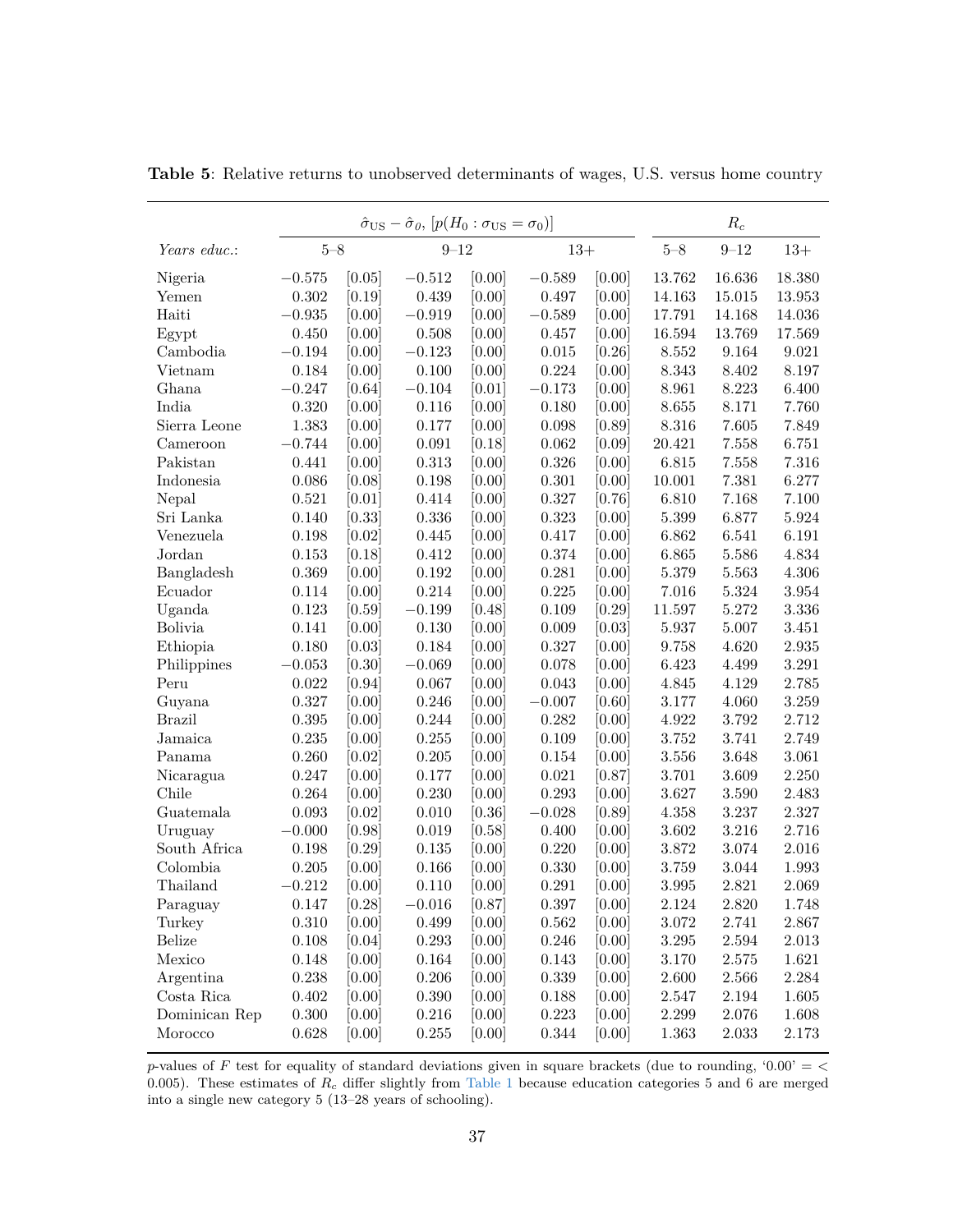<span id="page-40-0"></span> $\bold{Figure~2:}$  Relative returns to unobserved skill, U.S. versus foreign, against  $R_c$ 



(a) 5–8 years of education

Gray line shows Fan local linear regression, Epanechnikov kernel, bandwidth 0.5.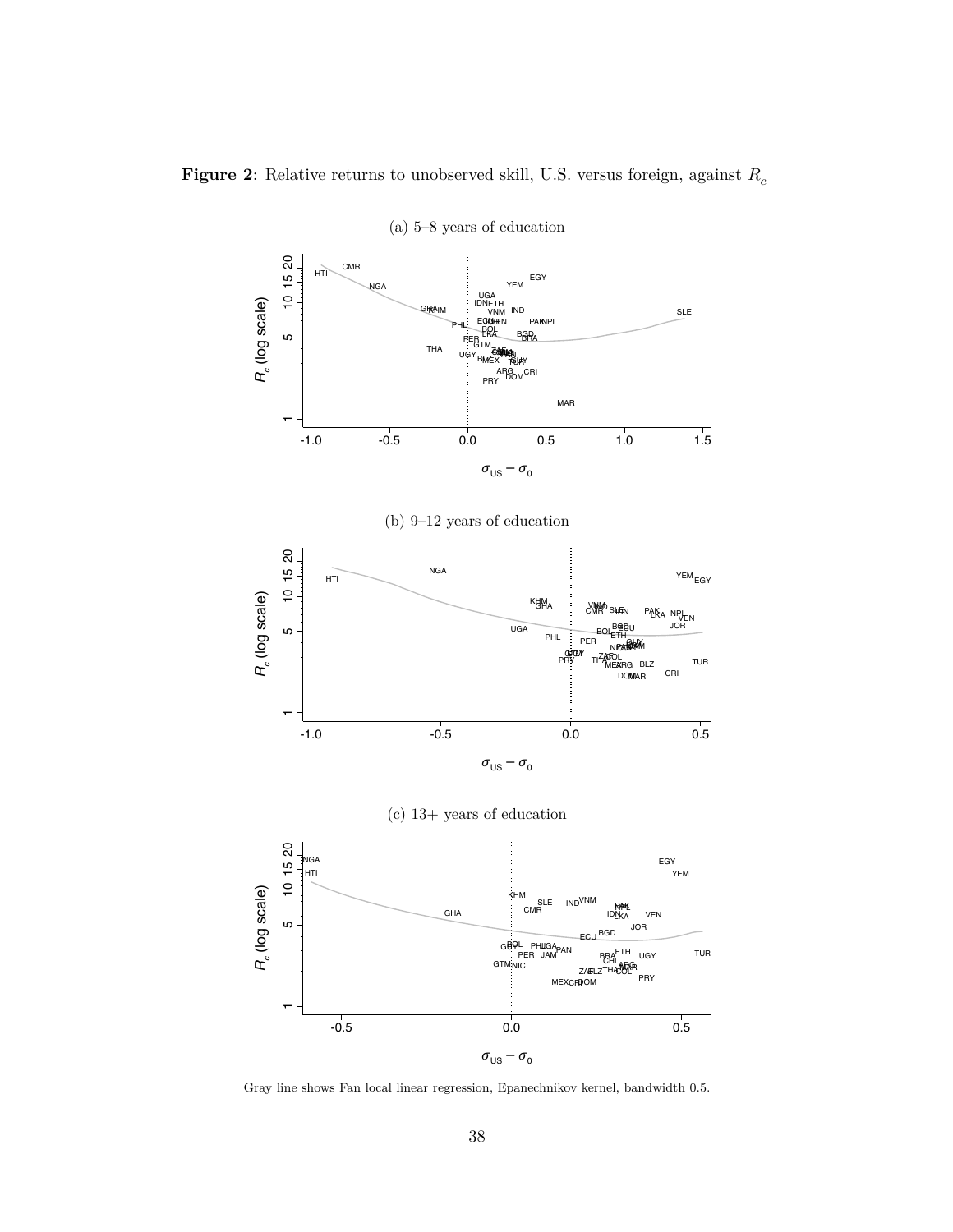

<span id="page-41-0"></span>

Gray line shows Fan local linear regression, Epanechnikov kernel, bandwidth 100 (panels a,b) or 175 (c).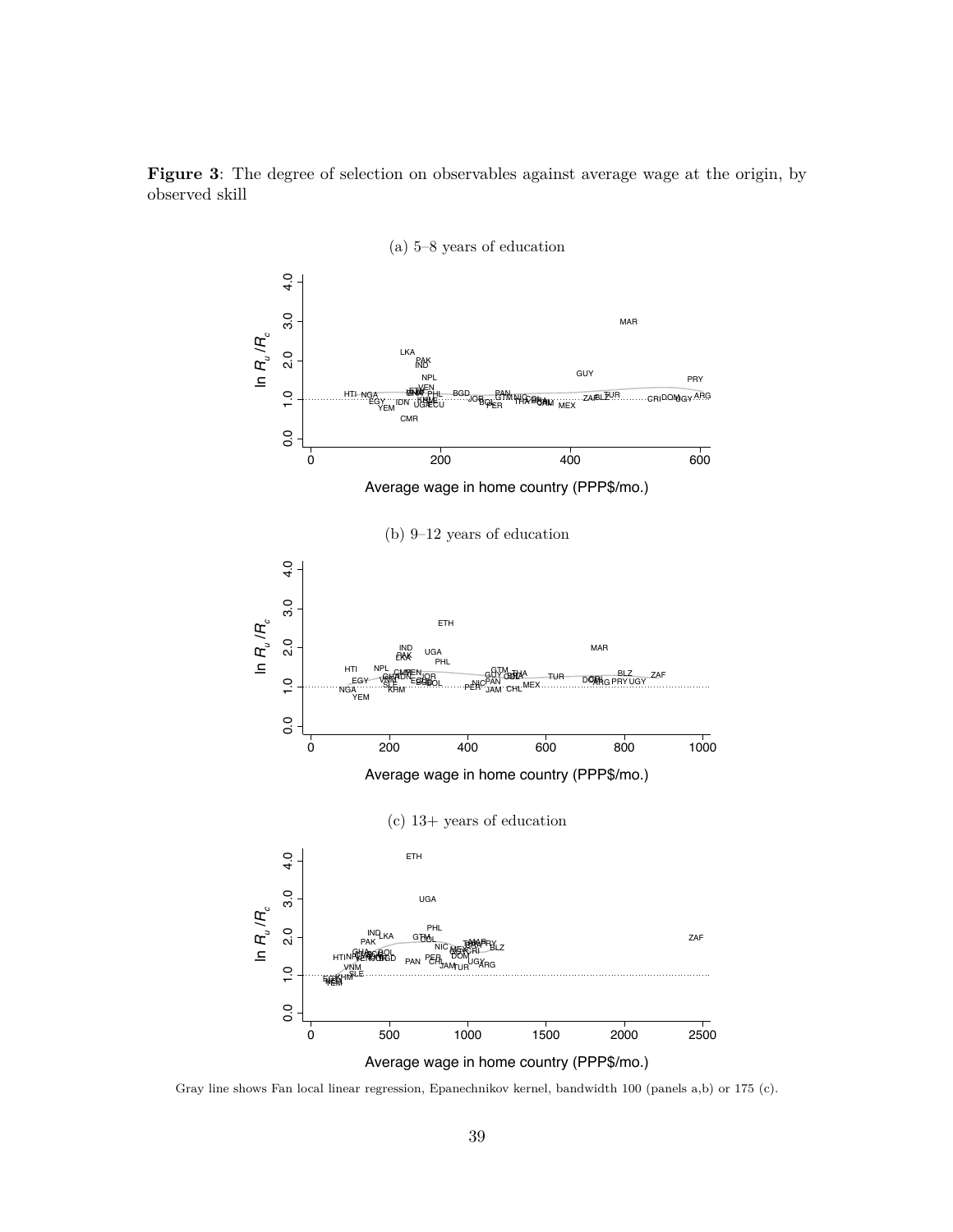|                |       |         |       | $\ln(w_{\text{US}}-w^*)$ |       |         |
|----------------|-------|---------|-------|--------------------------|-------|---------|
| Years educ.:   |       | $5 - 8$ |       | $9 - 12$                 | $13+$ |         |
| South Africa   | 1.200 | (0.391) | 1.258 | (0.131)                  | 1.622 | (0.132) |
| Uruguay        | 1.500 | (0.266) | 1.247 | (0.163)                  | 0.994 | (0.125) |
| Paraguay       | 0.906 | (0.217) | 1.025 | (0.179)                  | 0.712 | (0.110) |
| <b>Belize</b>  | 1.068 | (0.185) | 0.964 | (0.115)                  | 0.753 | (0.087) |
| Cambodia       | 1.090 | (0.098) | 0.922 | (0.071)                  | 0.825 | (0.066) |
| India          | 1.066 | (0.089) | 0.915 | (0.023)                  | 1.313 | (0.025) |
| <b>Brazil</b>  | 1.248 | (0.114) | 0.914 | (0.038)                  | 0.910 | (0.039) |
| Argentina      | 1.136 | (0.130) | 0.886 | (0.075)                  | 0.965 | (0.082) |
| Yemen          | 1.186 | (0.389) | 0.884 | (0.196)                  | 0.653 | (0.145) |
| Guyana         | 0.964 | (0.075) | 0.870 | (0.035)                  | 0.943 | (0.044) |
| Chile          | 0.932 | (0.127) | 0.862 | (0.072)                  | 0.788 | (0.070) |
| Pakistan       | 0.851 | (0.119) | 0.831 | (0.041)                  | 0.945 | (0.039) |
| Cameroon       | 2.229 | (0.338) | 0.819 | (0.150)                  | 0.789 | (0.086) |
| Indonesia      | 1.013 | (0.201) | 0.813 | (0.095)                  | 0.798 | (0.078) |
| Jamaica        | 0.992 | (0.056) | 0.810 | (0.024)                  | 0.850 | (0.026) |
| Egypt          | 1.210 | (0.353) | 0.796 | (0.067)                  | 0.814 | (0.052) |
| Turkey         | 1.026 | (0.127) | 0.792 | (0.069)                  | 0.872 | (0.065) |
| Peru           | 0.989 | (0.076) | 0.790 | (0.029)                  | 0.698 | (0.024) |
| Venezuela      | 0.876 | (0.167) | 0.788 | (0.065)                  | 0.775 | (0.050) |
| Panama         | 0.755 | (0.164) | 0.781 | (0.066)                  | 0.811 | (0.066) |
| Ghana          | 1.030 | (0.163) | 0.774 | (0.047)                  | 0.723 | (0.046) |
| Jordan         | 1.248 | (0.273) | 0.770 | (0.090)                  | 0.696 | (0.071) |
| Vietnam        | 0.961 | (0.038) | 0.761 | (0.018)                  | 0.787 | (0.019) |
| Uganda         | 1.428 | (0.598) | 0.757 | (0.134)                  | 0.765 | (0.107) |
| Sri Lanka      | 0.577 | (0.181) | 0.745 | (0.096)                  | 0.900 | (0.109) |
| Bangladesh     | 0.895 | (0.138) | 0.741 | (0.060)                  | 0.679 | (0.047) |
| <b>Bolivia</b> | 1.174 | (0.168) | 0.738 | (0.071)                  | 0.642 | (0.055) |
| Costa Rica     | 0.972 | (0.113) | 0.738 | (0.062)                  | 0.685 | (0.053) |
| Ethiopia       | 1.148 | (0.239) | 0.735 | (0.050)                  | 0.611 | (0.037) |
| Colombia       | 0.936 | (0.047) | 0.730 | (0.021)                  | 0.659 | (0.020) |
| Nicaragua      | 0.866 | (0.050) | 0.718 | (0.029)                  | 0.617 | (0.027) |
| Nigeria        | 0.889 | (0.182) | 0.717 | (0.043)                  | 0.835 | (0.033) |
| Guatemala      | 0.929 | (0.032) | 0.716 | (0.018)                  | 0.588 | (0.021) |
| Sierra Leone   | 1.100 | (1.068) | 0.708 | (0.093)                  | 0.700 | (0.077) |
| Thailand       | 0.943 | (0.096) | 0.699 | (0.054)                  | 0.689 | (0.050) |
| Philippines    | 0.881 | (0.034) | 0.696 | (0.013)                  | 0.807 | (0.013) |
| Morocco        | 0.481 | (0.169) | 0.692 | (0.067)                  | 0.753 | (0.068) |
| Dominican Rep  | 0.920 | (0.035) | 0.688 | (0.018)                  | 0.575 | (0.018) |
| Ecuador        | 0.979 | (0.048) | 0.683 | (0.029)                  | 0.580 | (0.026) |
| Mexico         | 0.903 | (0.018) | 0.672 | (0.006)                  | 0.587 | (0.007) |
| Haiti          | 0.780 | (0.038) | 0.670 | (0.021)                  | 0.678 | (0.023) |
| Nepal          | 0.892 | (0.425) | 0.593 | (0.120)                  | 0.593 | (0.121) |

<span id="page-42-0"></span>**Table 6**: Earnings of migrants relative to natives, by observed skill

Standard errors in parentheses. Sorted in descending order of the value for 9– 12 years of education.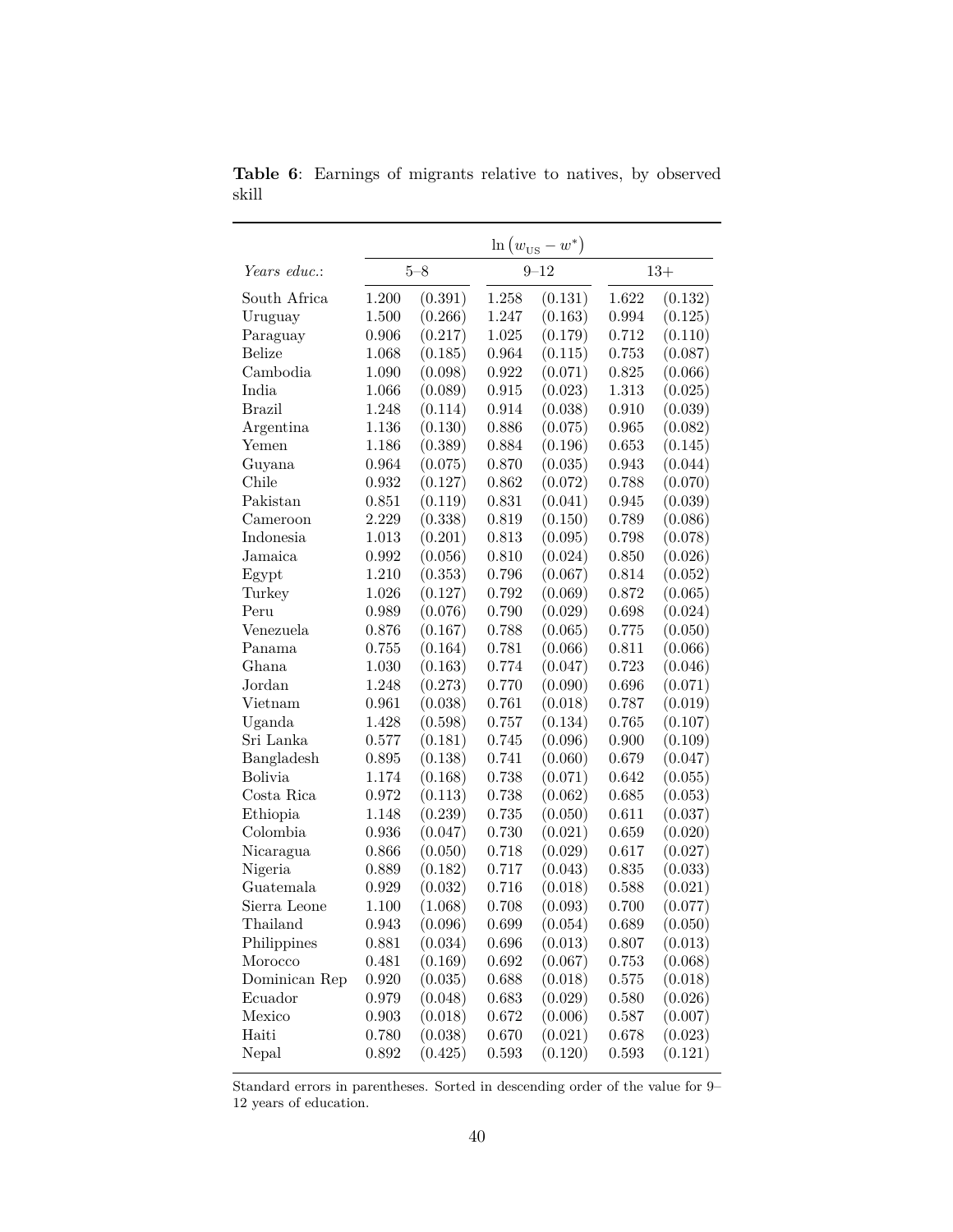<span id="page-43-0"></span>



Gray line shows Fan local linear regression, Epanechnikov kernel, bandwidth 0.3 log points.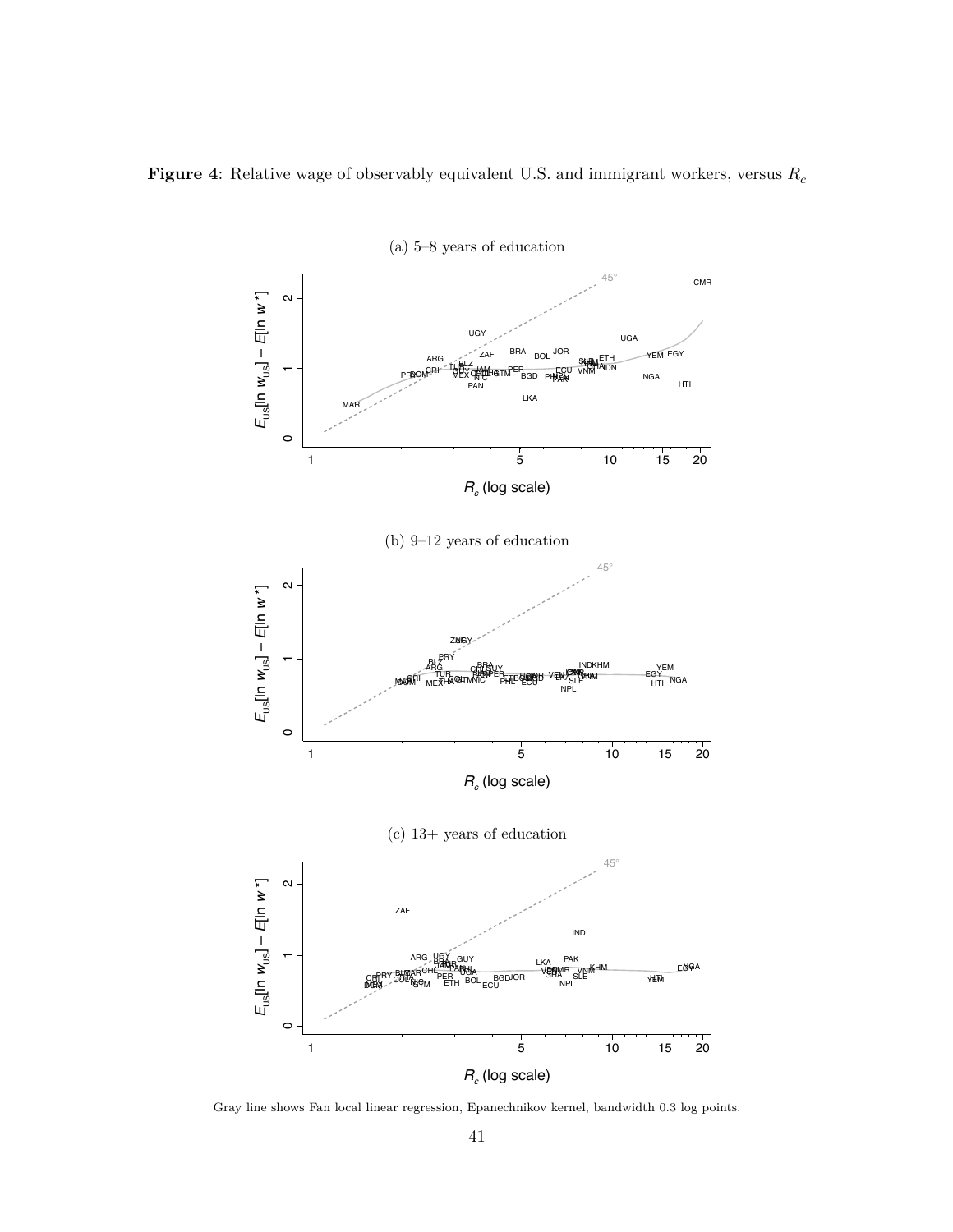<span id="page-44-0"></span>

|                  | $R_{\boldsymbol{c}}$ |                   |                   |                   |  |  |
|------------------|----------------------|-------------------|-------------------|-------------------|--|--|
| <i>Includes:</i> | All                  | $>\frac{$1}{day}$ | $>\frac{$2}{day}$ | $>\frac{$4}{day}$ |  |  |
| Nigeria          | 16.308               | 8.529             | 6.972             | 6.432             |  |  |
| Yemen            | 15.114               | 15.062            | 14.768            | 11.139            |  |  |
| Haiti            | 14.245               | 6.669             | 5.193             | 3.431             |  |  |
| Egypt            | 13.526               | 13.715            | 13.253            | 8.888             |  |  |
| Cambodia         | 9.139                | 8.544             | 8.212             | 7.238             |  |  |
| Vietnam          | 8.395                | 8.282             | 7.875             | 6.640             |  |  |
| Ghana            | 8.160                | 7.672             | 6.808             | 6.107             |  |  |
| India            | 7.859                | 7.683             | 7.261             | 5.981             |  |  |
| Sierra Leone     | 7.608                | 6.882             | 6.823             | 6.254             |  |  |
| Cameroon         | 7.477                | 7.424             | 7.096             | 6.208             |  |  |
| Pakistan         | 7.433                | 7.573             | 7.571             | 7.131             |  |  |
| Indonesia        | 7.069                | 6.877             | 6.726             | 6.138             |  |  |
| Nepal            | 6.692                | 6.672             | 6.670             | 4.913             |  |  |
| Sri Lanka        | 6.657                | 6.507             | 6.243             | 5.753             |  |  |
| Venezuela        | 6.532                | 6.527             | 6.495             | 6.194             |  |  |
| Jordan           | 5.593                | 5.528             | 5.502             | 5.337             |  |  |
| Bangladesh       | 5.487                | 5.749             | 5.519             | 5.082             |  |  |
| Ecuador          | 5.368                | 5.273             | 5.143             | 4.726             |  |  |
| Uganda           | 5.286                | 4.876             | 4.824             | 4.533             |  |  |
| <b>Bolivia</b>   | 5.106                | 4.941             | 4.765             | 4.494             |  |  |
| Ethiopia         | 4.585                | 4.523             | 4.512             | 4.272             |  |  |
| Philippines      | 4.504                | 4.402             | 4.232             | 3.846             |  |  |
| Peru             | 4.153                | 4.140             | 3.977             | 3.673             |  |  |
| Guyana           | 4.067                | 4.056             | 4.059             | 4.043             |  |  |
| Jamaica          | 3.790                | 3.919             | 4.074             | 3.647             |  |  |
| <b>Brazil</b>    | 3.769                | 3.799             | 3.850             | 3.880             |  |  |
| Nicaragua        | 3.643                | 3.677             | 3.649             | 3.616             |  |  |
| Panama           | 3.635                | 3.613             | 3.519             | 3.390             |  |  |
| Chile            | 3.582                | 3.580             | 3.563             | 3.513             |  |  |
| Guatemala        | 3.226                | 3.083             | 3.059             | 2.961             |  |  |
| Uruguay          | 3.181                | 3.183             | 3.213             | 3.259             |  |  |
| Colombia         | 3.068                | 3.032             | 2.973             | 2.953             |  |  |
| South Africa     | 2.985                | 3.009             | 3.007             | 2.881             |  |  |
| Paraguay         | 2.907                | 2.918             | 2.918             | 2.859             |  |  |
| Thailand         | 2.828                | 2.865             | 2.876             | 2.706             |  |  |
| Turkey           | 2.735                | 2.740             | 2.736             | 2.725             |  |  |
| <b>Belize</b>    | 2.633                | 2.754             | 2.874             | 2.914             |  |  |
| Mexico           | 2.589                | 2.540             | 2.498             | 2.456             |  |  |
| Argentina        | 2.486                | 2.480             | 2.475             | 2.474             |  |  |
| Costa Rica       | 2.194                | 2.189             | 2.201             | 2.172             |  |  |
| Dominican Rep    | 2.084                | 2.079             | 2.080             | 2.042             |  |  |
| Morocco          | 2.026                | 1.937             | 1.975             | 1.940             |  |  |

**Table 7**: Reanalysis of [Table 1](#page-35-0) without the poor

Sorted in descending order of the original *R<sup>c</sup>* in [Table 1.](#page-35-0) Estimates are for 35–39 year-old males, 9–12 years education acquired in home country.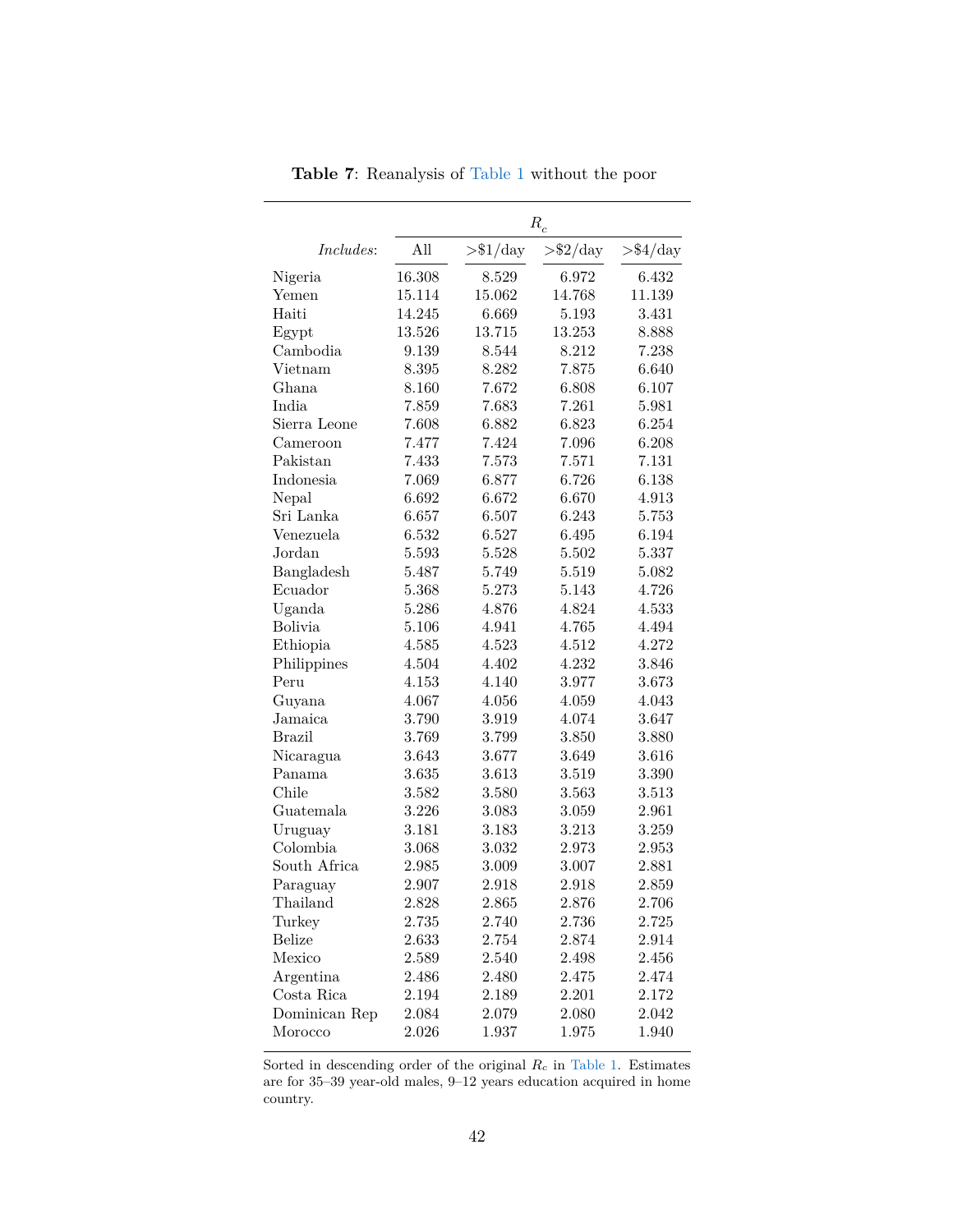|                              | No controls   |         |           | Controls |         |         |  |
|------------------------------|---------------|---------|-----------|----------|---------|---------|--|
|                              | $\ln R_{\nu}$ | s.e.    | $\ln R_c$ | s.e.     | $R_{c}$ | s.e.    |  |
| Puerto Rico                  | 0.353         | (0.006) | 0.448     | (0.018)  | 1.565   | (0.025) |  |
| $\ldots$ ethnic Puerto Rican | 0.353         | (0.007) | 0.445     | (0.019)  | 1.560   | (0.026) |  |
| Guam                         | 0.336         | (0.027) | 0.431     | (0.065)  | 1.538   | (0.044) |  |
| $\ldots$ ethnic Guamanian    | 0.313         | (0.039) | 0.269     | (0.098)  | 1.309   | (0.041) |  |

<span id="page-45-0"></span>**Table 8**: Wage differences for observably equivalent workers without policy restrictions, purchasing power parity

Estimates with controls are for 35–39 year-old males with 9–12 years of education. Standard errors in parentheses (robust for  $\ln \hat{R}_u$  and  $\ln \hat{R}_c$ , bootstrapped for  $\hat{R}_c$ ). Sample sizes are as follows: PR born: 30,900 on mainland, 47,085 in Puerto Rico. PR born and ethnically Puerto Rican: 27,906 on mainland, 46,640 in Puerto Rico. Guam born: 1,923 on mainland, 2,406 in Guam. Guam born and ethnically Guamanian: 667 on mainland, 1,262 in Guam.

<span id="page-45-1"></span>**Figure 5:** Upper envelope of wages-forgone curve  $(\bar{w}_0)$  by working-age population



For 35–39 year-old male workers with 9–12 years of schooling acquired in the home country. Upper envelope of wages forgone  $(\bar{w}_0)$  estimated using lower bounds on *R* from [Table 3](#page-37-0) col. 2:  $\bar{w}_0 = w_{\text{US}}/R\Big|_{\delta=1,\Pi=1,3}$ . Single dash is wage if immigrant in U.S., born and educated in each country specified directly below that dash. "Immigrant avg." is unweighted mean across country-of-birth for immigrants in U.S. "U.S. workers" is mean for U.S. born.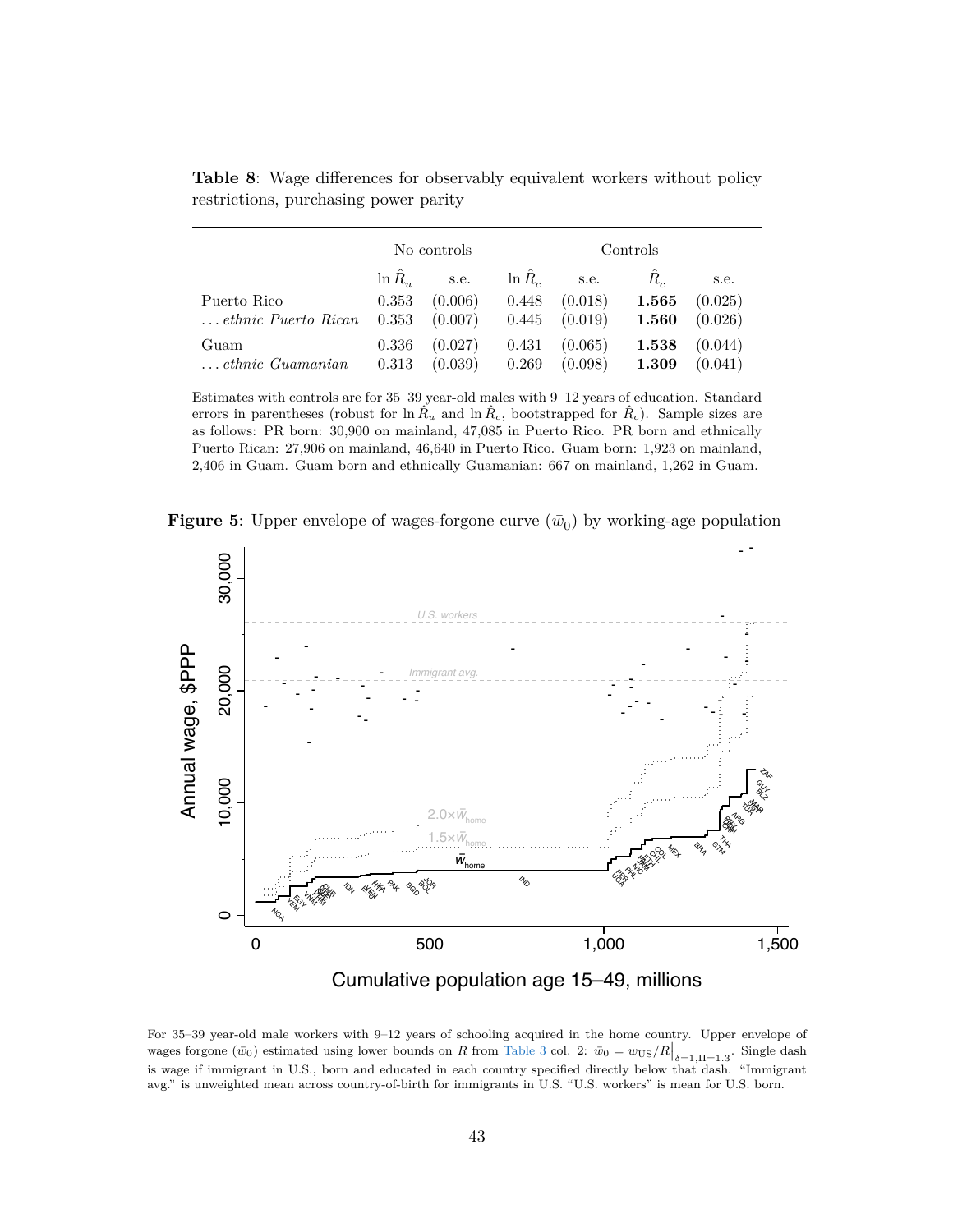## **Online Appendix** "Bounding the Price Equivalent of Migration Barriers"

## A1 Sources

Survey data on wages and other worker characteristics from 42 developing countries were compiled by Indermit S. Gill and his team at the World Bank. [Table A1](#page-47-0) lists the original sources and size of each sample, as well as reproducing the exact text of the wage question from each survey. A detailed description of the database can be found in [Montenegro and Hirn](#page-32-2) [\(2009\)](#page-32-2).

In three surveys (India, Turkey and the US), the respondent's education level is listed as achievement categories rather than as years of schooling. We translate these categories into years of schooling according to the information available in the surveys. In the particular case of the US we use the following concordance: 0 years if "less than 1st grade"; 3 years if "1st through 4th grade";  $5.6666$  years if "5th or 6th";  $7.6666$  years if "7th or 8th";  $9, 10, 11,$  or  $12$  have separate categories; 12 years if "high school equivalent"; 13.5 years if "some college but no degree"; 14 years if "associate degree" or equivalent; 16 years if "bachelor's degree"; 18 years if "master's degree"; 19 years if "professional degree"; 20 years if "doctoral degree". This is a compromise blend of the methods used in [Bratsberg and Terrell](#page-29-16) [\(2002\)](#page-29-16) and in [Jaeger](#page-32-18) [\(1997\)](#page-32-18).

All data except the cost of living index used in the wage regressions for Puerto Rico come from the United States Public Use Microdata Sample (5%) of the 2000 census. The Puerto Rico cost of living index comes from the revised 2004 version of the Berry-Fording-Hanson (BFH) state cost of living index (described in [Berry et al.](#page-29-17) [2000\)](#page-29-17), which excludes Alaska, Hawaii, and the District of Columbia. In the BFH index for 1999, 1 is the purchasing power of \$1 in the median US state. For Puerto Rico we use 0.86, which is the PPP conversion factor for 1999 from the Penn World Table 6.2 [\(Heston et al.](#page-31-14) [2006\)](#page-31-14).

## A2 Quality

An important question we do not take up in the text is the degree to which the surveys are representative of the wage sector and of the country—though all were designed to be. One way to check the representativeness of the wage surveys is to compare national accounts estimates of labor income per worker at PPP in each country to the average wage from the surveys we use. There is no reason to expect these to be equal—most importantly because the wage data we use do not include self-employed people and therefore do not include large portions of the informal sector, and even informal-sector wage workers can be harder to sample than formal-sector workers. But enormous differences between the two could signal problems in the representativeness of the survey data.

[Figure A1](#page-47-1) plots this comparison. Labor income per worker is calculated by the method of Gollin (2002), under the assumption that a 0.65 share of GDP accrues to labor. The dotted line shows a 45-degree line and the solid line shows a cubic least-squares fit to the data including a dummy for Honduras ( $R^2 = 0.756$ ; or  $R^2 = 0.607$  without the Honduras dummy). Large amounts of self-employment would tend to push countries down and to the right; large amounts of low-wage informal sector work would tend to push countries up and to the left.

We draw three lessons from [Figure A1.](#page-47-1) First, the agreement is in general very good. Average wage is typically some reasonable fraction of average labor income, varying across countries as would be expected given different relative sizes of the informal sector and the self-employed sector. Second,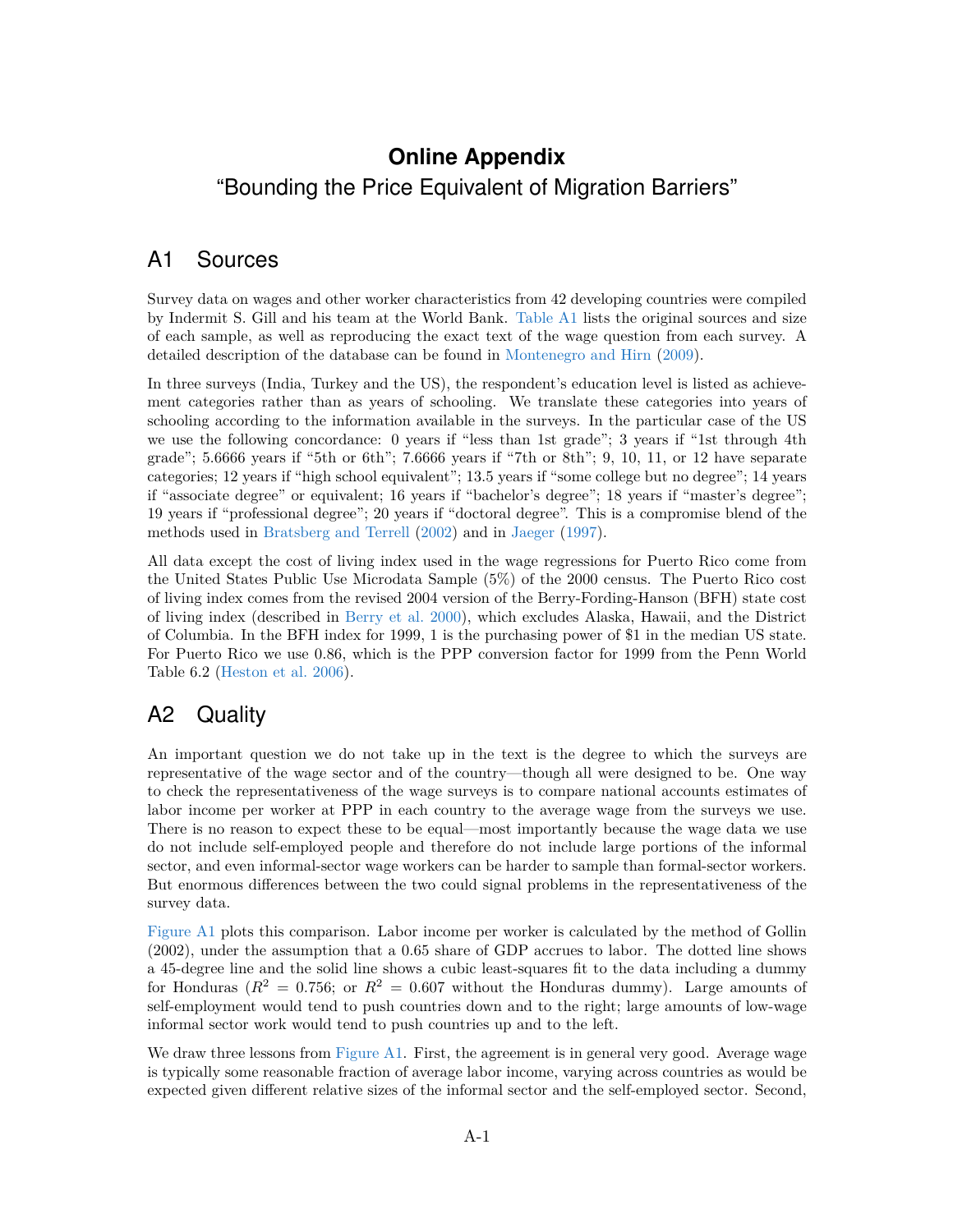

#### <span id="page-47-1"></span>**Figure A1**: Comparison of labor income per worker and survey-based wages

Line shows cubic regression fit of ln(wage) on ln(labor income), its square, and its cube, with a dummy for Honduras.

formal-sector wages are clearly not representative of typical worker earnings in the poorest countries with very large informal sectors (e.g. Sierra Leone, Chad, Nigeria, Bangladesh, Ethiopia, Uganda). This is to be expected given that earnings gaps between the formal and informal sector are highest in the poorest countries [\(Vollrath](#page-33-11) [2009\)](#page-33-11). Third, the Honduras survey appears anomalous and we drop Honduras from subsequent reported analysis (since our preferred results are from bi-lateral regressions this has no consequence for other countries' results). Overall, this analysis highlights the fact that all of the estimates to follow can only be interpreted as applying to a worker moving across the formal wage-labor sector. If indeed the formal-informal gap is much larger in poor countries, this underestimates the wage gains for a typical worker.

<span id="page-47-0"></span>

| Country         | Year | Surveu                                        | Survey agency                                             | Sample | <i>Wage question</i>                                                                                                                                                                         |
|-----------------|------|-----------------------------------------------|-----------------------------------------------------------|--------|----------------------------------------------------------------------------------------------------------------------------------------------------------------------------------------------|
| Argentina       | 2001 | Encuesta Perma-<br>nente de Hogares           | Instituto Nacional<br>de Estadísticas y<br>Censos (INDEC) | 19,706 | Cuanto cobró por ese mes por<br>esos conceptos? (Monto total de<br>sueldos/jornales, salario familiar,<br>horas extras, otras bonificaciones<br>habituales y tickets vales o simi-<br>lares) |
| Bangladesh 2000 |      | Household In-<br>come Expendi-<br>ture Survey | Bureau of Statistics                                      | 3,517  | What is your total net take-home<br>monthly cash remuneration after<br>all deductions at source?                                                                                             |
| <b>Belize</b>   | 1995 | Survey of Living<br>Conditions                | Central Statistical<br>Office                             | 783    | What is your gross monthly in-<br>come?                                                                                                                                                      |
| <b>Bolivia</b>  | 2002 | Encuesta de<br>Hogares                        | Instituto Nacional<br>de Estadísticas                     | 3,244  | Cuál es el salario líquido de su<br>trabajo en horario normal?                                                                                                                               |

| Appendix Table A1: Household survey data sources |  |  |  |
|--------------------------------------------------|--|--|--|
|--------------------------------------------------|--|--|--|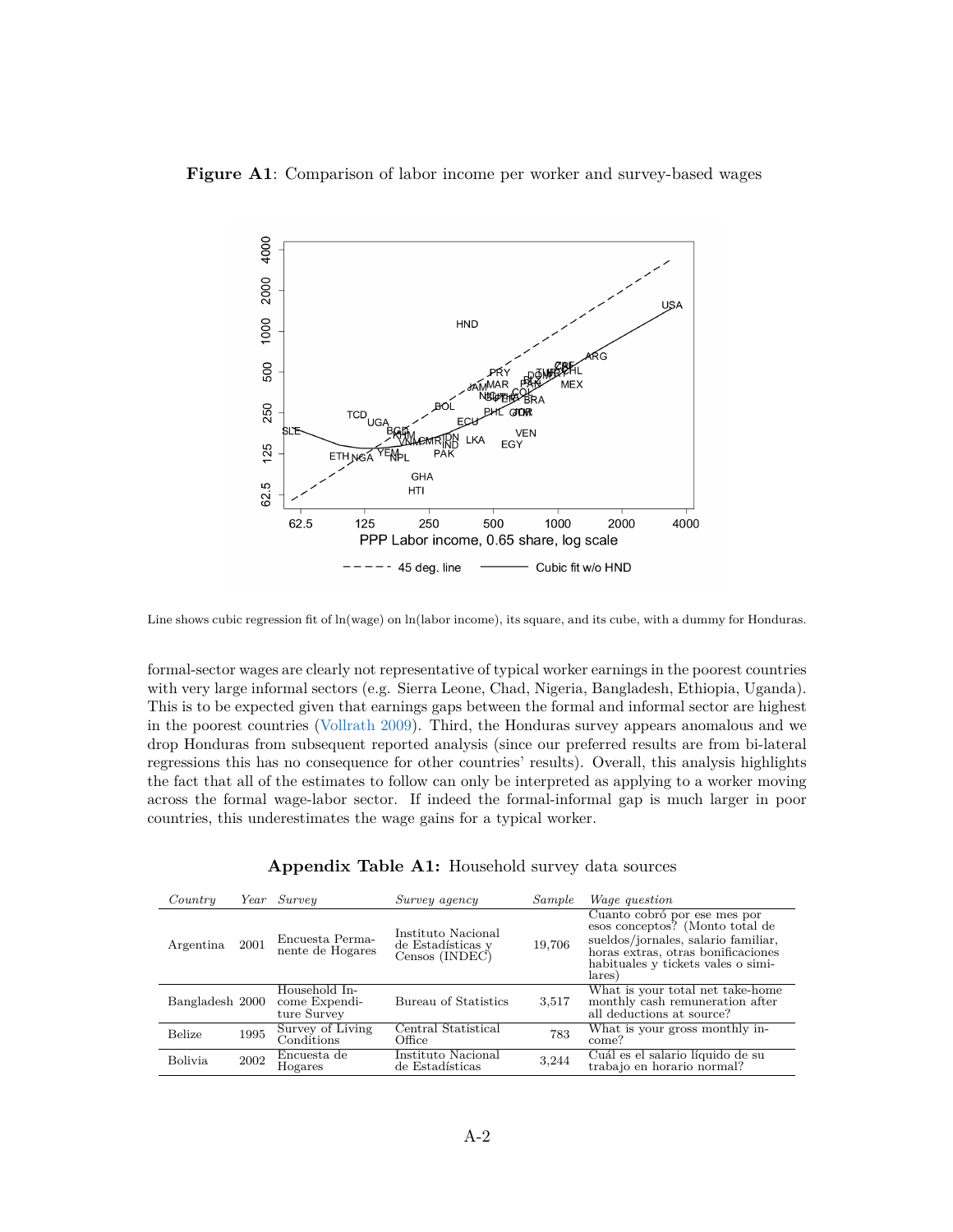| Brazil                   | 2005 | Pesquisa Na-<br>cional per<br>Amostra de<br>Domicílios             | Instituto Brasileiro<br>de Geografia e Es-<br>tatística                                    | 107,955 | Qual era o rendimento mensual<br>que você ganhava normalmente<br>em setembro de 2003, nesse tra-<br>balho?                                                                                                      |
|--------------------------|------|--------------------------------------------------------------------|--------------------------------------------------------------------------------------------|---------|-----------------------------------------------------------------------------------------------------------------------------------------------------------------------------------------------------------------|
| Cambodia                 | 2004 | Household Socio-<br>Economic Sur-<br>vey                           | National Institute of<br><b>Statistics</b>                                                 | 8,578   | How much did you earn in<br>salary/wages from this activity<br>last month?                                                                                                                                      |
| Cameroon 2001            |      | Enquête Camer-<br>ounaise Auprès<br>de Ménages                     | Direction de la<br>Statistique et de<br>la Comptabilité<br>Nationale                       | 5,098   | A quel montant estimez vous<br>la totalité des revenues issus de<br>votre emploi principal le mois<br>dernier?                                                                                                  |
| Chile                    | 2003 | Encuesta de<br>Caracterización<br>Socio-económica<br>Nacional      | Ministerio de Plani-<br>ficación                                                           | 59,532  | En el mes pasado, cuál fue su<br>ingreso o remuneración líquida en<br>su ocupación principal?                                                                                                                   |
| Colombia                 | 2000 | Encuesta Con-<br>tinua de Hogares                                  | Departamento Ad-<br>ministrativo Na-<br>cional de Estadís-<br>tica                         | 27,996  | Cuanto ganó el mes pasado en<br>este empleo? (incluya propinas y<br>comisiones y excluya viáticos y<br>pagos en especie)                                                                                        |
| $\mathrm{Costa}$<br>Rica | 2001 | Encuesta de<br>Hogares de<br>Propósitos Mul-<br>tiples             | Instituto Nacional<br>de Estadísticas y<br>Censos                                          | 12,503  | En su ocupación principal, cuál<br>fue el ingreso efectivamente<br>percibido por concepto de sueldo,<br>salario, jornal, propinas, horas ex-<br>tras, en el último periodo de pago<br>(semana, quincena o mes)? |
| Dominican<br>Republic    | 1997 | Encuesta Na-<br>cional de Fuerza<br>de Trabajo                     | Departamento de<br>Cuentas Nacionales<br>v Estadísticas<br>Económicas del<br>Banco Central | 3,056   | Cuánto le pagan o gana usted y<br>cada qué tiempo en ese trabajo?                                                                                                                                               |
| Ecuador                  | 2004 | Encuesta de Em-<br>pleo, Desempleo<br>y Subempleo                  | Instituto Nacional<br>de Estadísticas y<br>Censos                                          | 17,576  | En su ocupación cuánto dinero<br>líquido recibió por concepto de<br>sueldo o salario u otros ingresos<br>en el mes de marzo?                                                                                    |
| Egypt                    | 1998 | Labor Market<br>Survey                                             | Central Agency for<br>Public Mobilization<br>and Statistics                                | 4,776   | What is the net amount received<br>in basic net wage?                                                                                                                                                           |
| Ethiopia                 | 2005 | National Labour<br>Force                                           | Central Statistical<br>Authority                                                           | 22,568  | What was the amount paid in<br>your main occupation during the<br>last period?                                                                                                                                  |
| Ghana                    | 1991 | Living Standards<br>Surveys Round<br>Three                         | Statistical Office                                                                         | 5,749   | What is the amount of money<br>you will receive for this work?                                                                                                                                                  |
| Guatemala 2002           |      | Encuesta Na-<br>cional Sobre<br>Condiciones de<br>Vida             | Instituto Nacional<br>de Estadísticas                                                      | 2,584   | Cuál es el último ingreso neto o<br>ganancia que recibió?                                                                                                                                                       |
| Guyana                   | 1992 | Living Standards<br>Measurement<br>Survey                          | Bureau of Statistics                                                                       | 1,266   | What is your cash income from<br>paid employment (BASIC wage<br>or salary)?                                                                                                                                     |
| Haiti                    | 2001 | Les Conditions<br>de Vie en Haïti                                  | Institut Haïtien<br>de Statistique et<br>d'Informatique                                    | 1,220   | What is your wage, salary, com-<br>mission payments, bonuses or<br>other cash income (includying)<br>overtime) from employer?                                                                                   |
| India                    | 1999 | Socio-economic<br>Survey                                           | National Sample<br>Survey Organization                                                     | 94,306  | What are the wage and salary<br>earnings (received or receivable)<br>for the work done during the<br>week?                                                                                                      |
| Indonesia                | 2002 | Survei Sosial<br>Ekonomi Na-<br>sional                             | Badan Pusat Statis-<br>tik                                                                 | 129,279 | How much is the wage/net salary<br>received in a month of main<br>work?                                                                                                                                         |
| Jamaica                  | 2002 | Jamaica Sur-<br>vey of Living<br>Conditions                        | Statistical Institute<br>of Jamaica                                                        | 3,723   | What is the value of all income<br>received in cash or in kind during<br>the past 12 months?                                                                                                                    |
| Jordan                   | 2002 | Household In-<br>come Expendi-<br>ture Survey                      | Household Surveys<br>Directorate                                                           | 12,824  | What is the total income from<br>employment?                                                                                                                                                                    |
| Mexico                   | 2002 | Encuesta Na-<br>cional de Ingre-<br>sos y Gastos de<br>los Hogares | Instituto Nacional<br>de Estadística, Ge-<br>ografía e Infor-<br>mática                    | 18,064  | Cuánto recibió el mes pasado por<br>sueldos, salarios y jornales en el<br>mes pasado? (declare su ingreso<br>bruto)                                                                                             |